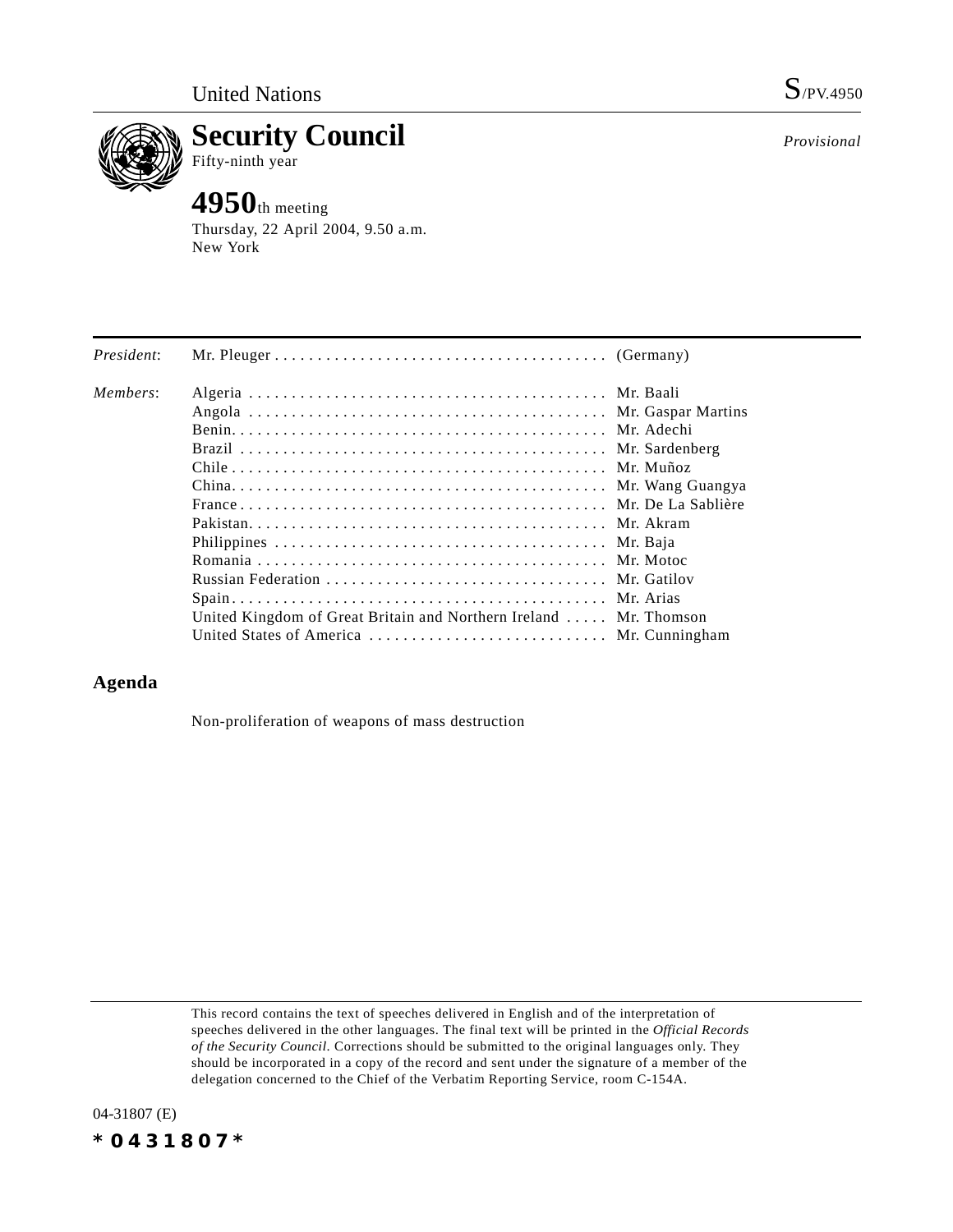*The meeting was called to order at 9.50 a.m.*

#### **Adoption of the agenda.**

*The agenda was adopted*.

#### **Non-proliferation of weapons of mass destruction**

**The President**: I should like to inform the Council that I have received letters from the representatives of Albania, Argentina, Australia, Austria, Belarus, Canada, Cuba, Egypt, India, Indonesia, the Islamic Republic of Iran, Ireland, Israel, Japan, Jordan, Kazakhstan, Kuwait, Liechtenstein, Lebanon, Malaysia, Mexico, Namibia, Nepal, New Zealand, Nicaragua, Nigeria, Norway, Peru, the Republic of Korea, Singapore, South Africa, Sweden, Switzerland, the Syrian Arab Republic and Tajikistan, in which they request to be invited to participate in the discussion of the item on the Council's agenda. In conformity with the usual practice, I propose, with the consent of the Council, to invite those representatives to participate in the discussion, without the right to vote, in accordance with the relevant provisions of the Charter and rule 37 of the Council's provisional rules of procedure.

There being no objection, it is so decided.

*At the invitation of the President, the representatives of the aforementioned countries took the seats reserved for them at the side of the Council Chamber.*

**The President**: The Security Council will now begin its consideration of the item on its agenda. The Security Council is meeting in accordance with the understanding reached in its prior consultations.

In accordance with the understanding reached among Council members, I wish to remind all speakers to limit their statements to no more than four minutes in order to enable the Council to carry out its work expeditiously. More than one quarter of the membership of the United Nations has asked to speak in this meeting. I think it would be only fair to give all a chance to express their concerns and make their comments and suggestions. If everyone sticks to four minutes, I think everyone will have a chance to participate in a useful way in the Council's deliberations. Delegations with lengthy statements are kindly requested to circulate the text in writing and to

deliver a condensed version when speaking in the Chamber.

As another measure to optimize the use of our time and in order to allow as many delegations as possible to take the floor, I will not individually invite speakers to take a seat at the table or invite them to resume their seat at the side. When a speaker is taking the floor, the conference officer will seat the next speaker on the list at the table. I thank all for their understanding and cooperation.

I now give the floor to the members of the Council.

**Mr. Baja** (Philippines): Mr. President, thank you for convening this open meeting on the draft resolution on non-proliferation of weapons of mass destruction (WMD). We accept and respect your technical veto on statements exceeding four minutes, and we will adhere to it.

It is fortuitous that your first speaker on the subject comes from a country that does not produce WMD and has therefore nothing to proliferate, but which finds itself under the same obligations as other countries that do produce and have the capacity to produce WMD. I believe that a great majority of your speakers, and of the United Nations membership, is in this unique position. It is also unique that, while the measures mentioned in the draft resolution are directed at non-State actors, the onus of implementing them rests upon States.

My delegation appreciates, therefore, the timeliness of this open debate and the value of listening to the views of the general membership, who would be implementing the resolution. Those who are bound should be heard. This is an essential element of a transparent and democratic process, and is the best to proceed on a resolution that demands legislative actions and executive measures from the 191 Members of the United Nations. In this regard, we welcome the initiative of the sponsors to present the draft resolution to regional groups and to discuss with them and other interested parties what is in the text and what is not in the text.

We approach the subject through the prism of measures to combat terrorism, which constitutes a threat to international peace and security. We believe that other States also take this approach and that is why there is a consensus, not only among the members of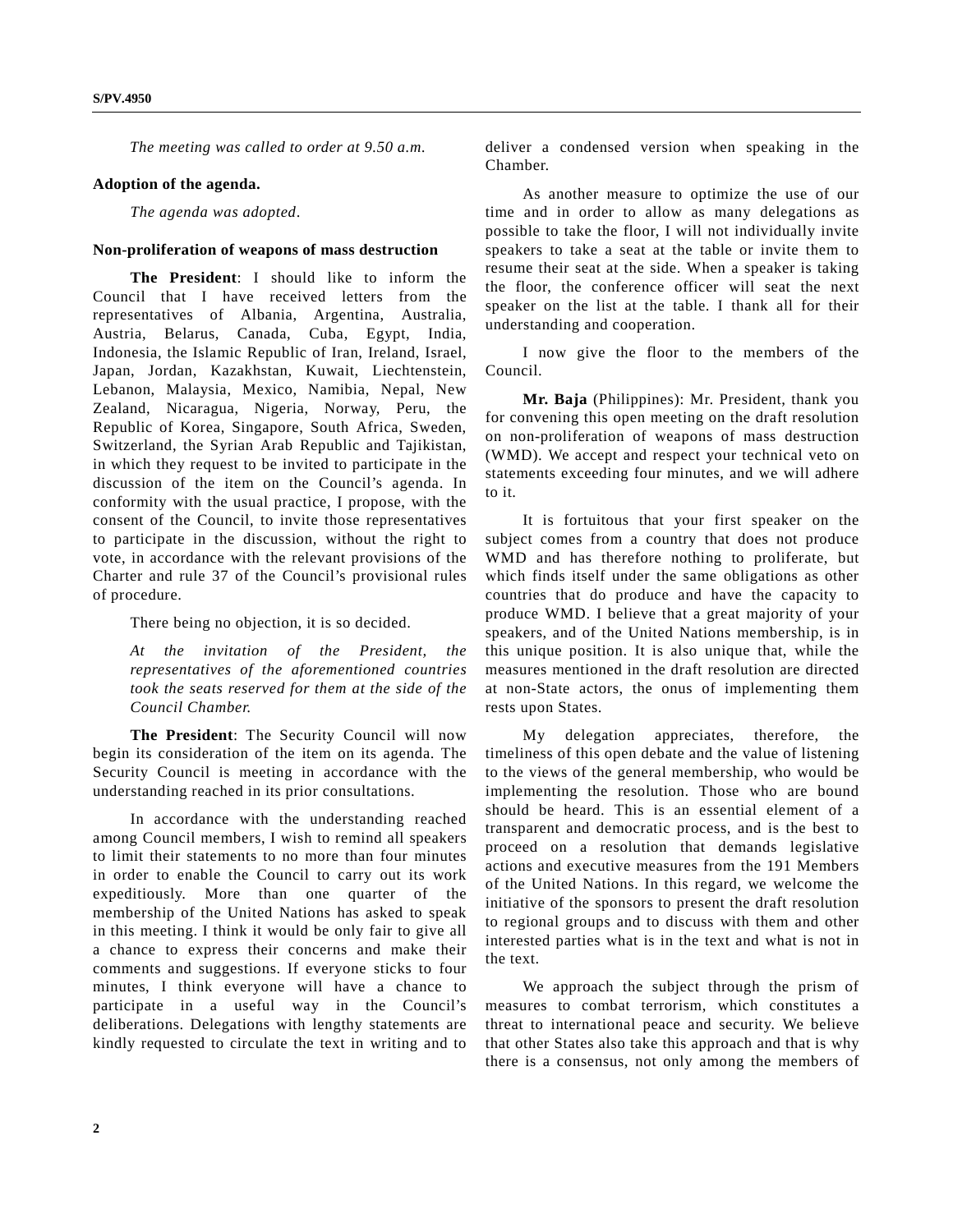the Security Council but also in the general membership of the United Nations, about the serious threat posed by nuclear, biological and chemical weapons falling into the hands of non-State actors and being used for terrorism.

There is also general acceptance that there is a gap in existing non-proliferation regimes to address this threat. Addressing this serious threat now is the common ground on which we are all building. A clear and present danger that non-State actors will take advantage of this gap requires exceptional responses.

We are aware that existing multilateral obligations on WMD emanate from multilateral treaties that have resulted from negotiations in which all parties have closely examined those treaties and have agreed to be committed to their provisions. This resolution deviates from time-tested modes of creating multilateral obligations but my delegation essentially regards it as an exceptional measure to address a new and urgent potential threat not covered by existing treaty regimes. The Council is moving to a new phase of combating terrorism and, if it is to play a crucial role, as it should, in combating this threat to international peace and security, its members will have to display extraordinary degrees of flexibility and realism on the issue.

We note the positive elements of the draft, which have been stressed by the sponsors and which will help us support it, namely, the incorporation of the fulfilment of obligations in relation to arms control and disarmament, peaceful settlement of disputes and nonretroactivity of the resolution. We are also assured that the draft does not preclude multilateral agreements on the subject, that it does not infringe on existing treaty regimes nor hamper international cooperation in materials, equipment and technology for peaceful purposes, and that it does not ipso facto authorize enforcement action against States that fail or are unable to comply with the obligations imposed by the resolution. We accept these as articles of faith.

However, we seek further clarity in the definition of the mandate of the proposed committee. Based on the divergence of ideas on the time frame of the committee, it is clear that the sponsors have different ideas on the scope of the role of the committee. We believe that the time frame of the committee will be more easily decided once the mandate is clarified and agreed upon.

Finally, we hope that the draft resolution on this item can be adopted by consensus to signify the seriousness and strong desire of the Council and of the international community to counter the threat posed by WMD falling into the hands of non-State actors. An authoritative pronouncement exerts an independent influence on State behaviour, even as it imparts a strong message to its intended recipients — the non-State actors. The Council's efforts to address the proliferation of WMD will enjoy a greater resonance if the general United Nations membership can own such efforts. In this way, the law on the books will be the law on the ground.

**The President**: I now call on the representative of Brazil.

**Mr. Sardenberg** (Brazil): Mr. President, the delegation of Brazil would like to commend you for convening this timely open debate. By responding to the request of Canada, Mexico, New Zealand, South Africa, Sweden and Switzerland, you have created a crucial opportunity for all Member States to express their views and perceptions on the draft resolution on weapons of mass destruction (WMD) and non-State actors. We believe that the United Nations membership will provide an indispensable input into the negotiations now taking place within the Security Council.

The Brazilian position regarding the current draft is based on two clear underlying premises. First, the Council is dealing with the potential threat posed by non-State actors, especially terrorists, who have access to nuclear, chemical and biological weapons, as well as to their means of delivery. The Council seeks to close a gap in international law — and let me add that the relevant international instruments do not deal in the required detail with that potential threat. Secondly, there is a sense of urgency, given the gravity of this matter.

Brazil is in a comfortable position to address this issue. At the domestic level, the Brazilian Constitution forbids the use of nuclear energy for non-peaceful purposes. Appropriate laws regarding the prohibition of chemical and biological weapons have already been adopted. At the international level, we are party to all major treaties and arrangements: the Treaty of Tlatelolco, the Non-Proliferation Treaty (NPT), the Comprehensive Nuclear-Test-Ban Treaty (CTBT) and the Chemical and Biological Weapons Conventions.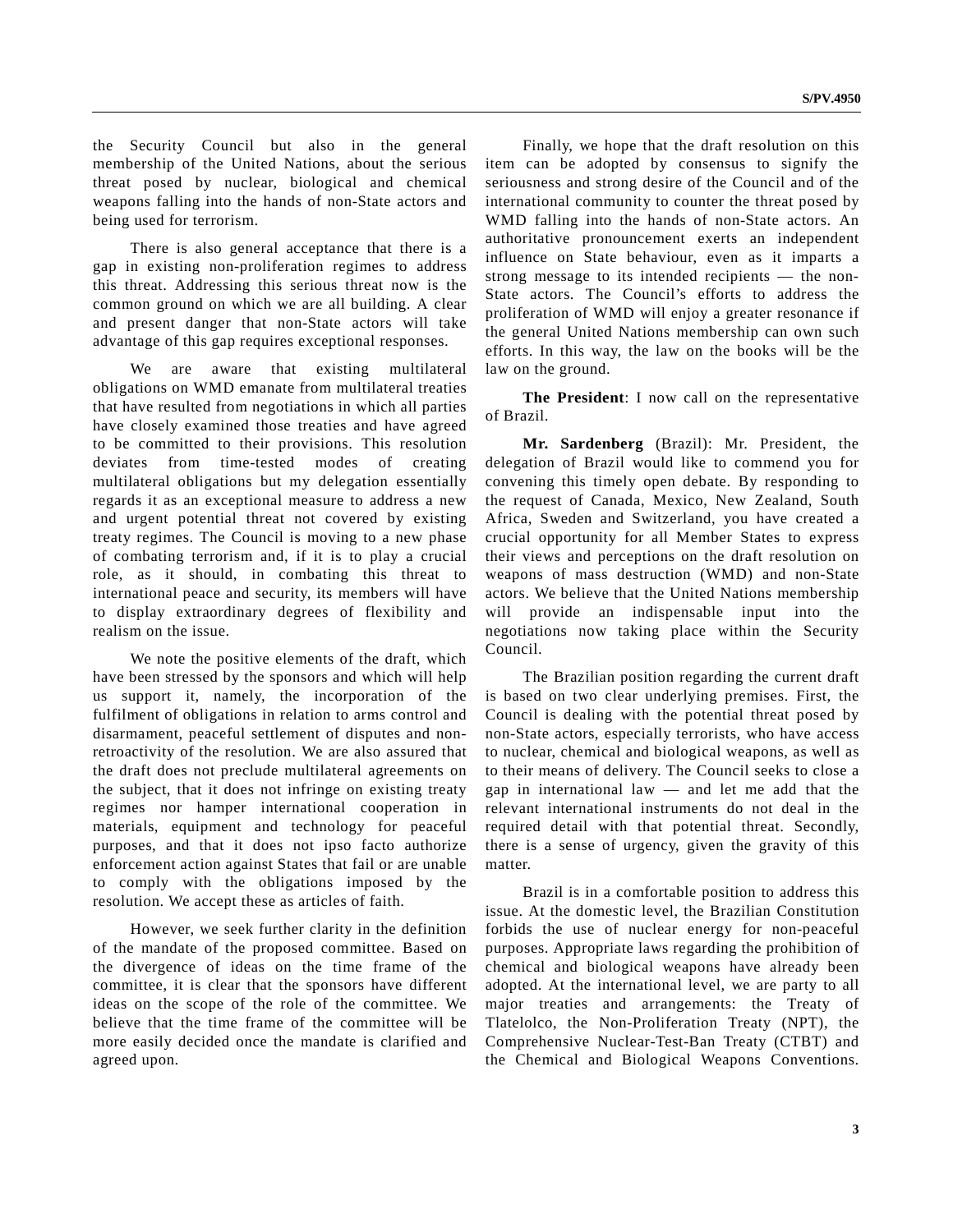We are also a member of the Nuclear Suppliers Group (NSG) and the Missile Technology Control Regime (MTCR). Additionally, with the creation of the Brazilian-Argentine Agency for Accounting and Control of Nuclear Materials (ABACC), Argentina and Brazil pioneered a scheme for bilateral nuclear inspections that is widely seen as a model of cooperation. Our credentials on this field are thus unimpeachable.

In parallel, we pursue the universalization of all international instruments in the field of WMD and urge their full implementation by States parties. A world without any weapons of mass destruction would be a safer world for all of us, for our children and grandchildren. We take this opportunity to invite all Member States to show their commitment to this cause.

With the aim of safeguarding the integrity of existing international treaties and conventions, the delegation of Brazil circulated to members of the Council on 8 April a non-paper suggesting an alternative way of addressing the subject of WMD and non-State actors. We believe that such an approach provides a satisfactory and expeditious manner of pursuing our shared objectives in a way consistent with international law.

In addition, it is our view that, by avoiding the term "non-proliferation" and by resorting to innovative language aimed at characterizing the linkage between non-State actors and WMD as a new development in international life, we would have sidestepped many legal, political and practical difficulties in our negotiations, while sharpening the focus of the draft.

Although showing a readiness to consider our non-paper, the sponsors were not really responsive to it. The explanations provided, however valuable, did not seem to us entirely persuasive or sufficient. This encouraged the belief that the only way still open for improving the draft resolution would be the presentation of further amendments.

Indeed, last Tuesday, 20 April, our delegation circulated a small number of amendments expressing our concerns. Those proposals, I note, are complementary to other suggestions already submitted by members of the Council, which have our support. To our regret, only a few of the proposals have been incorporated so far into the revised text. But, we assume that the Council will be working towards reaching a consensus on this matter.

Having said that, I would like to state our core positions regarding the draft resolution as it stands.

First, the draft resolution should emphasize the primary responsibility of the Council to act against any potential threat to international peace and security, as provided for by the Charter of the United Nations.

Secondly, it should make use of new concepts to address a new issue, namely the transparent concepts of non-access, non-transfer and non-availability of weapons of mass destruction (WMD) to non-State actors.

Thirdly, it should reflect the existing delicate balance within international instruments in this field regarding the obligations of all States parties on nonproliferation, disarmament and international cooperation for peaceful purposes.

Fourthly, the draft resolution should not need to invoke Chapter VII of the Charter, since Article 25 of the Charter provides that all decisions by the Security Council shall be accepted and carried out by the Member States of the Organization. If, however, a reference to Chapter VII is retained, we could accept that its scope of application be limited to the draft's first three operative paragraphs.

Fifthly, better language should be sought as regards the obligation contained in operative paragraph 2 to the effect that all States shall adopt specified laws. We strongly recommend that the text take into account the independence of national congresses in the exercise of their law-making power.

Finally, the committee envisaged by operative paragraph 9 should not carry out activities that may undercut the mandates of multilateral organizations established by treaty. We are waiting for further clarification by the sponsors on aspects related to the possible mandate, functions and composition of the committee. We are thus in the same position as that of the delegation of the Philippines.

I wish to reiterate that my delegation has high expectations as to the results of this open debate. This session will certainly allow us to understand the various viewpoints of the international community. For our part, we are ready to work towards a successful outcome — that is to say, an approach that effectively responds to this potential threat against international peace and security and that is considered to be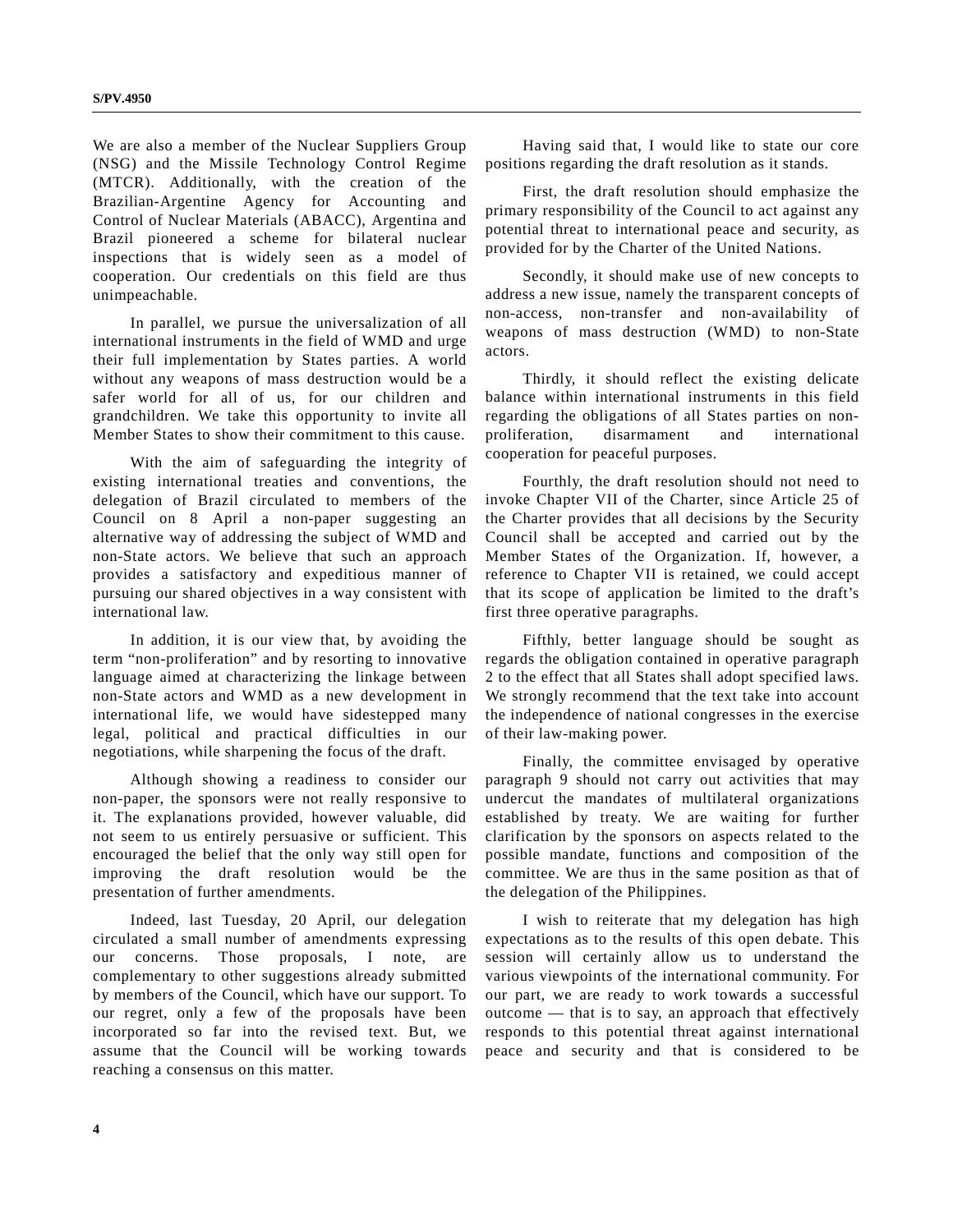meritorious by the wider membership of the Organization.

**Mr. Baali** (Algeria) (*spoke in French*): I would like to thank the States who have called for a public debate on an issue that clearly concerns all Member States of the Organization, since it has to do with addressing the threat of the acquisition of weapons of mass destruction (WMD) by non-State players. It is, therefore, essential to face this threat as a united front, with optimal effectiveness and a full understanding of what is involved.

The possibility of terrorist networks pursuing illegal trafficking of technologies and material that could be used to produce WMD indeed constitutes a serious threat to the security of all of us. This should compel us to act without delay to prevent the irreversible from taking place.

This is why my country would like to express its full support for  $-$  and endorsement of  $-$  the goal set forth by the sponsors of the draft resolution of addressing this fearsome threat and filling the admitted gaps in international law. Indeed, there is nothing in international treaties that could fully protect us against the risk of WMD falling into the hands of terrorist groups.

In the absence of binding international standards, and because of the seriousness and the urgent nature of the threat, the response to it needs to be articulated and formulated by the Security Council. It is understood that, in shouldering this responsibility, the Security Council is acting in an exceptional manner, since, clearly, the Charter does not give it a mandate to legislate on behalf of the international community, but simply gives it the principle responsibility for the maintenance of international peace and security.

In accordance with Article 25 of the Charter, the Members of the United Nations will accept and implement the decisions that the Security Council will take in this area. From this standpoint, it does not even seem necessary for the Security Council to take action under Chapter VII. If it does, perhaps it should only do so for the three first paragraphs of the draft resolution, as my Brazilian colleague has just proposed. At the same time, and parallel to the implementation of the resolution that the Security Council adopts, an intergovernmental process aimed at finalizing an international legal instrument on this issue should be initiated and rapidly completed, perhaps in the Conference on Disarmament or elsewhere.

That being the case, I would like to recall that, with respect to the relationship between States and WMD, widely accepted treaties do exist. Their relevance and validity must be consolidated and, at the same time, reaffirmed. In this regard, it is useful to underscore that the draft resolution needs to limit itself to filling the gaps that exist in international law, that is, the relationship between WMD and non-State players. It should not create obligations for States that would be in addition to or compete with those that are provided for by the above-mentioned treaties, or that could weaken or modify the international regimes established by two of these treaties.

It is evident that the most effective way to counter WMD is to completely eliminate them. This is clearly the principal goal of the three basic treaties and their protocols, and thus States parties must scrupulously and fully implement the provisions of these international instruments.

From this standpoint, I believe it appropriate to recall that the five nuclear-weapons Powers did unequivocally commit to eliminate their nuclear stockpiles at the Sixth Review Conference of the Treaty on the Non-Proliferation of Nuclear Weapons (NPT), over which it was my honour to preside in 2000, here in New York. The 2005 NPT Review Conference, the third preparatory session of which will begin next week here in New York, will undoubtedly offer us an opportunity to clearly assess the progress made in this area since 2000.

In other words, proliferation in all its aspects and disarmament are, for us, part of the same equation. This is why we believe that it is appropriate and necessary for this draft resolution to reaffirm the need to work towards disarmament.

Similarly, we believe that the emergence of WMD-free zones, based on freely agreed arrangements, would be an ideal contribution to nonproliferation, as the United Nations Disarmament Commission expressed very clearly in 1999. We also believe that this draft resolution must unambiguously reaffirm the legitimate right of States to peacefully use nuclear-related materials and technologies.

Lastly, the establishment of a monitoring committee, whose mandate must be determined in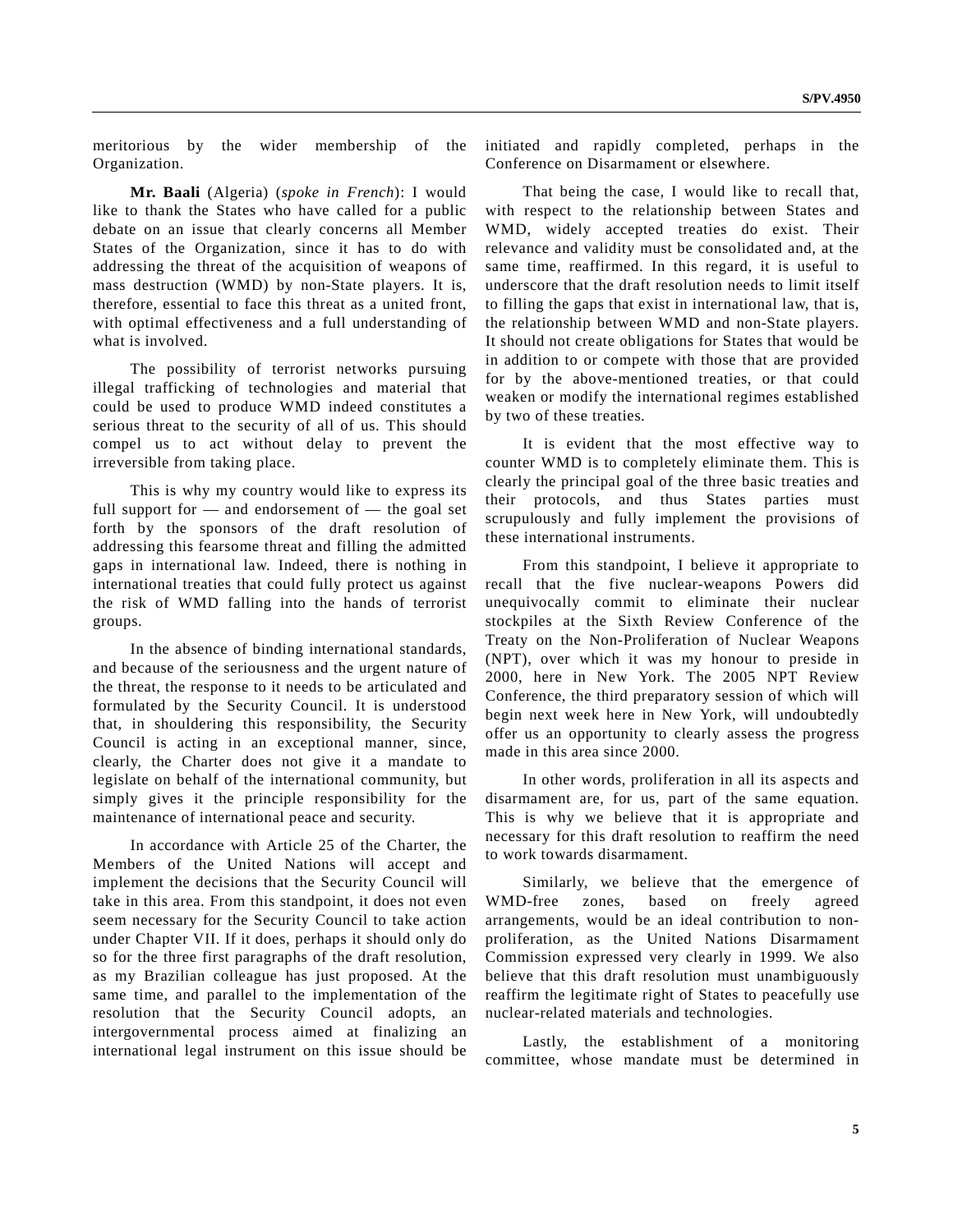advance, should include the provision of a sunset clause. It should also provide unequivocal support for existing disarmament mechanisms, the International Atomic Energy Agency and the Organization for the Prohibition of Chemical Weapons as key means of implementing the objectives of disarmament and nonproliferation.

**Mr. Wang** Guangya (China) (*spoke in Chinese*): The Chinese delegation welcomes this Security Council debate on the issue of non-proliferation. We believe it will undoubtedly help improve the draft resolution currently being considered by the Council. From the outset, we have supported holding such a debate at an early date.

Preventing the proliferation of weapons of mass destruction (WMD) and their means of delivery is conducive to the maintenance of international peace and security and is in the international community's common interests. For years, United Nations Member States have made important efforts in that regard. In the new international security environment, it is crucial to strengthen international cooperation aimed at developing and improving the existing international non-proliferation regime so that we can respond effectively to the threat of terrorism.

China opposes the proliferation of WMD and of their means of delivery, and we have taken an active part in international non-proliferation efforts. China has always advocated the complete prohibition and thorough destruction of all kinds of WMD. The fundamental purpose of non-proliferation is to maintain and promote international and regional peace, stability and security.

The proliferation of WMD and of their means of delivery has itself complicated factors that have everything to do with the international and regional security environment. Pursuing the universal improvement of international relations and accelerating fair and rational settlement of the security issues of the regions concerned will help to attain the goal of nonproliferation. At the same time, the role of the existing non-proliferation machinery should brought into full play, and proliferation issues should be resolved through dialogue and international cooperation. To effectively push non-proliferation efforts forward, we must guarantee the legitimate rights of all countries including developing countries — to utilize and share

dual-use scientific and technological advances and products for peaceful purposes.

China supports the United Nations in its efforts to play its proper role in non-proliferation, and we favour the adoption of a Security Council draft resolution in that area on the basis of broad consultations. The Chinese delegation has participated in the consultations on this draft resolution in an active, serious and responsible manner. China's proposals are reflected in the current draft, and a reference to interdiction was deleted at the request of the Chinese delegation. We are of the view that the current draft is an effort to enhance and strengthen international cooperation, on the basis of existing international law, and to deal with trafficking in WMD and their means of delivery and related materials by non-State actors, so as to prevent further proliferation of such weapons.

Non-proliferation is closely related to the interests of all countries, and it requires joint efforts on the part of all members of the international community. To gain the understanding and support of the overwhelming majority of the international community, it is essential that we ensure a fair, rational and nondiscriminatory non-proliferation regime. Both the improvement of the existing regime and the establishment of a new one should be based on universal participation by all countries and on decisions made by means of the democratic process. It is, therefore, our consistent position that the opinions of all Security Council members and of the majority of United Nations Members must be fully taken into account and their reasonable proposals and suggestions reflected in the current draft resolution. That is essential in order to deepen international understanding and to move the international non-proliferation process forward.

We are pleased that the sponsors have made a number of amendments to the draft resolution on the basis of previous discussions in the Security Council. It is my belief and hope that, by means of today's debate, the Council will be able to draw on its collective wisdom to further improve the current text and that it will proceed to adopt a more comprehensive and balanced draft resolution by consensus.

**Mr. Arias** (Spain) (*spoke in Spanish*): My country endorses the statement to be made later by Ireland on behalf of the European Union. Spain has decided to co-sponsor this draft resolution because we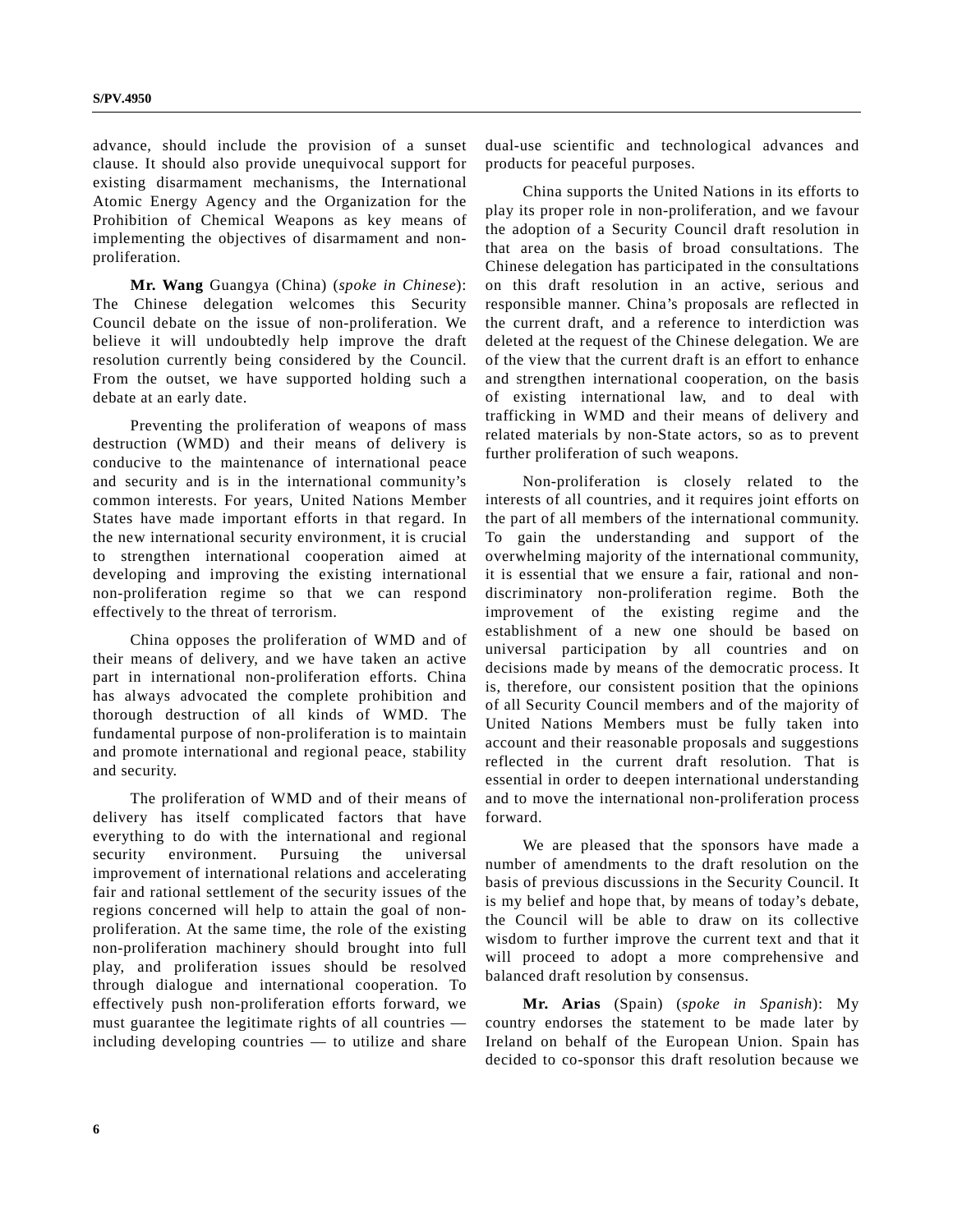consider it essential to act urgently to fill a legal vacuum in which international disarmament and nonproliferation treaties and regimes do not sufficiently address the question of how to prevent access by non-State actors — particularly terrorists — to weapons of mass destruction (WMD).

The draft resolution's context is none other than the global fight against terrorism, and therefore Spain considers this exercise to be part of what began with resolution 1373 (2001). In that context, it is clear that we are confronting a grave and imminent threat to international peace and security: the possibility that non-State actors might gain access to WMD and sensitive materials. For that reason, my country believes that the Council is competent to act. We believe that, since the Council is legislating for the entire international community, this draft resolution should preferably, although not necessarily, be adopted by consensus and after consultation with non-members of the Council. Therefore, without prejudice to the  $- I$ daresay — unprecedented and intensive negotiations of the sponsors, Spain has always believed the holding of this formal open debate to be appropriate.

The most debated issues related to the draft resolution can be summarized in four points. The first issue is non-proliferation. The draft's objective is clear and limited. In no way does it attempt to modify international disarmament or non-proliferation objectives, which is clearly indicated in operative paragraph 11. Therefore, we believe that the term "nonproliferation", with the safeguard represented by that paragraph, is the most appropriate way to refer to the phenomenon we want to combat, since it clearly encompasses both the State and the non-State aspects. Therefore, proliferation cannot be qualified by limiting it to non-State actors, because obviously States can also proliferate WMD and supply them to non-State actors.

The second issue is disarmament. It is a fact that the various treaties alluded to in the draft resolution are disarmament rather than non-proliferation treaties and that disarmament and non-proliferation are closely inter-related concepts in international norms and practice. Clearly, disarmament can help to prevent non-State actors from acquiring WMD, but this draft resolution will in no way cause States possessing such weapons to comply more swiftly with their disarmament obligations under international treaties or cause non-parties to such treaties to accede to them.

What is more, if we introduce too many paragraphs on disarmament into the draft resolution, we run the risk of diluting its objective. That does not mean we do not agree on substance, but we do not deem it appropriate to introduce too many disarmament references, because they are not appropriate in the context of the draft resolution. Therefore, my delegation is pleased that, for the sake of balance, a reference to disarmament was introduced into a preambular paragraph without diverting the draft resolution from its specific objective.

The third issue is Chapter VII of the Charter. Spain believes that the draft resolution is not intrusive — because it gives States leeway on how to internally interpret its implementation — and that it should be adopted within the framework of Chapter VII for two reasons: to make it unequivocally legally binding for all United Nations Members and to send a strong political message. In that context, I want to emphasize that Spain considers this exercise to be part of the fight against terrorism and a continuation of what began with resolution 1373 (2001), which was adopted within the framework of Chapter VII. It would therefore be hard to understand why one would not apply Chapter VII on this occasion.

We also understand that the draft resolution in no way explicitly or implicitly gives a blank check for the use of coercive measures, including the use of force, in cases of non-compliance.

Fourthly, as to the follow-up mechanism, Spain supports the creation of a Security Council committee entrusted with monitoring the implementation of the draft resolution and is flexible with regard to the duration of its mandate. The important thing is that it have sufficient time to fulfil its functions. In any case, six months would not appear to be enough. As has been noted concerning other Council committees, the committee should set its own terms of reference once it has been established.

We believe that this would be a standard committee of the Security Council, composed of all the members and operating on the basis of consensus, and whose functions would be very similar to that of the Counter-Terrorism Committee. In other words, it would be a committee governed by the principles of cooperation, equal treatment and transparency, and of which providing technical assistance to States would be an essential component. Furthermore and lastly, we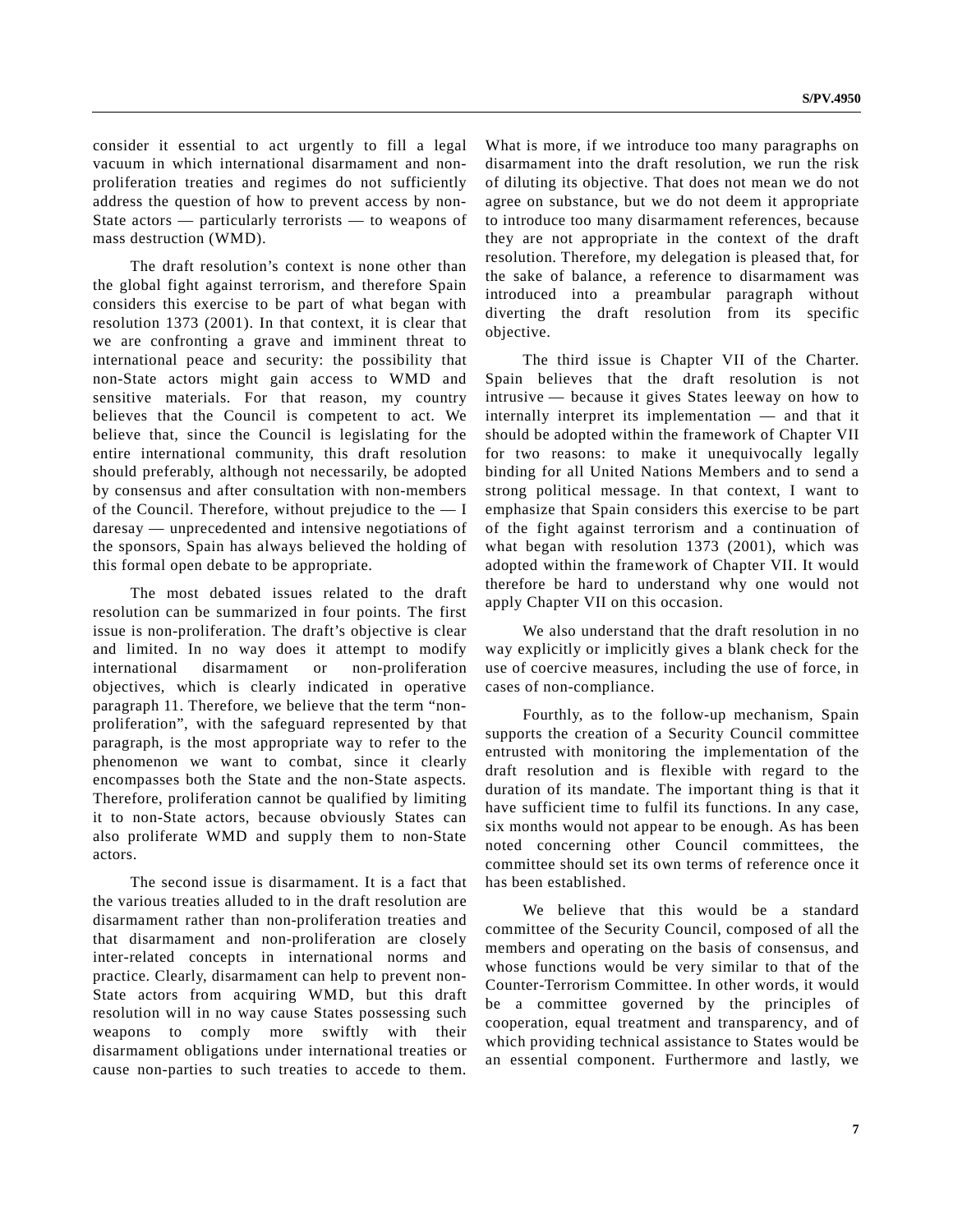believe that it should have experts to assist its work. For most Permanent Missions, it would be impossible alone to process all the information to be provided by States under the draft resolution.

**Mr. De La Sablière** (France) (*spoke in French*): At the outset, my delegation wishes to associate itself with the statement to be made on behalf of the European Union by the representative of Ireland.

This public debate is taking place after several weeks of work, during which the sponsors went to great lengths to explain the draft resolution and closely listened to Member States within and outside the Security Council. This public debate is therefore taking place at the right time and we hope that it will prove constructive.

I understand that there may not be agreement on the details of all the elements of the draft resolution as it exists today, but I also understand from the consultations that there is broad agreement. We are clearly on the same wavelength. The very target of the text — non-State actors and the proliferation of weapons of mass destruction and their means of delivery — is the subject of broad agreement. Each of us is now aware of the aim of the text to fill a gap and to strengthen the non-proliferation regime by asking States to take the necessary measures, in particular following the latest proliferation crises. Each of us is aware of the gravity of the problem because we are now in an era of wholesale terrorism and in which the most dangerous technologies have become accessible and are being trafficked. Each of us is aware that we cannot remain passive.

As has been stressed by the European Union presidency, Europe is resolutely committed to strengthening the current non-proliferation system by adopting a strategy in that regard. Others are committed to that path, but, faced with this serious threat, the Security Council has a role to play, which it is doing through the draft resolution, based on the idea that the measures to be taken to counter proliferation activities are the responsibility of States. The Security Council cannot take those measures in their stead, but it can decide that they do need to take them.

That is what the text seeks to ensure in two specific areas: the criminalization of the activities of non-State actors and the establishment of security measures for sensitive materials, export and border controls, and the monitoring of export and transit brokering activities. The Council is establishing the goals, but it leaves each State free to define the penalties, legal regulations and practical measures to be adopted. The draft resolution does not establish those aspects. It does not compel any State to abide by the rules of instruments to which some States have chosen not to accede.

The sponsors clearly realize that the text will have even greater impact if it is understood by Member States outside the Council. They have therefore pursued broad consultations that have in particular led them to meet with the Non-Aligned Movement and other groups of States. That work has set the stage for today's debate and increases the chances of seeing it contribute to improving the text.

The consultations have forged broad agreement on the gravity of the threat and have enabled us to identify concerns. First, States have clearly expressed the desire to incorporate a reference to disarmament. Even if this draft resolution — which is exceptional and highly targeted — does not solve every problem, we understand that this issue is one of principle that is very important to many. We have therefore supported incorporating, at the beginning of the preamble, a reference to disarmament obligations.

In addition, many countries have sought and continue to seek clarifications on the follow-up mechanism; on the timetable for reporting, which has been deemed too brief; on the vague mandate of the Committee; on the operating period, which has also been deemed too brief; and on the unclear articulation of its relationship to the International Atomic Energy Agency (IAEA) and the Organization for the Prohibition of Chemical Weapons (OPCW).

Lastly, there are widespread misgivings with respect to the reference in the draft resolution to Chapter VII of the Charter, which has sparked concerns about a potential use of force to ensure the draft resolution's implementation. I should like to allay that fear by addressing the problem in depth. We believe that we can mitigate this concern by enhancing the follow-up mechanism, which must protect the legitimate interests of States and coordinate Security Council cooperation with them.

I should like to explain first that we believe the reference to Chapter VII to be important for two reasons. The first is a legal reason, as the reference provides as a basis for the Council in this area the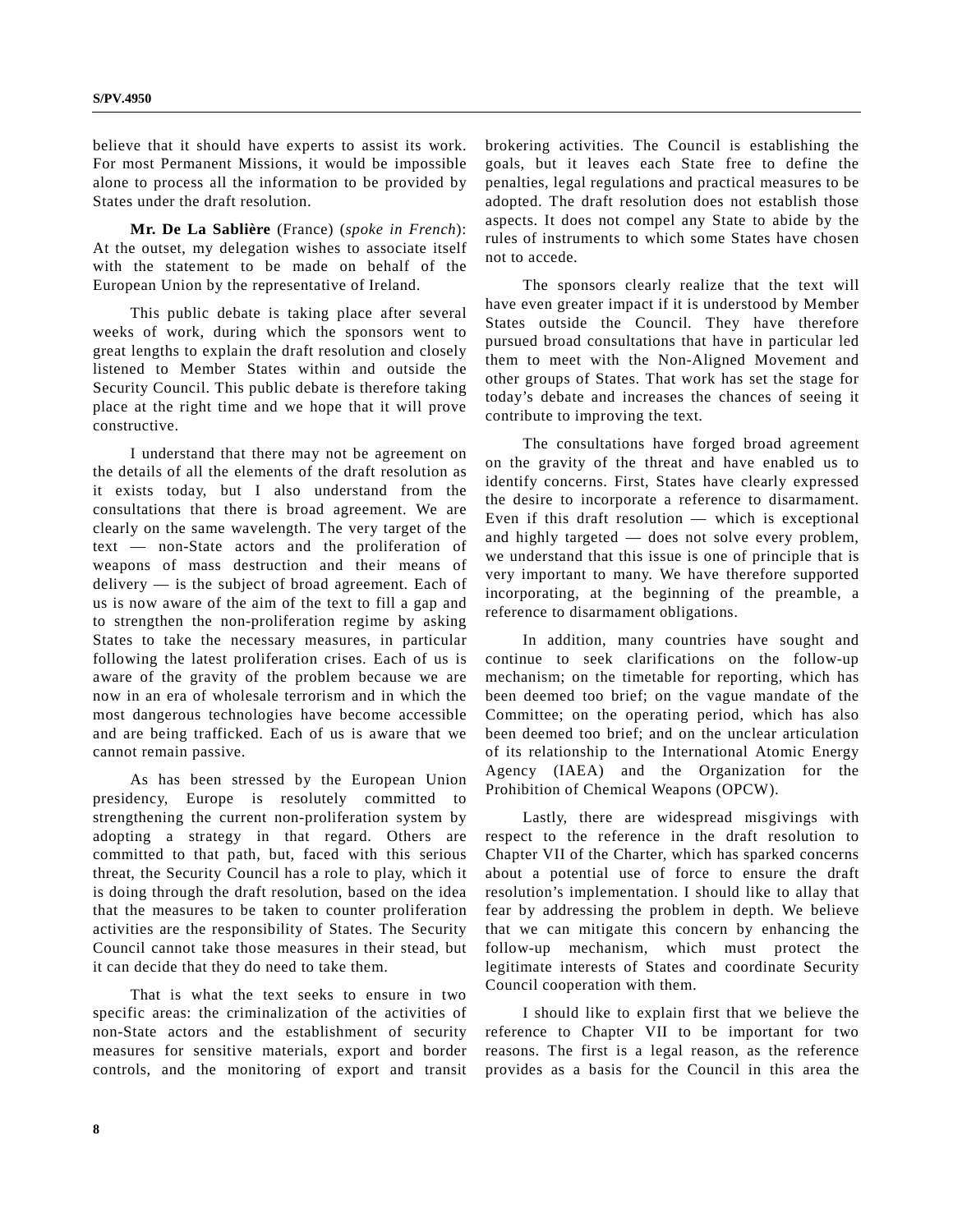notion that there is indeed a threat to international peace and security. The second is a political reason. Reference to Chapter VII reflects the seriousness of the situation and the resolve of the Member States. Having said that, I believe that we need to reconcile two messages.

The first is that there is a serious threat, which we need to meet with determination — hence, under Chapter VII. The second is that we are resolved to promote implementation based on cooperation and respect for the sovereignty of States and to preclude any coercion that is not justified, considered or authorized by the Council. France is particularly concerned to ensure such a balance and believes that the draft resolution does just that, specifically by virtue of the committee. We believe that it will go even further towards giving States the necessary assurances by providing that they submit their reports within an improved timetable; by stressing the possibilities for States that lack resources to be able enjoy international assistance; by explaining that the Committee will consider the reports on the basis of unanimity, with expertise from the IAEA and the OPCW; and by ensuring that decisions will be taken only by the Council itself. We believe that the Committee will be able to offer what is known in English as "due process", providing all safeguards to States.

France believes that this public debate will help the sponsors to spell out the provisions in this area with respect to the committee which is, so far, that part of the text that could be improved in terms of quality. We have all said that we advocate effective multilateralism. This text on weapons of mass destruction and non-State players is, above all, implementation of the idea of effective multilateralism on a subject that is of particular concern for all countries. And this is the belief that we have of the importance of what is at stake, which means that France will not hesitate to provide its support to this initiative and become a sponsor of the text.

**Mr. Gaspar Martins** (Angola): At the outset, I would like to express my delegation's appreciation for the convening of this open debate on the draft resolution on non-proliferation of weapons of mass destruction and on the threat it poses to international peace and security. The participation of the entire United Nations membership in this important debate ensures the need, or the needed collective vision, to address the existing gap in the current non-proliferation

regime and represents a great value added to the work that the Security Council is currently undertaking.

The threat posed by terrorist organizations to international peace and security is an undisputed reality of contemporary life. To prevent the access of terrorists and non-State actors to weapons of mass destruction, related materials and their means of delivery is a new challenge to non-proliferation efforts and a recognized priority to be addressed by the international community.

The presidential statement adopted by the Security Council meeting at the level of the heads of State and Government in 1992, Security Council resolution 1373 (2001), and General Assembly resolutions concerning the need for strengthening multilateral arms control and non-proliferation regimes to combat international terrorism demonstrate the international community's awareness and commitment in addressing the threat posed by the proliferation of nuclear, chemical and biological weapons and their use by terrorists. The regime established by the Treaty on the Non-Proliferation of Nuclear Weapons is of particular relevance. Strengthening the effectiveness of the comprehensive International Atomic Energy Agency's safeguard system is another important contribution to such endeavours. The draft resolution subject of our consideration today takes stock of the disarmament concerns that should be strengthened by reaffirming the need for all Member States to fulfil their obligations in relation to arms control and disarmament in all its aspects.

The terrorist attacks on 11 September conferred a greater sense of urgency on the required common effort to prevent the ability of terrorist organizations to acquire nuclear, chemical or biological weapons. The mandate conferred upon it by the United Nations Charter entitles the Security Council to play the leading role in this global fight against terrorism. Accordingly, we welcome the Council's decision to consider the adoption of a resolution on these matters in the context of a widely felt urgency to fill the existing gap in international law relating to the current nonproliferation regimes in preventing chemical, biological and nuclear weapons and the means to deliver them from falling into the hands of non-State actors, especially terrorist groups.

By adopting resolution 1373 (2001), the Security Council took the unprecedented step of bringing into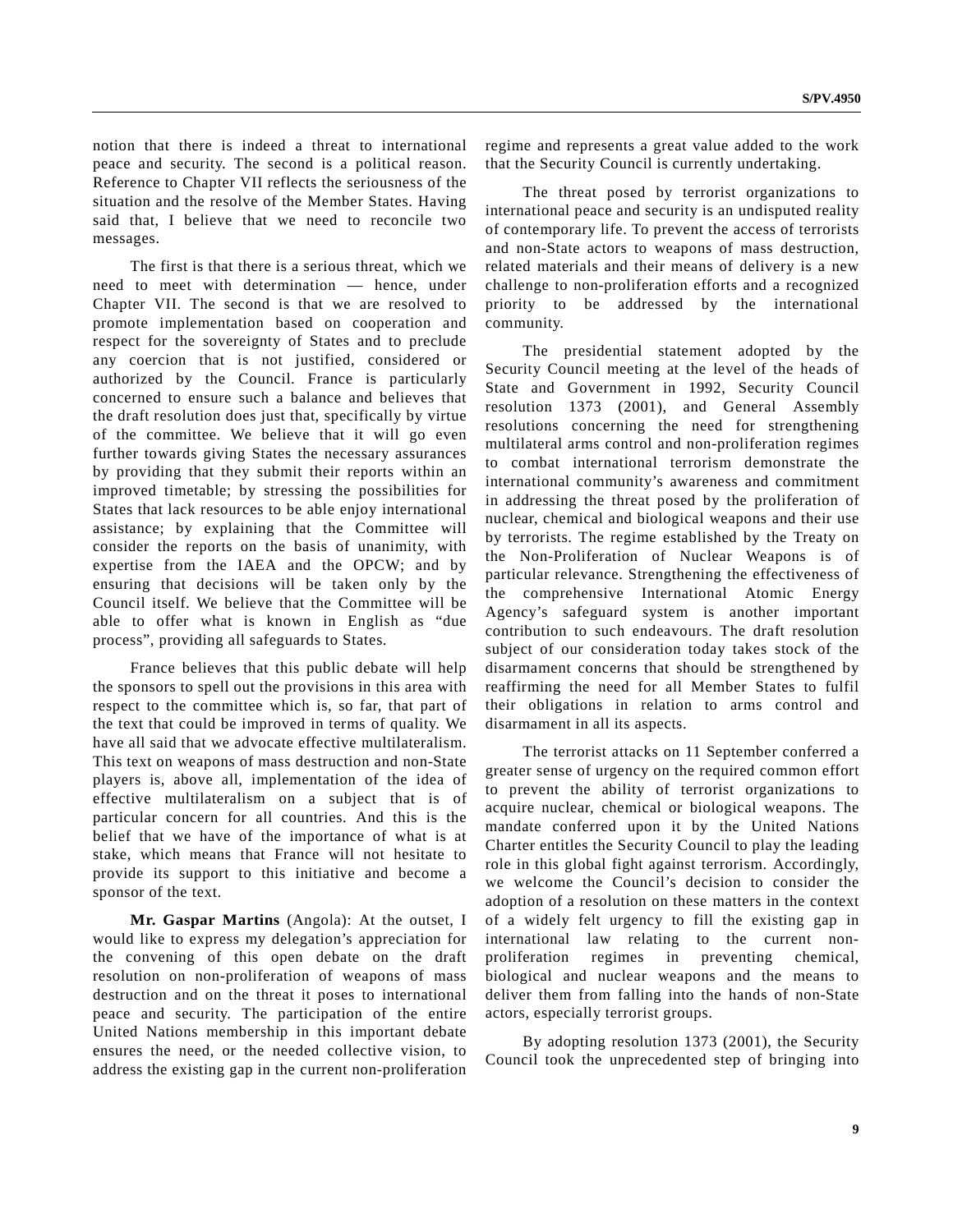force legislation binding all States on the issue of combating terrorism. The draft resolution which is the object of our consideration today, aimed at denying access of non-State actors and terrorists to weapons of mass destruction, is in accord with the objectives stated in resolution 1373 (2001). Its adoption will constitute a new landmark in the global fight against terrorism and in the ability of the Security Council to lead the fight against such threats.

We believe that open debates of the Security Council such as the one we are holding today are necessary and timely. They contribute to mutual understanding and to the broad expression of views on subjects of great importance to international life outstanding issues such as the issue of arms control and disarmament and international nuclear cooperation for peaceful purposes. The follow-up mechanism on the implementation of the resolution and on the issue not yet resolved might be an object of creative approaches in today's debate whose outcome will surely be very useful for the improvement of the work on the draft resolution under consideration by the Security Council. I therefore commend you, Mr. President, for holding such a debate today.

The fundamental outcome in the process of the resolution's adoption is that the international community shares a common vision on this subject matter and that the Security Council reaches a strong consensus on the need and on the provisions of the resolution to be eventually adopted.

**Mr. Muñoz** (Chile) (*spoke in Spanish*): May I first of all express my delegation's thanks to you, Mr. President, for having convened this open meeting, so that we can discuss, with the participation of all members of the United Nations that are interested in this subject, the issue of the non-proliferation of weapons on mass destruction in the hands of non-State actors or terrorists. We are interested in hearing the opinions of other delegations and we have said this many times, so we are delighted that this meeting has been convened.

Chile resolutely supports all universal and regional instruments for disarmament, weapons control and non-proliferation, and we attach particular importance to those that prohibit complete categories of weapons of mass destruction. My country firmly supports efforts being made in the framework of the United Nations to ensure and strengthen implementation of these instruments. We attach special importance to the legitimacy that is provided by negotiations in a multilateral framework. At the same time, we regret the fact that obstructionist use of the rule of consensus has thus far impeded the adoption of such important mechanisms as the protocol for the verification of the Biological and Toxin Weapons Convention or agreement on a treaty for the prohibition of the production of fissionable materials for military purposes.

Chile recognizes that well-established multilateral forums have not made full use of all the effective means available to States to provide legal guarantees in the face of threats to international security. For that reason, my delegation firmly supports the International Code of Conduct against Ballistic Missile Proliferation — the Hague Code of Conduct — which addresses also the means of delivery of weapons of mass destruction. It is a politically binding instrument that was negotiated and is implemented within the framework of a broad group of like-minded countries.

We believe that a binding Security Council resolution on weapons of mass destruction, addressing non-State actors and terrorists, would effectively buttress those other international instruments on weapons of mass destruction and would constitute an appropriate measure with respect to their implementation, both in terms of international peace and security and as concerns the specific issue at hand.

We reiterate that, despite its specific and limited objectives, such a resolution would be relevant to both non-proliferation and disarmament issues. The existence and proliferation of weapons of mass destruction and the means of manufacturing and delivering them constitute a source of danger that we are seeking to prevent. The affirmation that nuclear, chemical and biological weapons in themselves pose a threat to international peace and security is the main premise underlying international agreements on the prohibition and non-proliferation of weapons of mass destruction, such as the Treaty on the Non-Proliferation of Nuclear Weapons, the Treaty of Tlatelolco and the Conventions on chemical and on biological weapons. It is also the key premise of the thinking behind the draft resolution under discussion.

In the face of the gravity of recent acts of terrorism, we believe that the Security Council must act without delay; it must take all possible timely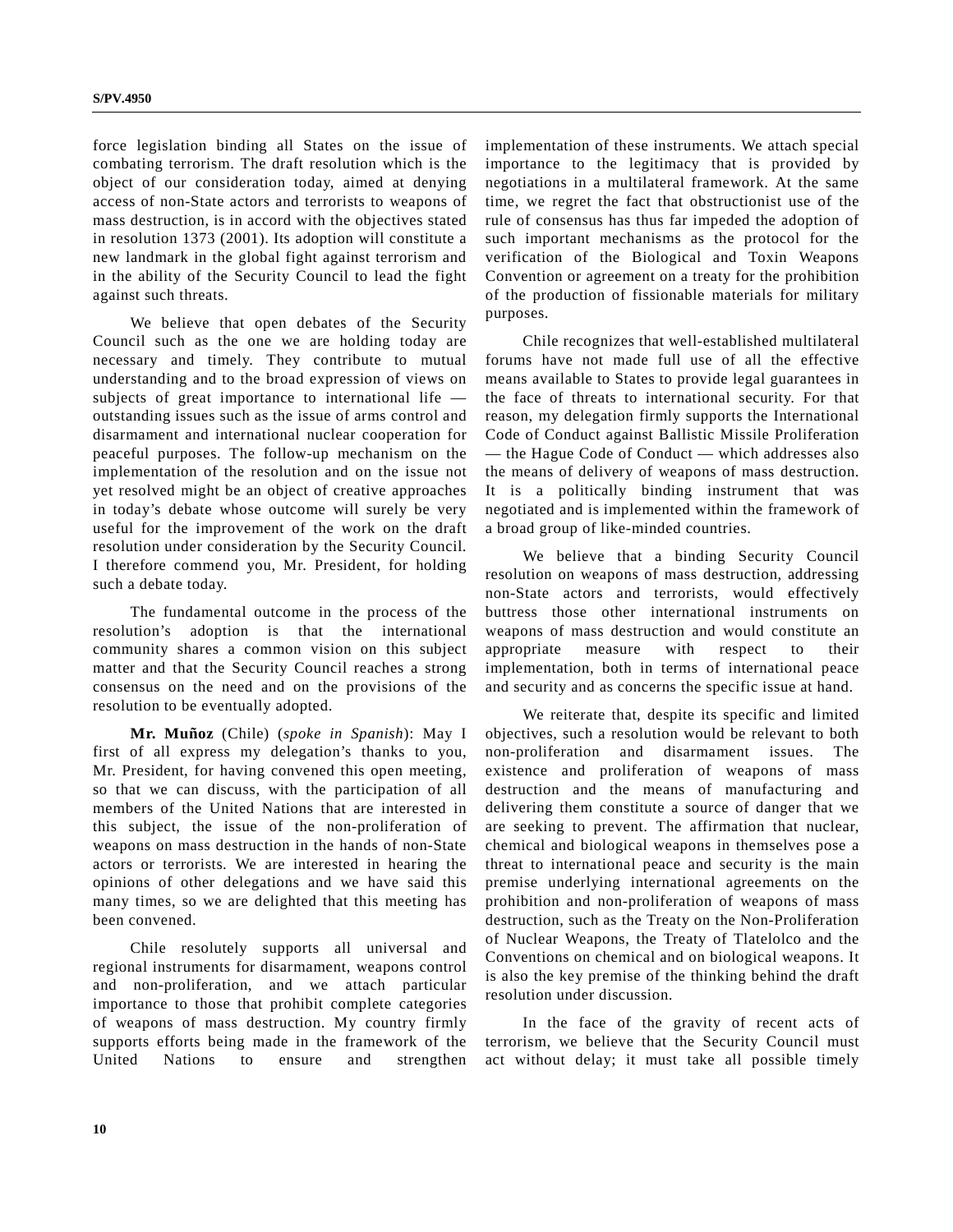measures within its power under the Charter. Such measures would not prevent States from, at the proper time, negotiating international instruments that would contribute to a legal framework countering this threat.

We agree that it would be appropriate to act under Chapter VII of the Charter. The draft resolution under discussion contains provisions whose implementation would not include enforcement action. My delegation therefore feels that it would be appropriate to clarify this and explicitly include it in the text that will be put to the vote, including the possibility of applying Chapter VII to only certain operative paragraphs. Moreover, we consider that a follow-up committee must be created taking into account the existence and powers of other bodies and international institutions in the field of the control of weapons of mass destruction, thus enabling the committee to function in coordination with them. The powers of such a committee would have to be stated clearly in the resolution; we believe it should be established for a two-year period, which would give States a realistic period of time to adopt national legislation under their respective legal systems.

Finally, we reiterate our constructive, positive position on the draft resolution under discussion on this item. Because this is a highly important and complex matter, it must be considered carefully; we believe this is important so that the final text will, to the extent possible, command universal acceptance within the international community — which will have to implement it — and, of course, so that the Security Council can adopt it by consensus.

**Mr. Thomson** (United Kingdom): I should like to associate my delegation with the European Union statement to be delivered later in this debate by the representative of Ireland.

This open debate marks a further stage in what has been an unprecedented effort to discuss and consult with the United Nations membership with respect to the important draft resolution under discussion. My delegation has been encouraged by the constructive discussions held so far with both members and nonmembers of the Council, by the helpful ideas and suggestions received, by the opportunity to discuss and, I hope, allay concerns and by the almost universal acceptance that we must act now to tackle the threat of weapons of mass destruction falling into the hands of terrorists and other non-State actors. We look forward

to listening carefully to the views that will be expressed today.

The recognition that we need rapidly and effectively to deal with this threat could not be more justified. Osama bin Laden has called it a "duty" to obtain nuclear weapons. His networks have experimented with chemicals and toxins for use in attacks. In Afghanistan, Al Qaeda trained its recruits in the use of poisons and chemicals, while manuals for the manufacture of deadly substances were widely distributed. The sarin attack on the Tokyo metro and the anthrax attacks in the United States in the autumn of 2001 showed that there are individuals capable of and willing to use these terrible indiscriminate weapons, and showed the seriousness of even a relatively small attack.

It is clear that in the face of this urgent threat only the Security Council can act with the necessary speed and authority. My delegation believes that, in such circumstances, not only is it appropriate for the Security Council to act, it is imperative that it do so. The Council has a responsibility to respond to this threat to international peace and security.

It is in that context that the United Kingdom and the other sponsors proposed the draft resolution currently before the Council, on which I would like to make just three points.

My first point is that the draft resolution does not negate the importance of disarmament or of the multilateral treaty framework. In response to the concerns of many delegations, the draft resolution now makes clear the importance of arms control and disarmament obligations. We agree with others here that progress on these issues is important and should be pursued in the appropriate forums. At the same time, however, the sponsors have always been clear that the focus of this draft resolution must remain the problem it is trying to tackle: the issue of the proliferation of weapons of mass destruction (WMD) and non-State actors. Bringing in too many additional issues would, to be frank, risk deadlock. It would also risk treading on the toes of competent bodies such as the First Committee of the General Assembly, the Conference on Disarmament and the review process of the Treaty on the Non-Proliferation of Nuclear Weapons (NPT). The draft resolution does not undermine in any way the importance of disarmament; it is just that disarmament is not its primary focus.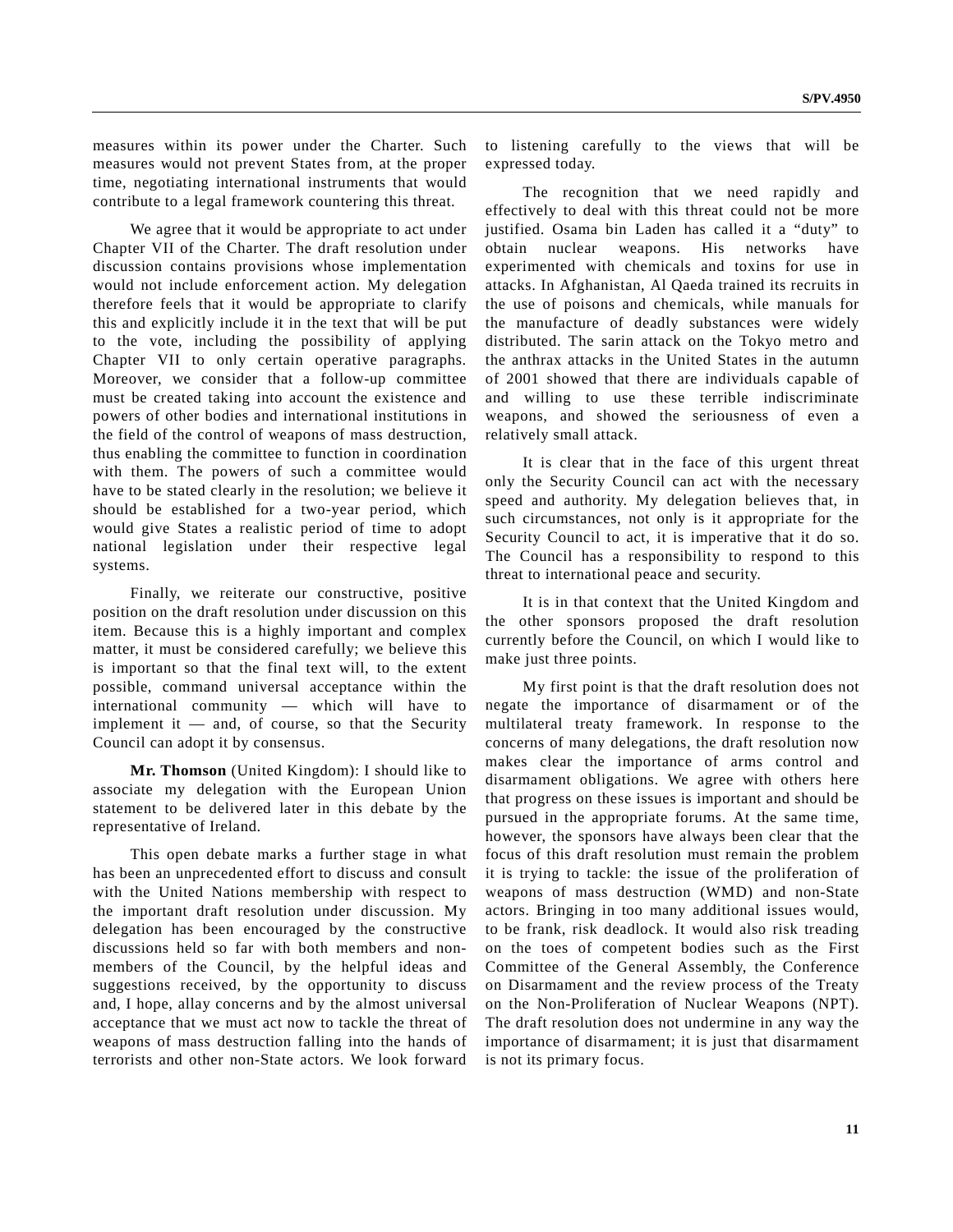Nor does the draft resolution negate the importance of existing multilateral arrangements. The draft resolution in fact promotes the universalization and strengthening of multilateral treaties and makes clear that it will not conflict with those regimes. It does not rule out future arrangements to deal with the current gap in the multilateral framework. But the draft resolution and the urgently needed implementation of it should not be held hostage to the uncertainty over how long such arrangements would take to negotiate, how comprehensive they would be or whether agreement would be reached at all.

My second point is that the draft resolution is not about coercion or enforcement. Many delegations have raised questions about the Chapter-VII legal base for the draft resolution and about what that implies. In our view, this legal base simply reflects the fact that we are dealing with what is clearly a threat to international peace and security, and we are therefore operating under the part of the Charter that covers international peace and security. It would send an odd message if the Security Council were to act on any other basis.

A Chapter VII legal base also underlines the seriousness of our response to this issue and the binding nature of the requirement to establish sensible WMD controls. It will give States the increased authority they need to introduce robust domestic measures, and it leaves it up to Member States to decide exactly what steps they need to take.

What this draft resolution does not do is authorize enforcement action against States or against non-State actors in the territory of another country. The draft resolution makes clear that it will be the Council that will monitor its implementation. Any enforcement action would require a new Council decision.

My third point is that the draft resolution is instead about a cooperative approach to tackling the threat of weapons of mass destruction and non-State actors. The draft resolution, for example, explicitly encourages technical assistance to countries that may need held in putting in place sensible controls on access to WMD materials. It also sets up a Council subcommittee. As is usually the case, we expect that that committee will determine its exact mandate, acting under consensus and involving all Council members. We see the committee as the heart of a cooperative approach, allowing countries to compare experience, to

establish best practice and to identify areas where technical assistance is needed.

We believe the committee would need to draw on appropriate expertise and to consult closely with the wider United Nations membership. We also believe that, given the time Member States would need to implement the draft resolution, the committee should have a two-year mandate to allow for a meaningful cooperative process.

We do not, however, see it as necessary for legislation or executive action to have been completed by Member States before they first report, as called for by the draft resolution. Indeed, Member States that already have strong laws and controls in this area may not need to take additional measures.

In conclusion, this draft resolution is all about effective multilateral action to deal with a real threat to international peace and security. The cooperative action and inclusive measures it envisages can help prevent a tragedy. We should not have to wait for such a tragedy in order to act. The United Kingdom hopes that members of the Council will embrace this collaborative multilateral action.

**Mr. Adechi** (Benin) (*spoke in French*): I would like to thank the States that have requested the holding of this open meeting, which makes it possible for us to open to all Member States the debate on the danger of the acquisition and use of weapons of mass destruction (WMD) by non-State actors. This danger relates above all to the emergence of non-State actors that vie with States for dominance in the area of violent force, a new phenomenon, a phenomenon that also highlights the existence of a legal void in the arsenal of contemporary international law and that calls for the community of nations to cooperate without delay to provide the means to prevent the danger.

The Security Council, aware of its responsibility, through the sponsors of the draft resolution, has moved to the forefront and has begun negotiations for the establishment of a plan that can mobilize the community of States with a view to concerted action in this field. My delegation will contribute to the search for a consensus on the ways and means of achieving that goal.

We are convinced that the Council must do everything in its power to eliminate this danger, a danger that no one can disregard today, following the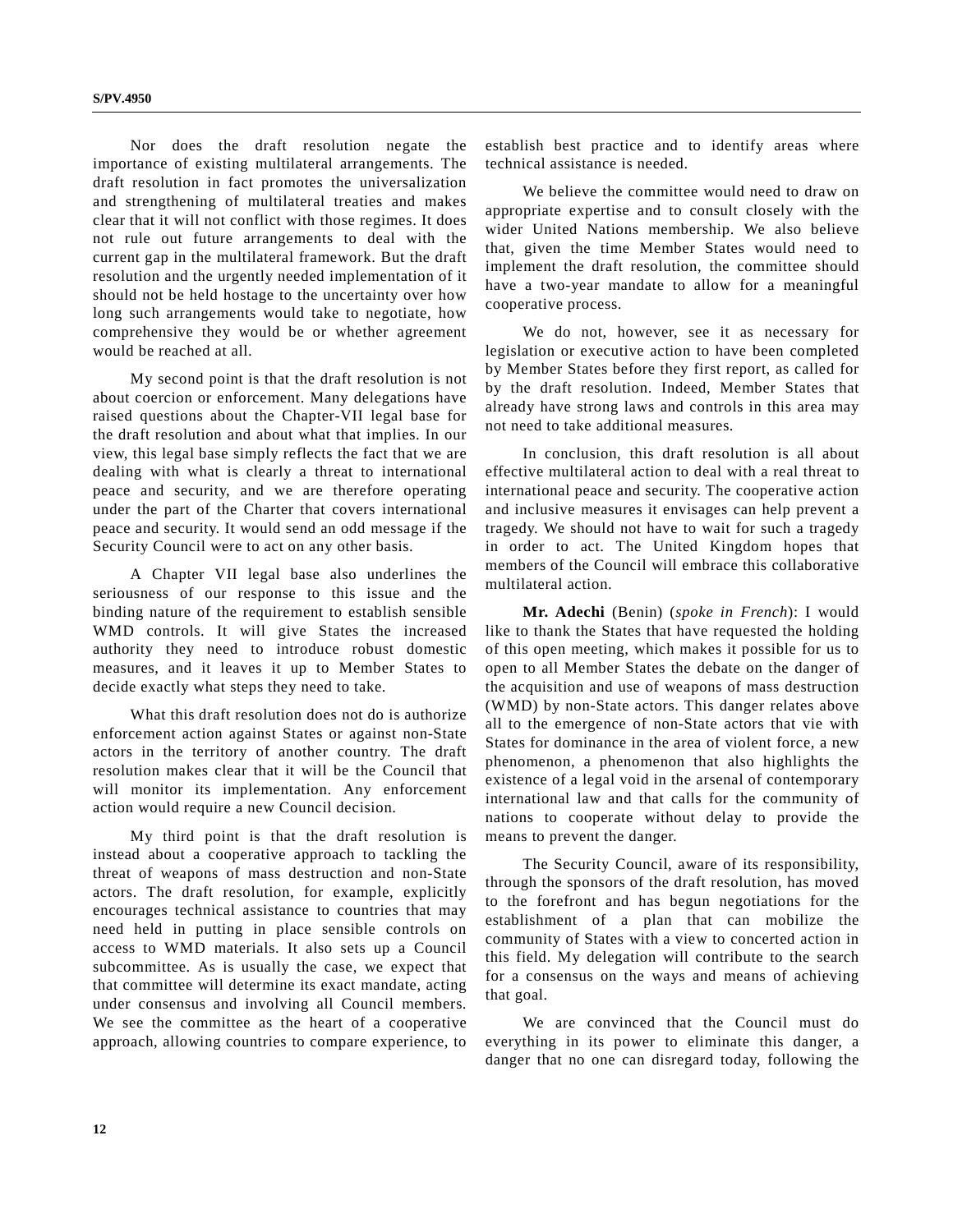sarin gas attack in the Tokyo subway in 1995 and the threats that international community has faced since the attacks of 11 September 2001. These sad events have demonstrated that the worst is possible and that it can take forms that were unimaginable until now.

We must reach agreement on the proper equation for rational means to be found to face this situation within the framework of collective security established under the Charter. In the common effort to find good solutions to effectively address this phenomenon, we believe it is important that action to prevent access to weapons of mass destruction by non-State actors must be part of the broader effort to promote disarmament. It seems to us that the problem of access to weapons of mass destruction by non-State actors resides in the incomprehensible and unacceptable accumulation of weapons of mass destruction.

The draft resolution before us is submitted under the provisions of Chapter VII of the Charter. We believe that Chapter VII is a collection of Articles that provide ways of countering imminent threats to one or more States in which the various rules on dispute settlement under Chapter VI have been exhausted. We have noted and heard proposals, as well as the idea of the sponsors, on the need to place the draft resolution under Chapter VII. Efforts have been made to dispel concerns of parties on the question, but we believe that certain aspects of those concerns remain, particularly those related to the question of legitimate self-defence. It seems important to us that in the draft resolution the scope of Chapter VII be reduced to certain obligations of States, particularly those contained in the three Articles to which some delegations referred in the course of our debate today.

The draft resolution would also benefit from underscoring the need for treaty organizations whose objective is non-proliferation to negotiate additional protocols as soon as possible, in order to fill the legal void that we deplore today regarding non-State actors. We also attach great importance to the establishment of a follow-up committee, especially with consideration of its mandate and duration. We are prepared to discuss these matters with other delegations.

The negotiations for the adoption of the draft resolution thus far have been conducted in an open spirit to make the process as inclusive as possible. We want that spirit to continue so that the draft resolution will have the broadest possible support. That is why we will follow very attentively the contribution of delegations of non-members of the Council to this debate.

**Mr. Motoc** (Romania): Romania aligns itself with the statement that will be delivered later on by Ambassador Ryan of Ireland on behalf of the European Union. In addition, I would like to make the following remarks.

First, we appreciate the opportunity presented by this open debate, its timeliness and usefulness in our overall efforts to consensualize the adoption of this draft resolution and to improve conditions for its later sound implementation.

The proliferation threat has assumed a gloomier dimension: the prospect of non-State actors seeking to acquire and use weapons of mass destruction (WMD).

Present-day security and stability are seriously challenged, both globally and regionally, by the risk associated with the proliferation of weapons of mass destruction. State and non-State actor proliferation routes are now starting to merge. Today, the international community is confronted with a consolidated network of proliferators established among States and entities located in regions marked by instability and armed conflict. The possibility of terrorist organizations acquiring elements or even systems of WMD is largely recognized today as among the most dangerous threats — if not the most dangerous threat — the international community is facing.

There is no panacea or one-size-fits-all policy to counter the threat posed by the proliferation of WMD. A number of tools are at the disposal of the international community. All are necessary; none is sufficient by itself.

The spread of nuclear, chemical and biological weapons has been successfully limited by international disarmament and non-proliferation multilateral agreements. But, unfortunately, the new phenomenon, intimately interconnected with terrorism, is not covered by those treaties.

The Security Council has the primary responsibility for maintaining international peace and security. Past experience in dealing with newly magnified threats such as terrorism shows that prevention is always better than the cure. It is therefore time for the Security Council to address this new threat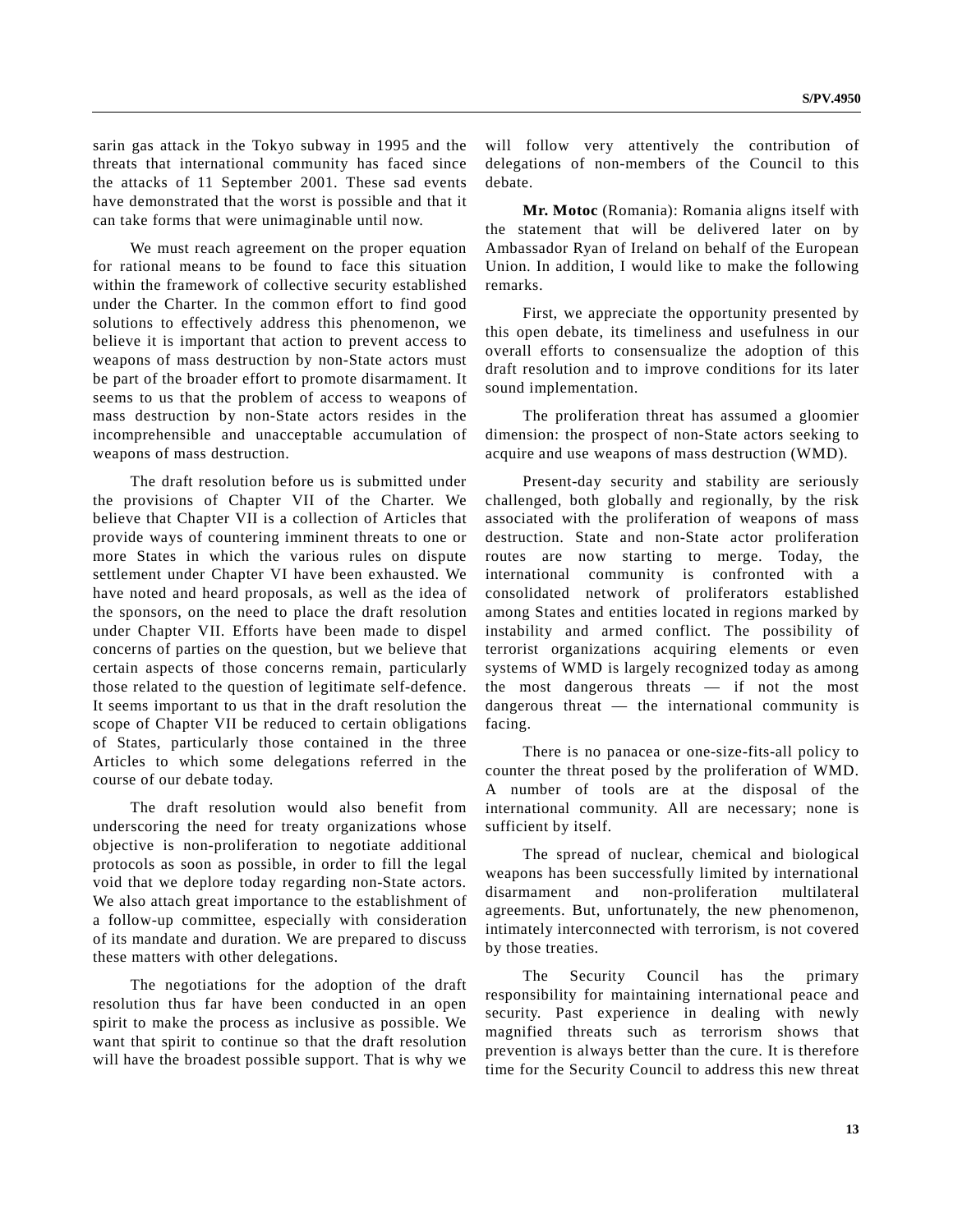in an appropriate manner by filling the existing gap in international treaties. This is one threat the Council cannot afford to overlook or fail to act upon.

The draft resolution will make a fundamental contribution to the efforts of all responsible members of the international community to address threats stemming from the proliferation of WMD, especially its most dangerous form — the pursuit of weapons of mass destruction by non-State entities and terrorist groups and organizations. For that reason, Romania decided to be a sponsor of the Security Council draft resolution.

The draft is, indeed, a platform for inducing greater responsibility by all States in reducing proliferation risks. At the end of the day, it can only create a better and more secure environment for all of us. It asks Member States, without discrimination, to enact and enforce appropriate legislation to prevent the proliferation of WMD, including criminal and civil penalties for violations of export control regulations. It also requires the establishment of physical protection measures and effective controls over related materials. For such a preventive approach to work, the need for international cooperation is capital. It requires the establishment of national authorities and the adoption and enforcement of relevant domestic legislation.

While addressing a very specific and focused issue, the draft resolution reaffirms the need for all Member States to fulfil their obligations in arms control and disarmament and upholds the multilateral treaties.

Efforts for combating proliferation have to be deeply rooted in the domestic implementation by States of their obligations and in the permanent enforcement of adequate related legislation on matters such as export controls and the physical protection, secure manipulation and transfer of sensitive materials.

The draft resolution's implementation will not affect the obligations undertaken by States parties to international treaties nor the statutory responsibilities of the International Atomic Energy Agency and the Organization for the Prohibition of Chemical Weapons. Efforts to prevent proliferation, undertaken at the national, regional or international levels, through enhanced coordination, do not hamper the transfer of materials, equipment and technology for peaceful purposes.

The critical importance of the draft resolution and its contents was demonstrated by the extensive consultations and exchanges that took place within and outside the Council. They were complemented by a transparent and constructive interaction with individual Member States and regional and political groups. Most of the concerns expressed during our deliberations have been reflected in the text. We are satisfied that all those strenuous efforts made possible a substantial improvement of the draft and clarified how we can ensure the optimal materialization of its fundamental goal.

The objective of the draft resolution is very important. Its aim is very high. If our aspiration is to get rid of the scourge of the proliferation of WMD and prevent self-destruction, we have to act accordingly, in a united and responsible manner.

**Mr. Akram** (Pakistan): Pakistan endorses the statement that will be made later by Malaysia on behalf of the countries of the Non-Aligned Movement.

There is a universal desire to prevent the horrors that would result from the use of chemical, biological or nuclear weapons. Historically, the proliferation of weapons of mass destruction (WMD) has occurred when States have sought to acquire those weapons to address perceived threats to their national security. But non-State actors have often, not only in the recent past, been the instruments of proliferation by States seeking WMD. Recently, Pakistan detected and dismantled such a proliferation network involving our nationals and those of a number of other countries.

The fear that non-State actors themselves may acquire and use weapons of mass destruction is a recent phenomenon. That danger is present, but it must be viewed in perspective. Terrorist organizations and non-State actors could feasibly acquire chemical and biological weapon capabilities. The acquisition and use of nuclear weapons by non-State actors is much more difficult and much less likely. I think the example of Osama bin Laden underlines not only that danger but also the fact that WMD are difficult for terrorist organizations to acquire. That is especially true with respect to nuclear weapons. The existing treaty regimes can address most of the threats that have been raised in the context of the proliferation of WMD.

Pakistan is a nuclear-weapon State. We have established effective command and control and physical security of our nuclear assets, sites and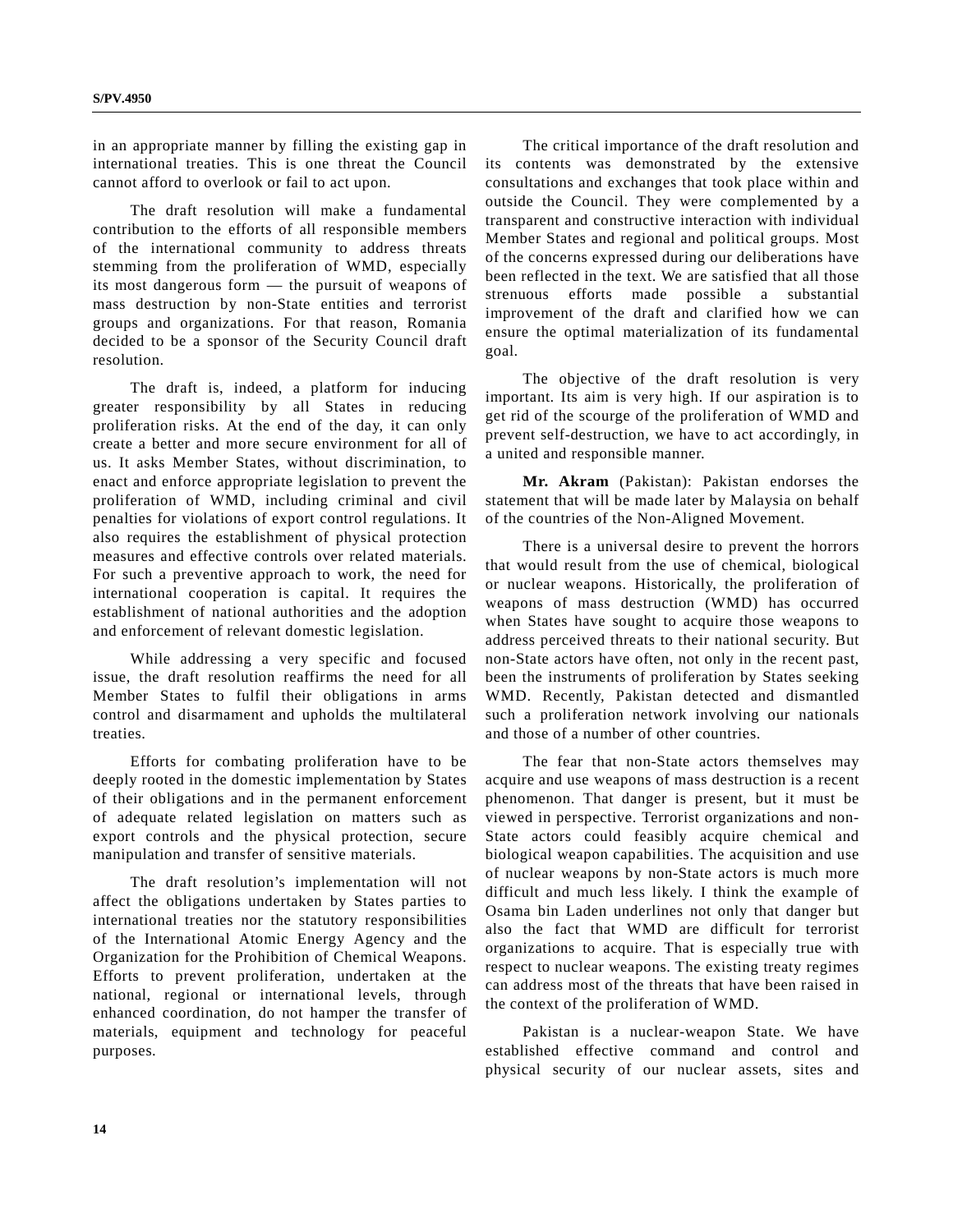materials. We are improving our export controls. We can thus readily fulfil the actions that are desired in operative paragraphs 1, 2 and 3 of the draft resolution.

But seen from a historical, legal and political perspective, the draft resolution initiated by some permanent members of the Security Council and negotiated for five months by the five permanent members, raises a number of doubts, questions and concerns.

Pakistan believes that the first question is whether the Security Council has the right to assume the role of prescribing legislative action by Member States. The existing treaties, the Chemical Weapons Convention (CWC), the Biological Weapons Convention (BWC) and the Nuclear Non-Proliferation Treaty (NPT), already prescribe most of the legislation that would cover proliferation by both State and non-State actors. These regimes can be improved, if and where necessary, through negotiations among sovereign and equal States. In particular, it is necessary to implement the obligation imposed by the CWC regarding the destruction of all chemical weapon stocks, and biological weapons must be addressed through the adoption of the verification protocol, which was negotiated for eight years and summarily rejected.

The Security Council, where five States, which retain nuclear weapons, also possess the right veto any action, is not the most appropriate body to be entrusted with the authority for oversight over non-proliferation or nuclear disarmament.

Secondly, there is a discrepancy between the professed objective of the draft resolution and its provisions. Although the resolution is designed to address proliferation by non-State actors, it seeks to impose obligations on States. There are grave implications to this effort by the Security Council to impose obligations on States, which their Governments and sovereign legislatures have not freely accepted, especially when some of these obligations could impinge on matters relating to their national security and to their right of self-defence.

Thirdly, there is no justification for the adoption of this resolution under Chapter VII of the Charter. The threat of WMD proliferation by non-State actors may be real, but it is not imminent. It is not a threat to peace within the meaning of Article 39 of the United Nations Charter. A legitimate fear arises that when one sees the draft resolution under Chapter VII, with language such as that used  $-$  "to combat by all means"  $-$  an authorization is being sought which could justify coercive actions envisaged in Articles 41 and 42 of the Charter, including the use of force.

Fourthly, this fear is exacerbated by the openended nature of the draft resolution. It provides for further decisions, in operative paragraph 10. Thus the scope of the draft resolution could be enlarged beyond non-State actors. Such further decisions, if taken under Chapter VII, could authorize coercive measures against State and non-State actors, beyond national jurisdiction.

Fifthly, the creation of a Security Council committee, in operative paragraph 9, is unnecessary. Its functions are unclear and unspecified. It could be utilized in the future to replace the role of existing treaty regimes. Nor can the "non-papers" informally circulated by some States be ignored, which imply that the committee could be used to harass countries, and even demand explanations regarding "why they are not parties to the NPT".

Sixthly, the definitions provided in the footnote of the draft resolution are entirely unclear. Are missiles, rockets and unmanned aerial vehicles the only means for the delivery of WMD? Who will judge whether or not they are designed for this purpose? What is meant by the term "related materials"? The list prepared by closed regimes such as the Missile Technology Control Regime (MTCR), the Nuclear Suppliers Group (NSG) or the Australia Group cannot automatically be accepted by or imposed upon States that are not parties to these regimes.

In the informal consultations held on the draft resolution, the sponsors had publicly assured that the scope of the draft resolution is restricted to stopping proliferation by non-State actors — and that is why is does not encompass disarmament; that no enforcement action is envisaged — much less the use of force; that implementation will be done by States themselves, through national measures; that the committee will merely collate and submit the reports from Member States and is being set up for a temporary period; and that the draft resolution does not preclude the negotiation of treaties or agreements to address the issue of proliferation by non-State actors. However, in the negotiations that have been held so far, the sponsors have been reluctant to reflect most of these assurances in the text of the draft resolution. Recent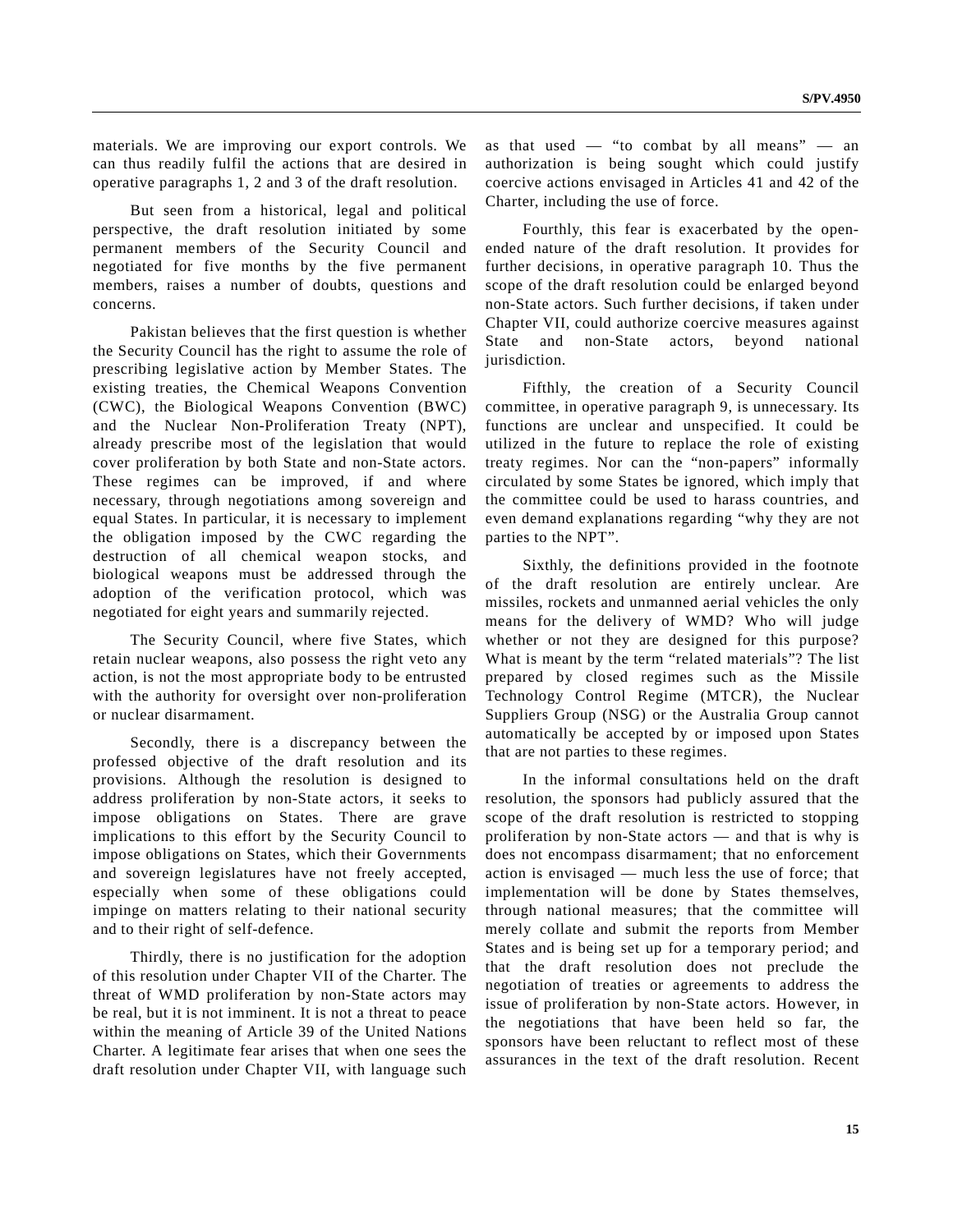remarks appear to have retracted some of these assurances.

Pakistan hopes that this debate will contribute to demonstrating the wide spectrum of concerns and doubts that relate to the draft resolution and that it will hopefully convince the sponsors to be more responsive to these concerns. We continue to hope that the Council will be able, through painstaking consultations and negotiations, to adopt this draft resolution by consensus.

**The President**: I now give the floor to the representative of the Russian Federation.

**Mr. Gatilov** (Russian Federation) (*spoke in Russian*): We welcome the convening of this public meeting of the Security Council to discuss a pressing problem related to the threat of the proliferation of weapons of mass destruction (WMD). We anticipate that today's discussion will allow us to strengthen the unity of the international community in facing this threat. The Russian Federation was one of the initiators of tabling a relevant draft resolution of the Security Council. We believe that the subject of the nonproliferation of WMD and means of delivery is becoming one of the primary threats to international peace and security.

The world community is called upon to increasingly and actively address fundamentally new challenges in this area and to counter heretofore unknown but equally complex challenges. The tragedy of 11 September 2001, as well as the terrorist attacks that have occurred in Moscow, Madrid, Tokyo, and in a number of other cities around the world, demonstrate very clearly what is perhaps the primary threat of our time — terrorism.

The Security Council adopted a proactive role in countering this threat by adopting its well-known resolution 1373 (2001). In this decision, the Council highlighted the close relationship between international terrorism, organized crime, and illegal trafficking of nuclear, chemical, biological and other materials that pose a threat to human life. It also called for coordinating efforts at the national, subregional and international levels in order to strengthen the global response to the challenges and threats to international security.

Particular attention should be given to the problem of the existence of black markets of WMD,

which are the most dangerous markets. Terrorists are inventive and will stop at nothing to acquire components to produce WMD in order to strike totally innocent people. The draft resolution directs States to preventing WMD and materials that are sensitive from the standpoint of proliferation from falling into the hands of non-State actors, above all for terrorist purposes. The draft resolution guides the development of international cooperation efforts to counter this phenomenon. Clearly, we believe that all the efforts in this area should be based on international law and national legislation, without impeding legitimate, peaceful cooperation efforts.

It is here that we see the substance of this draft, which was prepared after lengthy expert consultations, both among the five permanent members and by taking into account discussions with the non-permanent members of the Council, as well as a broad range of United Nations Member States. The sponsors did not seek to supersede, by a Security Council decision, international treaties in the area of non-proliferation and disarmament. This is precisely why the draft resolution contains provisions clearly pointing out that its adoption in no way undermines or runs counter to obligations that States may have under the international treaties in the area of non-proliferation and disarmament to which they are parties.

We believe that the Security Council is not only entitled but also obligated to take appropriate measures in the area of international security, to include those that are legally binding. This draft resolution is no exception. As such, exactly nine years ago, in April 1995, the Council adopted resolution 984 (1995), which provided for security safeguards in the case of an attack on States, including with the use of nuclear weapons. This resolution, at the same time, took note of the security safeguards provided by the nuclear Powers with respect to the non-use of nuclear weapons.

Clearly, monitoring the implementation of the draft resolution requires establishing an ad hoc mechanism. We support the establishment of a Security Council committee on this issue, which would be engaged in collecting and analysing the responses of Member States with respect to the measures they have taken in implementation of the resolution and with respect to possible assistance to those States, when relevant requests are made. We believe that the committee will need to work in close cooperation and use the expert support of such agencies as the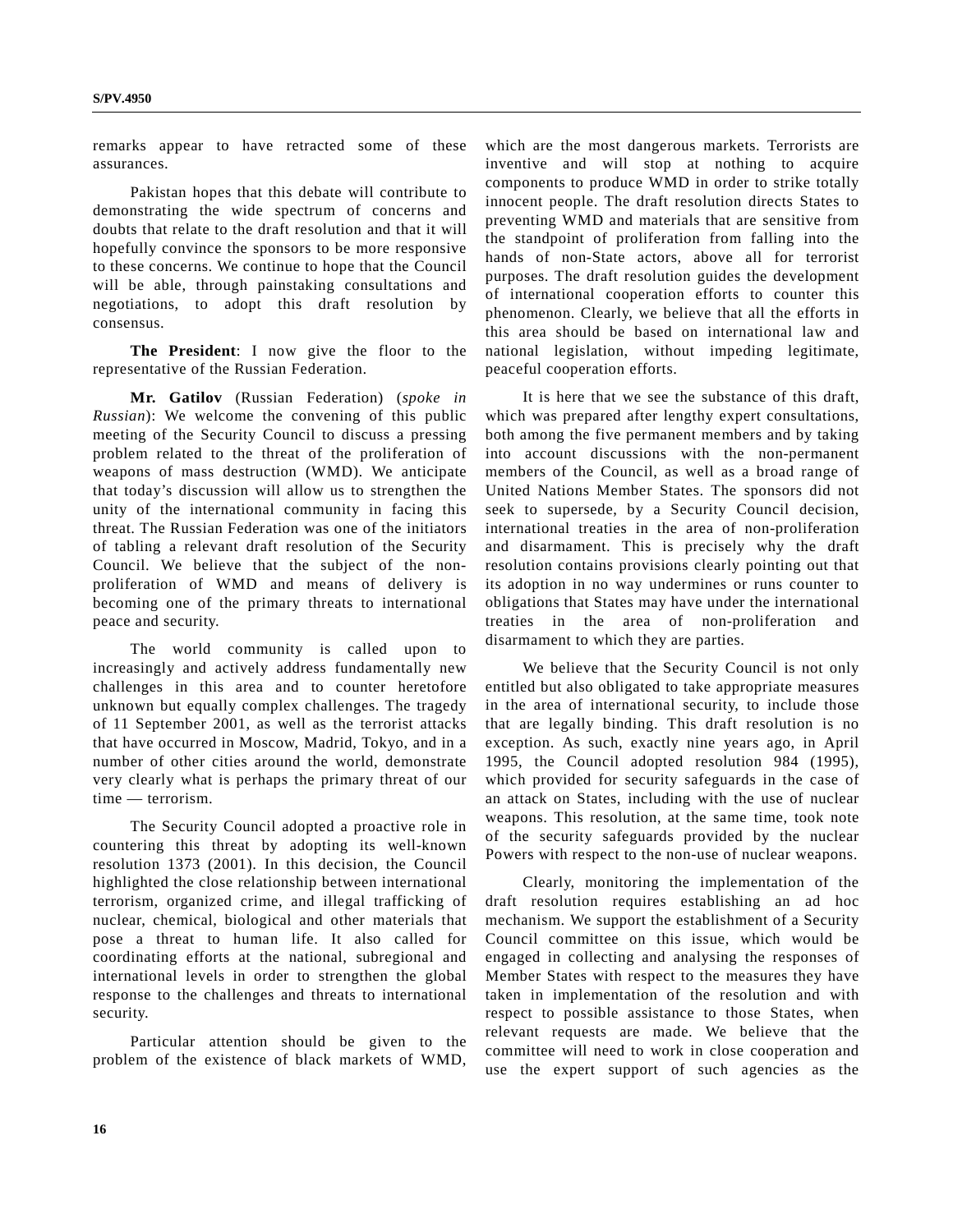International Atomic Energy Agency and the Organization for the Prohibition of Chemical Weapons, as well as of the United Nations Secretariat. The duration of its work will, above all, depend on how it implements the goals set for it. In this regard, we believe that the minimum time period would be one year.

We call on all States to support the Security Council draft resolution on countering the proliferation of weapons of mass destruction.

**Mr. Cunningham** (United States of America): Thank you, Mr. President, for organizing this discussion today and for giving us an opportunity to address the entire membership on this vitally important subject and on the draft resolution before the Council.

In September of last year, President Bush came to the General Assembly and said that, because proliferators will use any route or channel open to them, we need the broadest possible cooperation to stop them. He asked the Security Council to help by adopting a resolution that would be effective in the fight against proliferation and against terror. The same day, Secretary-General Annan, in his address to the General Assembly, said that all of us know that there are new threats that must be faced, or perhaps old threats in new and dangerous combinations, new forms of terrorism and the proliferation of weapons of mass destruction (WMD). He added that terrorism is not only a problem for rich countries; ask the people of Bali, Bombay, Nairobi or Casablanca. We agree with that assessment. A terrorist use of WMD would punish all of us, strong and weak alike.

The draft resolution that the Security Council will adopt in the coming days responds to what all agree is a real and growing threat to global peace and security: the proliferation of nuclear, chemical and biological weapons, their means of delivery and the ability to produce them. This is especially true with regard to non-State actors, including terrorists. Were non-State actors and outlaw regimes to possess these weapons and the means to deliver them, they would be able to blackmail and create chaos in entire regions. Terrorist groups such as Al Qaeda have shown their readiness to kill thousands, and they do not hide their desire to acquire WMD and their means of delivery in order to increase that number many times over. If such a group acquired these weapons, they would be used to bring sudden disaster and suffering on a scale that we can scarcely imagine.

The problem is not just with the weapons themselves, it is with the ability to produce them. The international community has also become aware of the existence of sophisticated international black market efforts to buy and sell the plans, technologies and materials required to build these weapons, making them available to the highest bidder. Thus the threat that the Security Council is addressing is both clear and present.

The draft resolution under discussion has a forward-looking focus, it sets a standard for how nations should act in the future rather than judging past actions. It reinforces an objective of vital interest to all: that proliferation cannot be tolerated. We must act now to stem this threat and the draft resolution soon to be adopted by the Council is the fastest means to address it. It asks Member States to take precautions to ensure that WMD and their technology are properly controlled. It asks Member States to review their domestic controls and to strengthen them if needs be. It also asks Member States to review domestic legislation and adopt appropriate and effective laws to keep dangerous items out of the hands of non-State actors, that is, those not authorized by the State.

The goal of this draft resolution is to halt dangerous traffic by directing Member States to make illegal the unauthorized trade in these weapons, their means of delivery and the plans, technology and materials needed to develop and build them. It asks them to do this by strengthening their national export and trans-shipment controls and by providing for the physical protection of sensitive materials within their borders. The desirability of taking these steps is selfevident, we hope.

We have been careful to make clear that this draft resolution is in no way meant to undermine, undercut or otherwise weaken the existing treaties and regimes, and there is specific language in the draft resolution to that effect. The draft resolution is placed under Chapter VII in order to send the important political message of the seriousness with which the Council views the threat to international peace and security. It also is placed under Chapter VII because the Council is acting under that Chapter and levying binding requirements. However, the draft resolution is not about enforcement.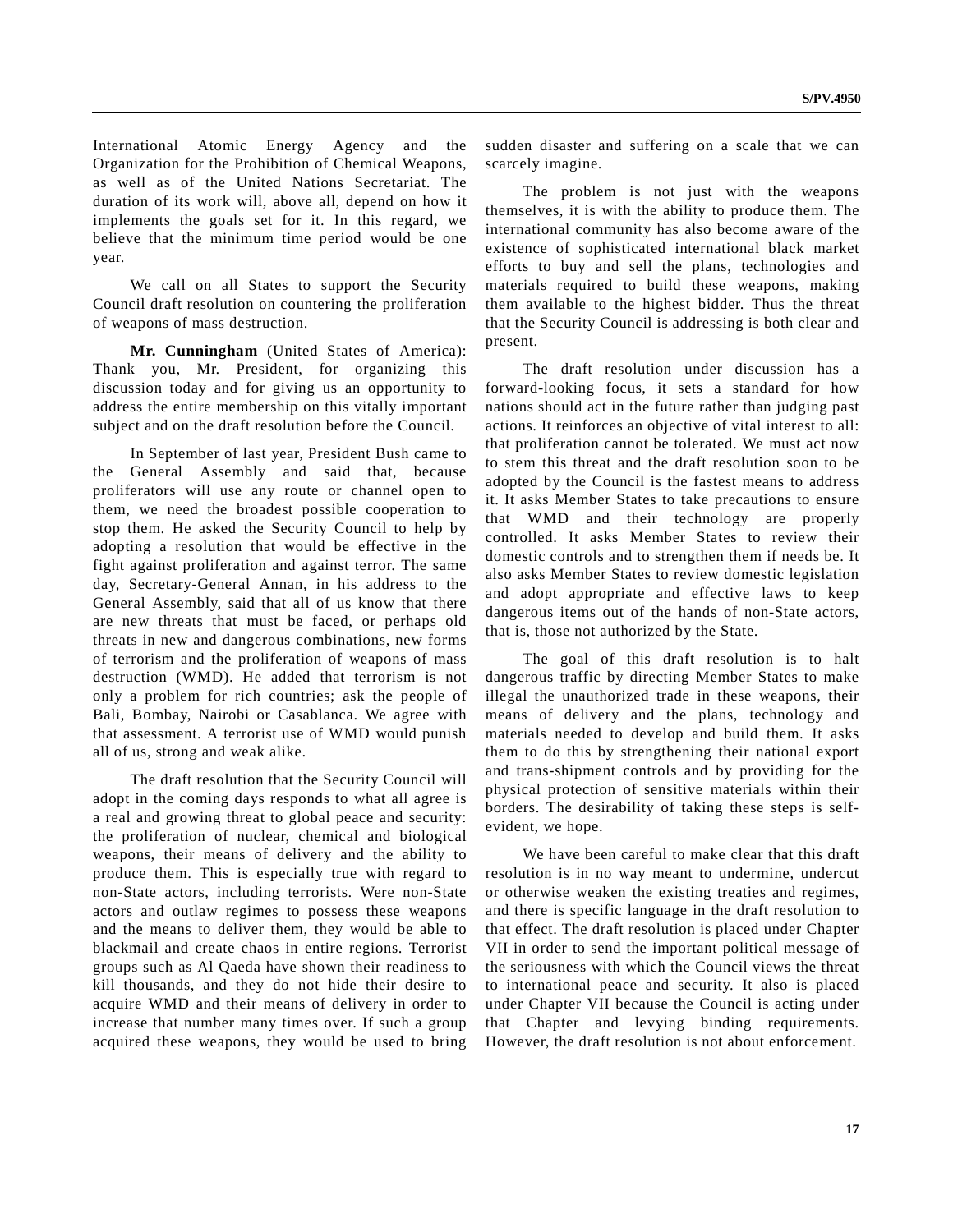As others have noted, the text of the draft resolution has been revised and the current text is dated 15 April. Revisions to the original text introduced by the sponsors reflect the useful discussion we have had in the Council and the many informal exchanges the sponsors have had with the wider United Nations membership. The text has been improved by the opinions and ideas that have been shared with us. For example, the revised text includes the recognition of the importance of disarmament obligations. While preserving language that makes clear the fact that the draft resolution is not meant to undermine or be at cross-purposes with existing treaties and regimes, the revised text also makes clear that Member States not parties to treaties or regimes will not be forced, through this draft resolution, to adopt them. Language on the usefulness of peaceful dialogues has also been made more prominent.

While discussion on a follow-up mechanism continues, I would note that the follow-up committee will establish its own programme of work upon its creation, and that this is standard practice for Security Council committees. As is also standard practice, it will be composed of all members and operate under consensus.

I would also call attention to the language in operative paragraphs 4 and 5 of the draft resolution. Both of these paragraphs have been included in the draft resolution to make clear that Member States who find they would like assistance in implementing this draft resolution may voluntarily request it. To be clear, we are not expecting that Member States will necessarily be able to report the complete implementation of the resolution when they report to the committee.

In conclusion, the United States and the sponsors welcome the views that we are hearing and those that we will hear later on today. This is an important issue, and we value this discussion as part of our ongoing consultations.

**The President**: I shall now make a statement in my national capacity.

The proliferation of weapons of mass destruction (WMD) in all its aspects, including those regarding non-State actors, is a major threat to international peace and security. Countering this threat requires a continuous common effort by all United Nations Member States and relevant bodies. By actively participating in today's debate, a great number of Members are demonstrating their determination to live up to the challenge and to contribute to the search for the best solution.

Germany is fully committed to countering this threat. Our views are reflected in the European Union's Strategy against Proliferation of Weapons of Mass Destruction, which is based on the conviction that disarmament, arms control and non-proliferation are mutually reinforcing aspects of the same comprehensive, cooperative approach.

We fully subscribe to the forthcoming statement by the presidency of the European Union.

We hope that the new resolution will provide a useful tool to prevent access by non-State actors to weapons of mass destruction and to hazardous materials. We therefore support it and hope that it can soon be adopted. However, together with all other Council members, we are trying to further improve the draft resolution. That would increase its acceptance and thereby contribute to its full and global implementation.

I would like to make three points in that context. First, the multilateral treaty regime provides the normative basis for all non-proliferation efforts. That is why the implementation, the universalization and, where necessary, the strengthening of existing multilateral disarmament and non-proliferation agreements are essential. We have therefore suggested the inclusion of meaningful references to disarmament. Disarmament and non-proliferation are two sides of the same coin. The fewer weapons exist, the better they can be controlled and kept safe from misuse and proliferation. In addition, we strongly believe that every effort must be undertaken to ensure effective verification of compliance with the multilateral treaty regime. That could also be reflected in the draft resolution. The same is true of security assurances, which are an important part of the Treaty on the Non-Proliferation of Nuclear Weapons (NPT) regime.

Secondly, as the resolution will be binding on all Member States, the Council as a whole must remain the final arbiter of compliance. Any necessary enforcement action must be subject to a specific decision by the Council as a whole, without interfering with the mandates of relevant institutions or of other bodies established under international treaties or arrangements.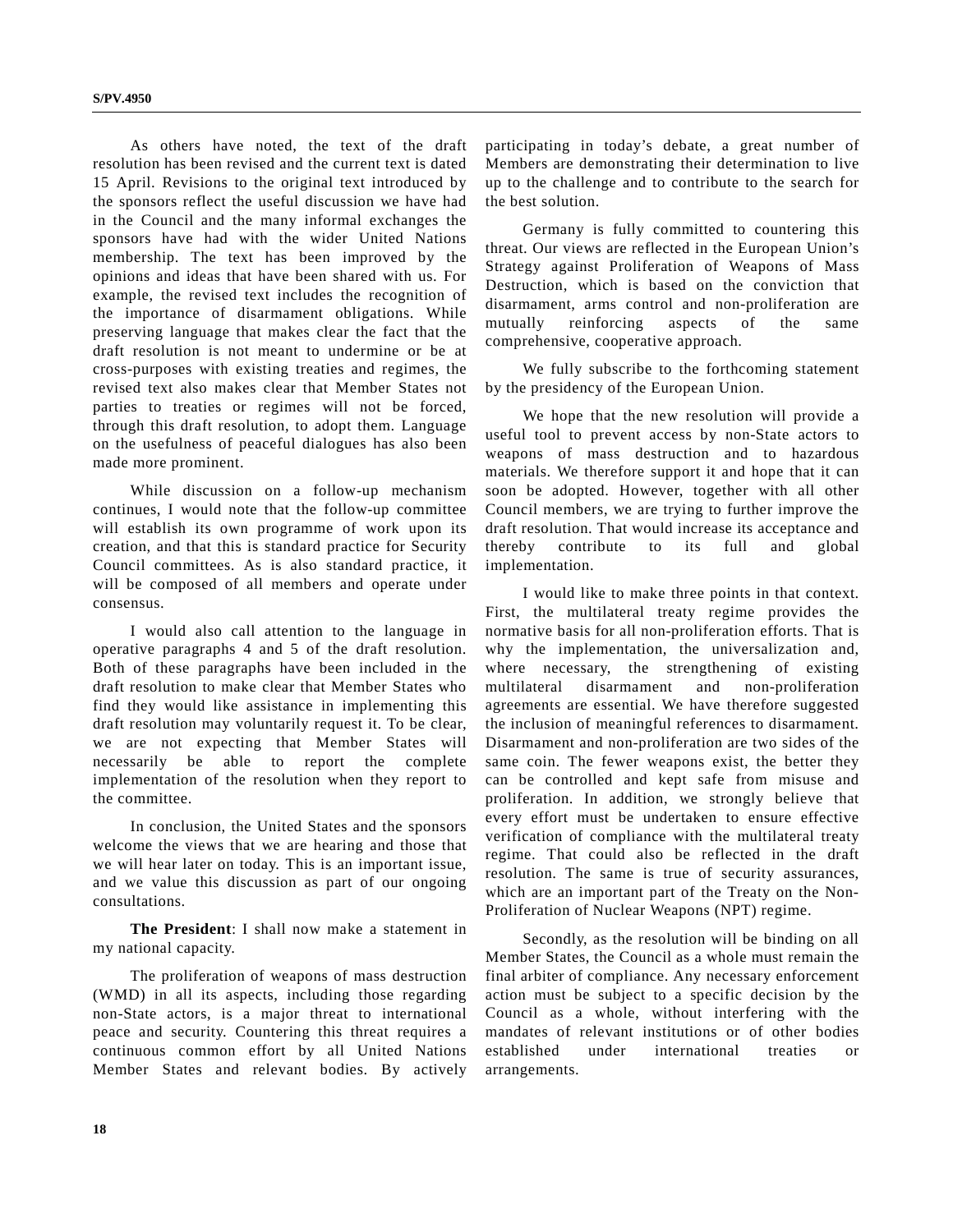Thirdly, a follow-up mechanism in the form of a Security Council committee, based on a clear two-year mandate, should be established in order to assist the Council in its efforts to ensure both a transparent dialogue with States and an even-handed approach. This committee should work in cooperation with other competent bodies such as the International Atomic Energy Agency, the Organization for the Prohibition of Chemical Weapons and the Council's Counter-Terrorism Committee. In our view, that would enhance its efficiency and credibility.

To conclude, let me underline the fact that the Security Council has, in the context of counterterrorism, already dealt with some key aspects contained in the present draft. In operative paragraph 2 (a) of resolution 1373 (2001), the Council decided, inter alia, that "all States shall ... eliminat(e) the supply of weapons to terrorists". In operative paragraph 7 of resolution 1456 (2003), the Council, at the ministerial level, underlined "the importance of fully complying with existing legal obligations in the field of disarmament, arms limitation and non-proliferation and, where necessary, strengthening international instruments in this field".

The draft resolution before us should be made an important step in our common endeavour to prevent non-State actors, and terrorists in particular, from gaining access to weapons of mass destruction or to hazardous materials. The draft resolution should complement the existing system of international instruments of global disarmament, arms control and non-proliferation. We must not forget that this multilateral treaty regime retains its full validity and relevance and that that regime is the core instrument for the preservation of international peace and security. The obligations contained therein must be fully honoured and further developed.

I now resume my functions as President of the Security Council.

Before giving the floor to the next speaker, I would like to make a short procedural remark, because we started our meeting a bit early today and not everyone was here at the outset. I should like to reiterate that the Council agreed that all those taking the floor should limit their statements to four minutes in order to give all other speakers an equal chance to make their views known, given the fact that more than a quarter of the United Nations membership will speak at this meeting. We kindly ask delegations that have prepared longer statements to circulate the texts in writing and to present a condensed version in the Council Chamber. I thank members for their cooperation.

I now give the floor to the representative of Canada.

**Mr. Laurin** (Canada) (*spoke in French*): Thank you, Mr. President, for organizing this debate and for giving us the opportunity to speak on this important issue. I am convinced that our discussions today will reaffirm the international community's resolve to work together to put an end to the proliferation of weapons of mass destruction (WMD) and to promote measures to strengthen our collective security.

We want the United Nations, including the Security Council, to continue devoting attention to this issue in order to help all Member States to fulfil their obligations with regard to non-proliferation, arms control and disarmament norms — norms whose objectives are universal and whose implementation is nearly so.

The Council has shown its leadership in addressing a new challenge arising in a transformed world security environment, namely, the threat of non-State actors seeking to acquire, develop, transfer or use WMD. We would strongly support any resolution that would facilitate important efforts by States to criminalize trafficking in such weapons.

### (*spoke in English*)

It is equally important that a draft resolution on this subject show clarity and balance. The Council should ensure that definitions and concepts are clear, that Member States fully understand the measures that they are being called upon to undertake and that the Council's role — as well as the roles of other international bodies, such as the International Atomic Energy Agency and the Organization for the Prohibition of Chemical Weapons — are well understood.

Canada supports the establishment of a committee to monitor implementation of this resolution. Given the gravity of the challenge before us, the committee's duration should be long enough to allow it to effectively carry out its mandate and to meet the objectives set out by the resolution. A six-month limit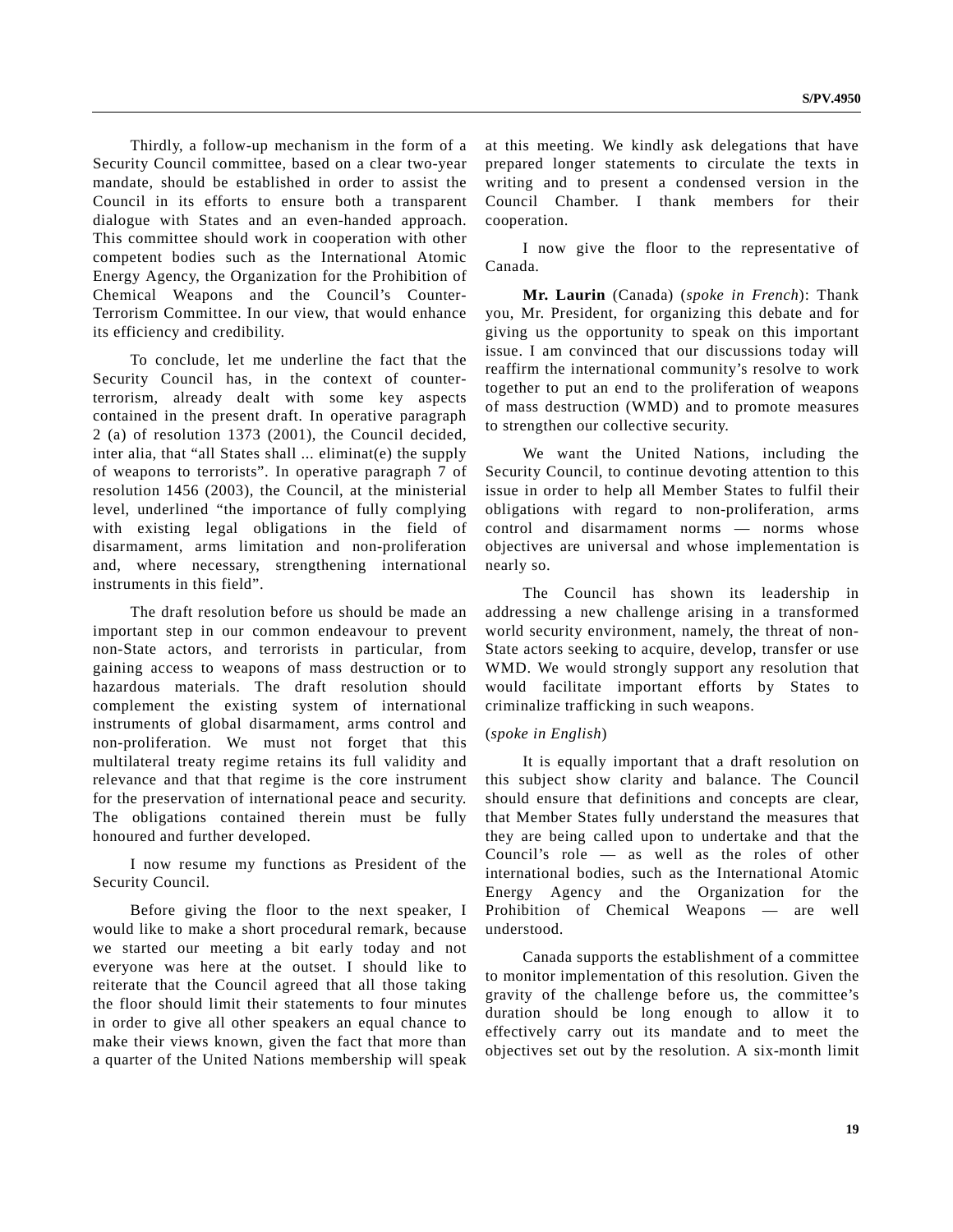could handicap the committee by imposing impractical deadlines.

We should also recall that the aims of the international treaties that underpin our nonproliferation efforts are first and foremost to achieve effective progress toward general and complete disarmament, including the prohibition and elimination of all types of weapons of mass destruction. The draft resolution should recognize this important balance and equal emphasis on non-proliferation and disarmament obligations.

Canadians recognize the importance of the Council's addressing the issue of proliferation of WMD and the threat it poses to international peace and security. Canada strongly supports a draft resolution that will help us confront the proliferation challenge, that respects the rights and obligations of States under current international treaties and that encourages the international community to use its energy and creativity to improve and build on the complex structure of non-proliferation, arms controls and disarmament regimes and mechanisms that have been established over the past 50 years.

In closing, we encourage the Council to continue its consultations with Member States and to adopt a constructive draft resolution that attracts broad support and leads to effective implementation.

**Mr. De Rivero** (Peru) (*spoke in Spanish*): Allow me at the outset to congratulate you, Sir, on having convened this open debate of the Security Council on a subject of great importance: the draft resolution on the non-proliferation of weapons of mass destruction to non-State actors.

Peru entirely shares the concern of all countries that weapons of mass destruction could fall into the hands of non-State actors. To a certain extent, we also recognize the gaps in the current international regime, which is binding solely on States. That is a fact we acknowledge. My country is fully aware of what it means to be the victim of terrorist attacks and in that regard understands the fears about the possible use by terrorists of weapons of mass destruction, which have led to the submission of this proposal.

We do not believe, however, that we ought therefore to forget the quid pro quo between the current international non-proliferation regime and disarmament. A draft resolution advocating the nonproliferation of weapons of mass destruction should not be isolated from the issue of nuclear disarmament. Those concepts have been united since 1965.

I reiterate that there are gaps in the current nonproliferation regime with respect to non-State actors. If the intention is to establish a more rigid, stricter nonproliferation regime, that gap should be bridged, but not to the detriment of disarmament. We also believe that, in the final analysis, a regime intended to be stricter and to apply to non-State actors must not be established to the detriment of countries' ability to legislate in that area through an international treaty on an equal footing.

We believe that the current text of the draft resolution remains ambiguous in its following elements. First, it is not clear with regard to sanctions or coercive measures that may be taken in cases of non-compliance. Secondly, it does not include a specific list of materials for the production of weapons of mass destruction that are subject to control, which could lead to conflicting interpretations. Thirdly, it raises a number of questions regarding follow-up and monitoring mechanisms.

I know that Peru's concerns are shared by many States. In that connection, we believe that consultations must continue in order to arrive at a realistic, wellbalanced solution. It should be very clear that my country has no argument with the idea that there is an urgent need for concrete action, given the threat posed by the relative ease with which non-State actors can gain access to weapons of mass destruction. We believe, however, that the adoption of the text before us should be subject to further consultations in order to ensure broader support. A critical mass of countries must support the draft resolution in order to give it legitimacy, which is always necessary in countering terrorism.

**Mr. MacKay** (New Zealand): There can be no doubt that weapons of mass destruction are a threat to international peace and security. They are a legitimate subject for consideration by the Council and we welcome its attention to the issues involved.

We support the draft resolution's aim of controlling the horizontal proliferation of weapons of mass destruction to non-State actors. None of us wants to see terrorists get their hands on these weapons or on materials that would allow their construction. It is unfortunate that, to date, there has not been sufficient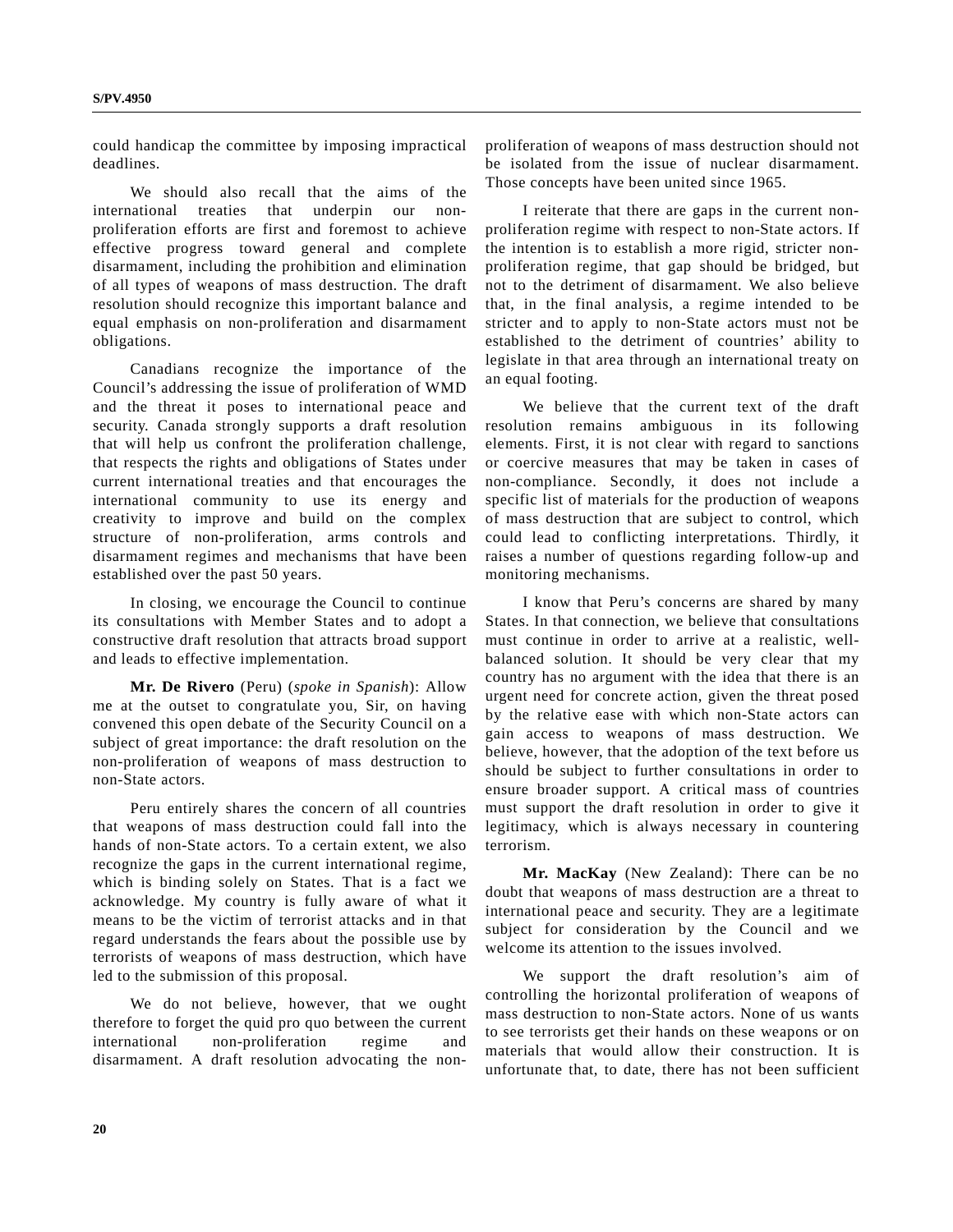will to see the existing multilateral disarmament and non-proliferation regimes sufficiently strengthened, with the result that the Council is now being asked to step forward to fill a gap, with the required urgency.

However, the draft resolution will not succeed in its aim without the support and acceptance of Member States. Such acceptance requires the Council to dispel any impression of negotiations behind closed doors or that a small group of States is drafting laws for the broader membership without the opportunity for all Member States to express their views. That is why New Zealand has joined other States in requesting this open debate.

Before I make some specific points on the draft resolution, I want to reaffirm New Zealand's strong view that it is no substitute for the development of strong and effective multilateral disarmament instruments.

We see the draft resolution as part of a wider debate that covers disarmament and proliferation of all types, both horizontal and vertical. In our view, the only way to guarantee that weapons of mass destruction do not fall into the hands of others is to eliminate them totally through a transparent and verifiable process of disarmament. We therefore underline our strong support for the reference in the second draft preambular paragraph to the presidential statement adopted by heads of State and Government on 31 January 1992, including the express reference to the need for all Member States to fulfil their obligations in relation to arms control and disarmament.

Secondly, we place importance on the fact that the draft resolution would also impose restraints on those States that have deliberately chosen to stand outside the major disarmament and non-proliferation treaties to which most States, including my own, have committed themselves. This is a major gap that the draft resolution can begin to fill.

Thirdly, if this draft resolution is to have value, it must be more than simply a political statement. By placing the draft resolution under Chapter VII, members of the Council are sending a clear signal of the importance they place on the obligations it contains. We share the Council's view of the importance of these obligations. The bottom line is that if the Council is going to attempt to plug this gap, it must be plugged tightly. Anything less would

undermine the credibility of the Council's actions and the fight against non-proliferation itself by providing a false sense that the problem has been solved.

Fourthly, in New Zealand's view, this draft resolution represents a critical stopgap measure rather than an optimal solution. These are complex issues, and they must be addressed comprehensively and effectively. It is very hard to set up the necessary comprehensive framework for verification and compliance under a Security Council resolution. We believe that it is now urgent to start work on multilateral treaty commitments to address these issues.

Fifthly, we note that the Council intends to monitor closely the implementation of the draft resolution and to create a committee of all members of the Council for that purpose. We expect that the committee will draw on expertise from the existing multilateral regimes to guide its work and to give greater clarity to Member States as to how best to implement the general requirements of the resolution in practice. We note, however, that the committee is to operate for a period of no more than six months. We look forward to further elaboration of how it is proposed to monitor implementation after that period, and what assistance in implementation might be made available to Member States that need it. We welcome the Council's clarification that any action in respect of States that the Council judges not to have met the requirements of the resolution will be discussed and that any decisions will be taken by the Council as a whole.

Finally, it is important that issues of process and substance do not become confused. It is no secret that there is some disquiet within and without the Council over the process by which this draft resolution is being produced. However, those qualms must not be allowed to distract States, including members of the Council, from the importance of the issues being addressed in the draft resolution and the need for all Member States to take all possible measures to prevent non-State actors gaining access to weapons of mass destruction.

It is our hope that this draft resolution, which addresses a gap in global security, will at the same time provide a catalyst to reenergize our other work on multilateral disarmament and arms control.

**The President**: I now give the floor to the representative of South Africa.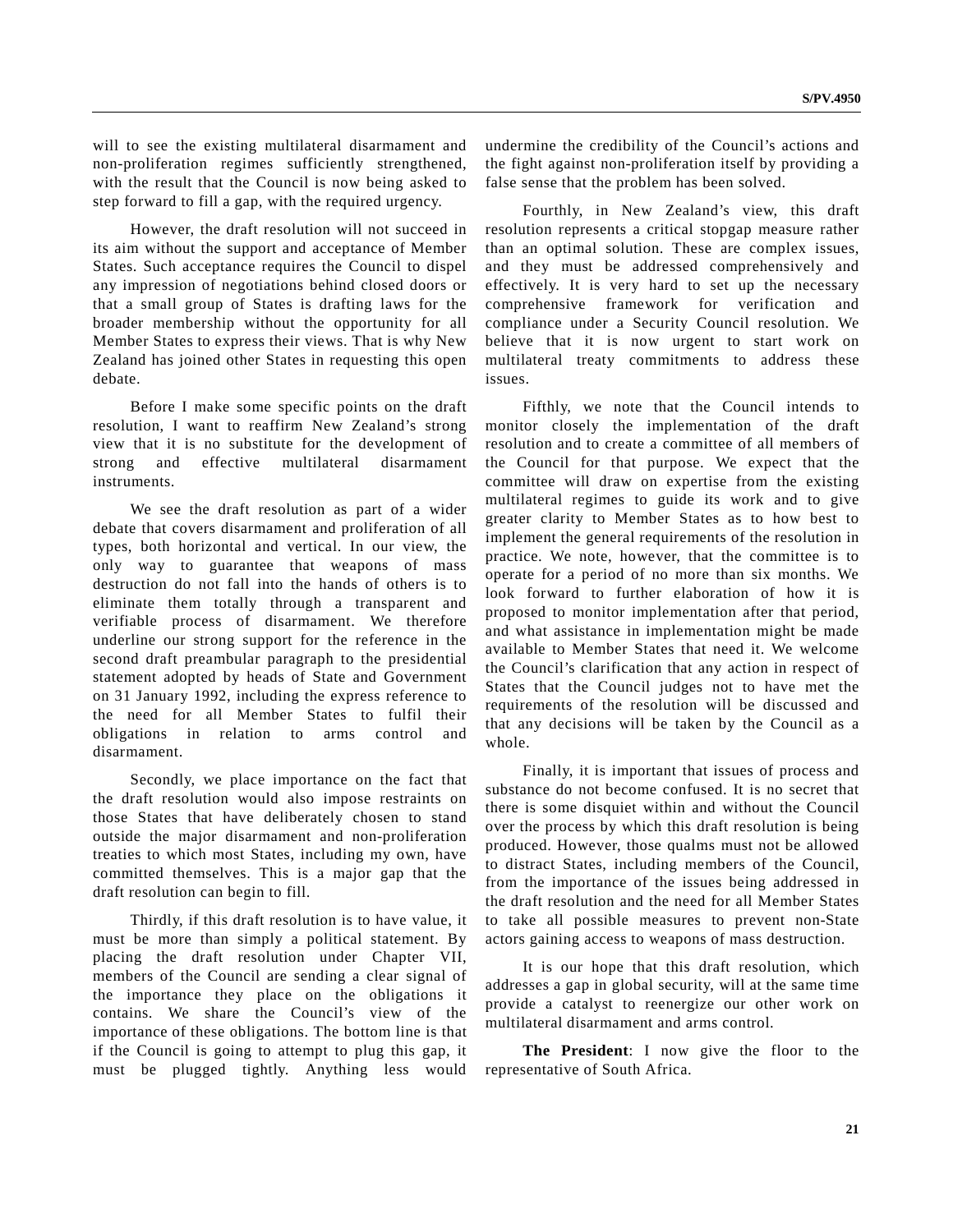**Mr. Kumalo** (South Africa): South Africa welcomes this open debate and the fact that the Security Council is discussing the non-proliferation of weapons of mass destruction and terrorism, particularly as it relates to non-State actors. We requested this debate, together with the delegations of Canada, Mexico, New Zealand, Sweden and Switzerland, because it is our view that this open debate provides an opportunity for the wider membership of the United Nations to contribute to the proposed draft resolution by sharing new ideas and proposals.

We are pleased that the sponsors have already taken some of the recommendations that have been made during the consultations that have been going on. We trust that the recommendations made during the course of this debate will also be taken into consideration and reflected in further adjustments to the draft resolution.

South Africa shares the concerns regarding the threat that weapons of mass destruction pose not only to individual countries but also to the international community as a whole. This threat is exacerbated by the possibility that weapons of mass destruction could fall into the hands of terrorist groups or those engaged in the activities of networks dealing in the illicit transfer of weapons of mass destruction and related technology and materials. We are concerned, however, that the draft resolution under consideration addresses only the spread of weapons of mass destruction, and even then in an incomplete manner. There is only a passing reference to disarmament in spite of the fact that chemical and biological weapons have been prohibited by international law and despite the unequivocal undertaking of the nuclear-weapon States to eliminate their nuclear arsenals.

On the issue of non-proliferation, the draft resolution addresses only non-State actors while ignoring the threat to international peace and security posed by proliferation by States. If the Council were not to act in a comprehensive manner there is a danger that loopholes might remain that could be exploited by those who seek financial or political gain and by those who seek to achieve their objectives through terror. South Africa believes that the threat posed by weapons of mass destruction can be effectively addressed only if we use all the instruments at our disposal, in the fields of both non-proliferation and disarmament. The attempt to establish a mechanism in the Security Council that is isolated from the Biological Weapons

Convention, the Chemical Weapons Convention and the Nuclear Non-Proliferation Treaty is a weakness that may impact on the effectiveness of the measures being considered in the draft resolution. It is South Africa's belief that universal adherence to and compliance with international agreements on weapons of mass destruction and the complete elimination of those weapons provide the international community with the only guarantee against the threat or use of those weapons.

It is important that the draft resolution be drafted in a manner that makes it practical and implementable by States. The current draft resolution imposes obligations on United Nations Member States and attempts to legislate on behalf of States by prescribing the nature and type of measures that will have to be implemented by States. That is the case also where States have already accepted non-proliferation obligations under international treaties and other legal instruments. South Africa believes that the draft resolution could have far-reaching legal and practical implications for Member States, especially those that have a capacity in nuclear, chemical and biological matters. In recognizing the dual-use nature of such materials, there may be potential implications for a wide range of institutions, including hospitals, laboratories, universities, veterinary clinics, agricultural research centres and similar institutions.

In terms of South Africa's national legislation that controls such materials, there are clearly defined lists of items that are regulated. This is also the case in schedules attached to the Chemical Weapons Convention and other regimes, such as the Zanger Committee, the Nuclear Suppliers Group, the Australia Group and the Missile Technology Control Regime. Such specified lists of controlled items are essential to ensure that those controlling these items know exactly what to control. The absence of such clearly defined lists if items in the draft resolution could lead to conflicting interpretations of "controlled items" and to a multitude of control lists. A more effective an sustainable approach would be to utilize the existing mechanisms and regimes to ensure that they operate more efficiently and effectively.

My delegation believes that all States Members of the United Nations would be opposed to the prospect of weapons of mass destruction falling into the hands of non-State actors, especially terrorists. The challenge for the Security Council, whose mandate is the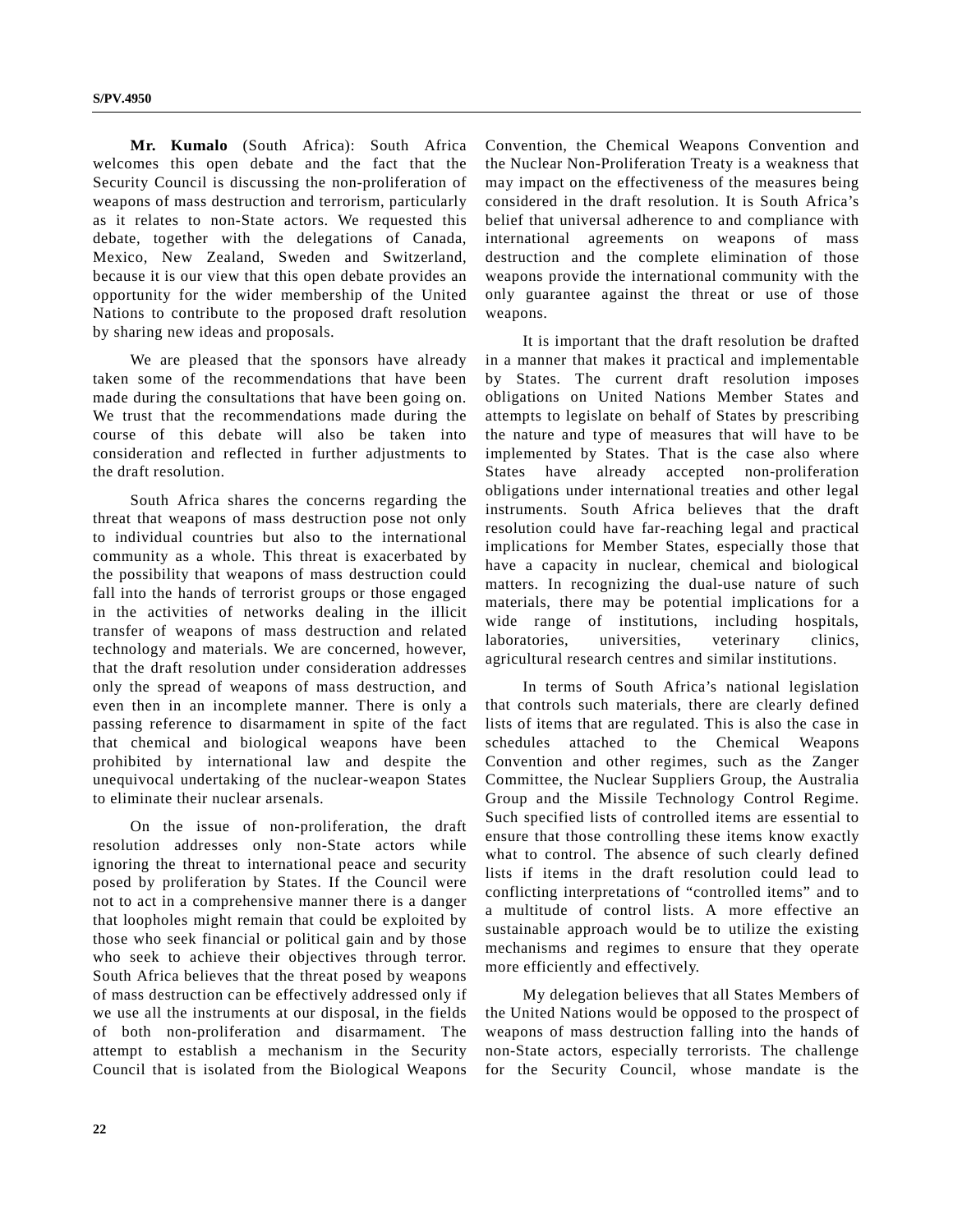maintenance of international peace and security, is to ensure that the systems assistance that we already have to control the technologies, material and equipment for the production and delivery of weapons of mass destruction are implemented more effectively and improved where necessary. The efficiency of those systems and the ability of States to implement control measures in a way that will prevent access by all of those, both States and non-State actors, who wish to use these items for the development of weapons of mass destruction depends on the sharing of intelligence and information.

It is unlikely that any application for the transfer of a controlled item would be for a transfer to an enduser that is known to be a terrorist organization. It is more likely that front companies or front end-users would be used instead. The ability to prevent such a transfer is less dependent on the fact that the item is controlled and more dependent on information about the real end use to which it will be put. That information holds the key to success and can be made available only through intelligence sharing. My delegation believes that it is through such sharing of intelligence information that the gap in nonproliferation controls can be bridged.

**The President**: I now give the floor to the representative of India.

**Mr. Nambiar** (India): We appreciate this opportunity, in today's open meeting of the Security Council, to express our views on the vital issue of the non-proliferation of weapons of mass destruction (WMD). The threat of terror and WMD proliferation coming together is a real one and should clearly be an issue of the highest priority for the international community.

As a victim of terrorism for almost two decades, India understands the danger that the transfer of such weapons of mass destruction could entail. It is that realization that prompted India to pilot draft resolutions on measures to prevent terrorists from acquiring weapons of mass destruction, adopted by consensus by the General Assembly at its last two sessions (General Assembly resolutions 57/83 and 58/48).

We perceive today's discussion as a logical continuation of the process initiated in the General Assembly. Hence the validity of the focus on non-State actors in the draft resolution under discussion. However, this in no way diminishes State

accountability with respect to combating terrorism and eliminating its support infrastructure and linkages with WMD. As in the case of terrorism, States cannot be absolved of accountability on grounds that proliferation was the result of private enterprise.

The sponsors of the draft resolution under discussion in the Council have stated that the intention behind their initiative is to fill a gap in the nonproliferation regime — which, if negotiated through the multilateral framework, could take years. In our view, the issue should ideally have been addressed through existing international instruments and by building on them.

Our recognition of the time imperative in seeking recourse through the Security Council does not, however, obscure our more basic concerns over the increasing tendency of the Council in recent years to assume new and wider powers of legislation on behalf of the international community, with its resolutions binding on all States. In the present instance, the Council seeks to both define the non-proliferation regime and monitor its implementation. But who will monitor the monitors? We are concerned that the exercise of legislative functions by the Council, combined with recourse to Chapter VII mandates, could disrupt the balance of power between the General Assembly and the Security Council, as enshrined in the Charter.

The issue goes beyond a mere legal consideration of the Council's allocated powers under the Charter. The credibility and even respect that the Security Council can garner depend on its actions being the product of internal cohesion and universal acceptability. Although resolutions such as resolution 1373 (2001) were adopted unanimously, the limitations in their implementation underscore the need for caution on the Security Council being used as a route to shortcircuit the process of creating an international consensus. Exhaustive and excessive reporting obligations resulting from resolutions 1267 (1999) and 1373 (2001) have led to repetitive reporting exercises and burdensome bureaucratic structures without commensurate results on the ground.

As it returns to the theme of non-proliferation after a gap of more than 12 years since 1992, the Council's credentials are not helped by its track record. Exclusive focus on non-proliferation does disservice to the essential principle of the mutually reinforcing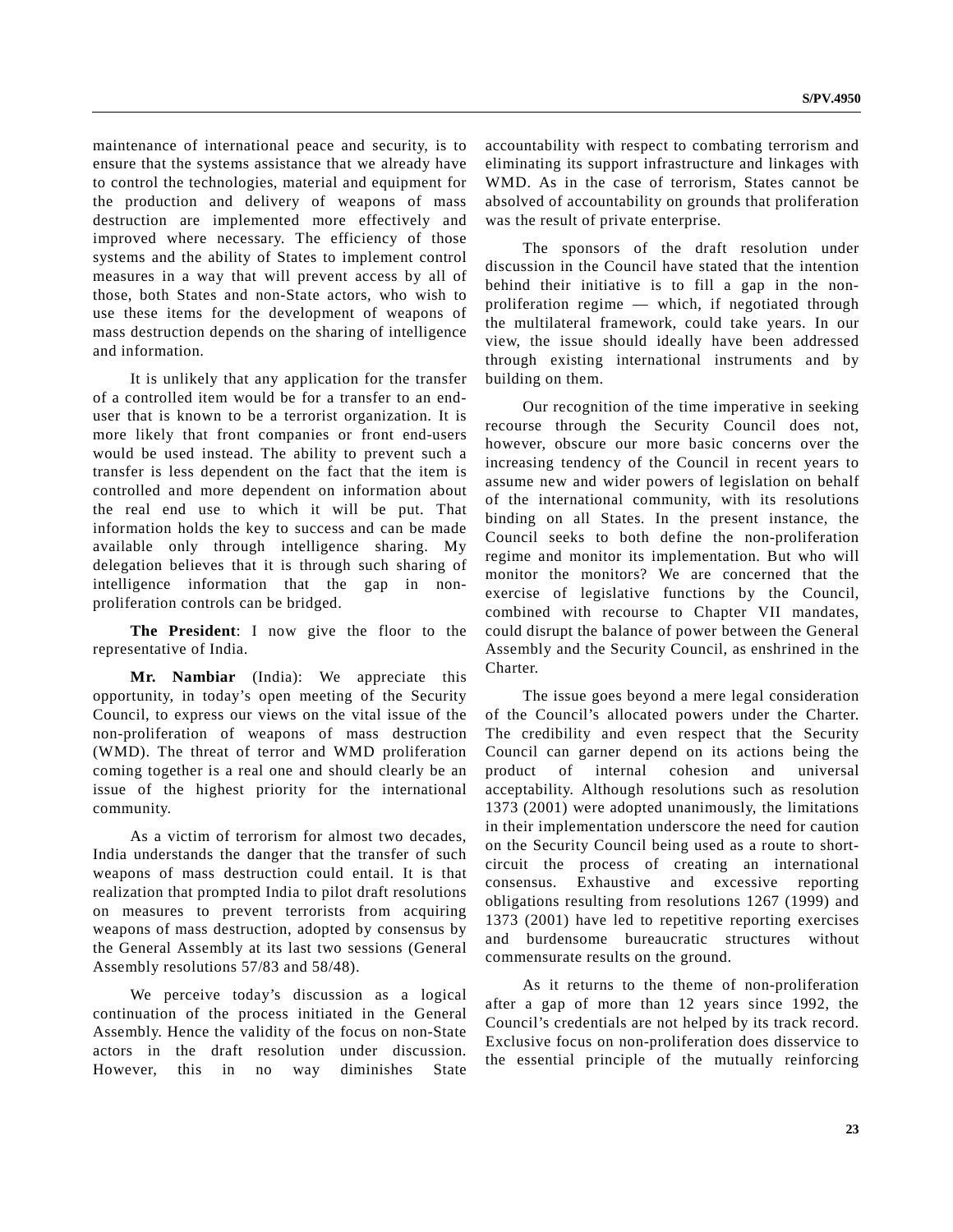linkage between disarmament and non-proliferation, recognized since the first special session of the General Assembly devoted to disarmament. International treaties or agreements in this field should be multilaterally negotiated, not imposed. They should be based on a balance of obligations to ensure universal adherence, which is the true test of legitimacy and credibility.

To our mind, export controls are not an issue on which the Security Council should prescribe norms. There is tension between ad hoc arrangements on harmonizing export controls among a select few countries on the one hand, and measures being put forward by the Council, intended for universal application, on the other hand. The flip side of export controls is indiscriminate technology denial to States with legitimate socio-economic needs. Recent cases have thrown the spotlight once again on the inadequacies of the current regime. They have also shown that, far from effectively addressing genuine proliferation concerns, export controls on sensitive technology and materials have often served to deny those technologies to responsible nations which play the game by the rules.

India has taken note of the observation of the sponsors that the draft resolution does not prescribe adherence to treaties to which we are not a State party. For our part, we shall not accept any interpretation of the draft resolution that imposes obligations arising from treaties that India has not signed or ratified, consistent with the fundamental principles of international law and the law of treaties. India will not accept externally prescribed norms or standards, whatever their source, on matters pertaining to domestic jurisdiction of its Parliament, including national legislation, regulations or arrangements which are not consistent with its constitutional provisions and procedures which are contrary to its national interests or which infringe on its sovereignty.

A word of caution on the definition of terms will be in order. By applying traditionally understood categories of arms control in novel areas in which definitions are not well established, we may be creating grounds for differing interpretations. That problem can be compounded by differing national capacities among States to carry out their obligations. A one-size-fits-all approach will not work. The draft resolution makes reference to non-State actors as those identified in the United Nations list, which may not be exhaustive.

While being under Chapter VII, the draft resolution ought to steer clear of any coercive or punitive approach or follow-up mechanism, which would defeat its very purpose. We have noted the sponsors' assurance that the use of force is not envisaged or authorized by the draft resolution. Transparency and inclusiveness in that regard are crucial. Given the far-reaching scope of the draft resolution, it stands to reason that membership of the relevant committee should not be restricted to that of the Council but should also include other Member States which have significant capabilities and expertise in related fields.

Having said that, it must be stated that Member States have undoubtedly seen the utility of urgent measures to foster cooperative action at the multilateral level, as is envisaged in the draft resolution.

As a matter of national policy, conscious of its responsibilities arising from the possession of advanced technologies, India is committed to an effective and comprehensive system of export controls to deny unlawful access, whether to States or to non-State actors. Our national effort is based on a policy anchored on a conscious decision to prohibit or control exports of WMD-usable materials, equipment or technologies or their delivery systems.

The crisis underlying the non-proliferation order is a matter of deep concern to India, since the infirmities of the present order have adversely impacted on our security. It would be a precarious paradox if individual State actions, despite this draft resolution, condoned instances of proliferation or rewarded proliferating States by other means. We believe that meeting new proliferation challenges requires fresh approaches, pooling the efforts and resources of the international community.

Today we renew the call made at the 1992 Security Council summit on non-proliferation for devising a new international consensus on nonproliferation. We hope that our endeavours will spur common efforts for mutual benefit and in the interests of a safe and secure world.

**The President**: I now give the floor to the representative of Singapore.

**Mr. Mahbubani** (Singapore): After the events of 11 September 2001, it is not possible to realistically discuss the threat of the proliferation of weapons of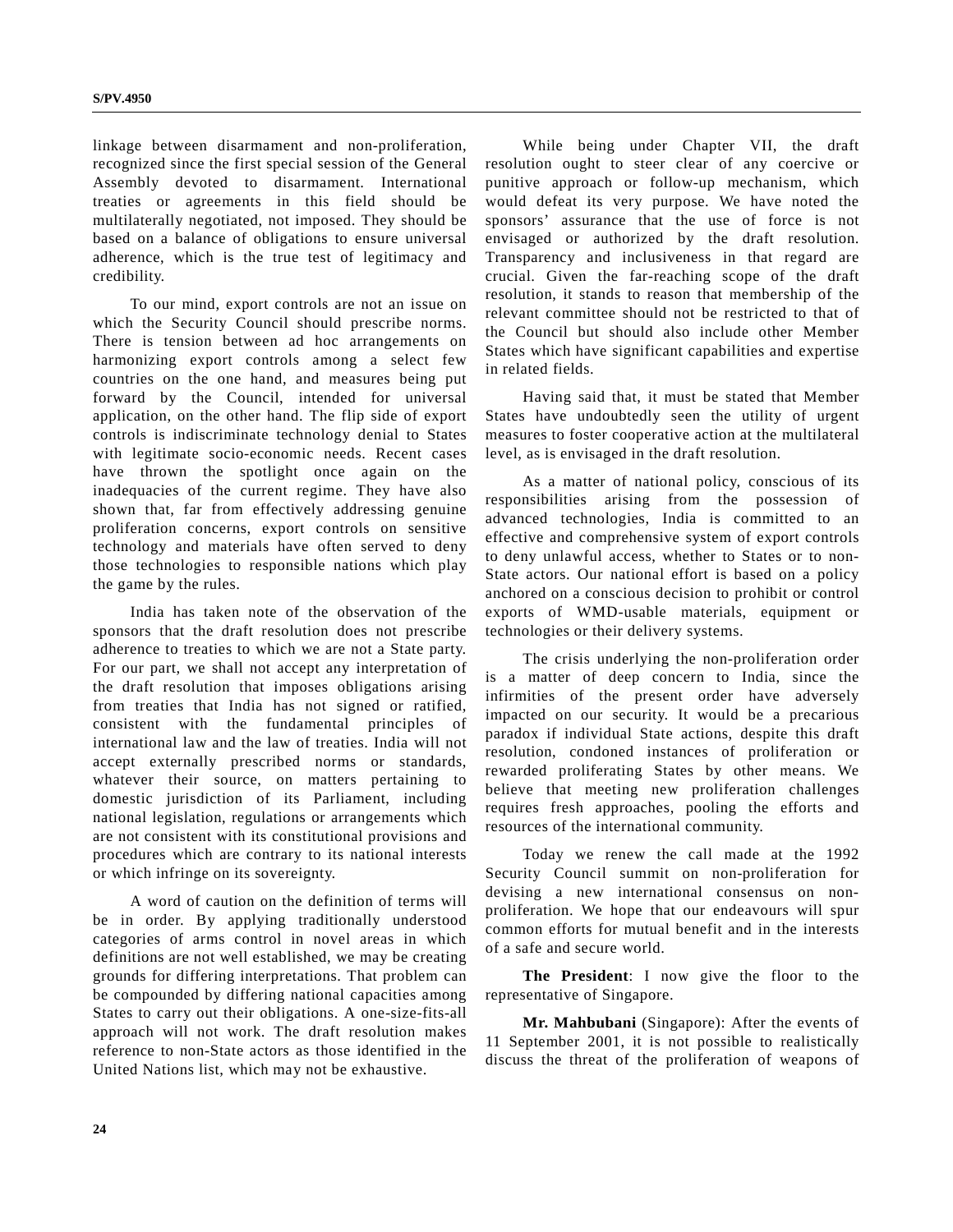mass destruction (WMD) without reference to terrorism. The global threat of WMD proliferation and the nexus between WMD proliferation and terrorism are of real and grave concern. There is ample evidence, and a growing consensus among terrorism experts, that it is possible, if not highly probable, that the more sophisticated terrorist movements such as Al Qaeda will employ biological, chemical, radiological or nuclear WMD against their enemies. It is no longer a question of whether this will be attempted, but of when.

The nexus between WMD proliferation and terrorism is of particular concern to a small, densely populated country like Singapore. Last year, severe acute respiratory syndrome (SARS) gave several countries a small foretaste of what a biological or chemical attack might be like. The threat is real. A WMD terrorist attack on a small State can mean the physical end of the country. International terrorist networks are deeply embedded in Southeast Asia. It will take many years to root them out. Until they are rooted out, we will be at risk.

In June 2003, authorities in Thailand intercepted a man trying to sell radioactive materials that could have been used to make "dirty bombs". The 70 pounds of cesium-137, reportedly smuggled out of Russia, were seized by Thai police after an intelligence tip-off. The timely sharing of intelligence to find and intercept such dangerous materials and to stop them from falling into the wrong hands is a positive development. The bad news is this confirms terrorists' intentions on the use of WMD and related weapons.

Singapore is serious about preventing WMD proliferation. We continue to do what we can in global counter-proliferation and counter-terrorism efforts. Nationally, we have tightened our export control regime. In January 2003, the Strategic Goods (Control) Act, which is aimed at countering the illicit shipment of strategic goods, WMD and related materials through our ports, came into effect. We made an early decision to participate in the Container Security Initiative, which intensifies the screening of containers. Last year, we intercepted several shipments of items that could have been used in the manufacture of chemical weapons or missiles. We will ensure that all Singapore port facilities and Singapore-flagged ships comply with the requirements of the International Maritime Organization International Ship and Port Facility Security Code by 1 July 2004.

No country can deal with terrorism, let alone WMD terrorism, on its own. We need to act quickly to close the gap in current national, regional and international regimes, which today deal primarily with States, and face up to the new challenges posed by non-State actors.

Singapore understands many of the concerns expressed here in this debate by some of the other delegations. For example, they question whether the Security Council can assume the role of treaty-making or of legislating rules for Member States. We agree that a multilateral treaty regime would be ideal. But multilateral negotiations could take years, and time is not on our side. Urgent action is needed. We therefore support the draft resolution under discussion. We agree that some of the details, such as the follow-up mechanisms and the reporting mechanisms, need to be ironed out. The draft resolution is only a first step. But we need to take that first step and tighten the current non-proliferation regime. The longer we take to act, the more time the terrorists have to plot against us.

We therefore welcome the initiative by the Security Council to further enhance, through this draft resolution, the regime against the proliferation of WMD. We believe that it will help make the world a safer place. We urge all countries to support it.

**Mr. Ryan** (Ireland): I have the honour to speak on behalf of the European Union (EU). The acceding countries Cyprus, the Czech Republic, Estonia, Hungary, Latvia, Lithuania, Malta, Poland, Slovakia and Slovenia, the candidate countries Bulgaria, Romania and Turkey, the countries of the Stabilization and Association Process and potential candidates Albania, Bosnia and Herzegovina, Croatia, the former Yugoslav Republic of Macedonia and Serbia and Montenegro and the European Free Trade Association country Iceland, member of the European Economic Area, align themselves with this statement.

The European Union and the countries aligned with this statement welcome the readiness of the Council to respond to requests for an open debate on a draft resolution on the proliferation of weapons of mass destruction (WMD). This is a critical issue, and, given the impact that such a resolution will have on all States Members of the United Nations, it is particularly important that the wider United Nations membership be consulted and be given an opportunity to have their views heard in advance of action on the draft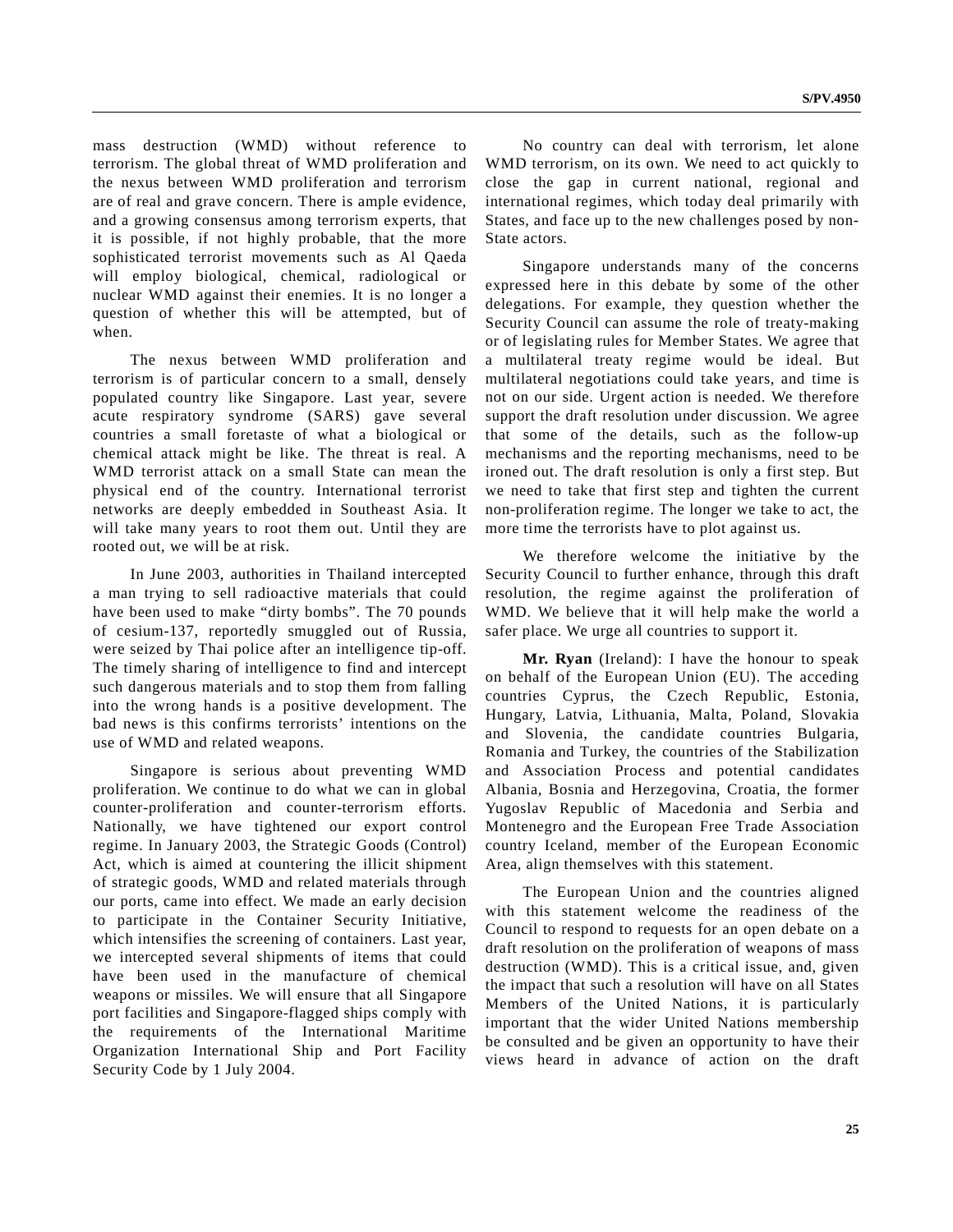resolution. In this context, we appreciate the outreach efforts to the wider United Nations membership that have already been made by the sponsors.

The European Union therefore welcomes and strongly supports this initiative by the Security Council to address the problem of the potential acquisition of nuclear, chemical or biological weapons or materials by non-State actors. Measures are needed to address this important issue, and enhanced international cooperation is required.

At their meeting in Thessaloniki in June 2003, European Union heads of State or Government agreed that the proliferation of weapons of mass destruction and means of delivery, such as ballistic missiles, is a growing threat to international peace and security. They have also recognized that the risk that terrorists will acquire chemical, biological, radiological or nuclear materials adds a new critical dimension to this threat. EU heads of State or Government have resolved to take action to address this threat, using all instruments and policies at the disposal of the Union, the objective being to prevent, deter, halt and, where possible, eliminate proliferation programmes of concern worldwide.

The European Union has since developed a strategy against proliferation of weapons of mass destruction, which was adopted in December 2003. Strengthening the role of the Security Council, including in relation to issues of non-compliance with multilateral disarmament and non-proliferation treaties, is an important element of the EU strategy. We are pleased, therefore, to find in the draft resolution many points of commonality with that strategy, while recognizing at the same time that the focus of the draft resolution is more specific.

Integral to the strategy is our conviction that a multilateralist approach to security, including disarmament and non-proliferation, provides the best way to maintain international order. Convinced that non-proliferation and disarmament are mutually reinforcing, the EU welcomes the fact that the most recent version of the draft resolution now includes reference to the role of disarmament.

The EU strategy reaffirms the EU commitment to uphold and implement the multilateral disarmament and non-proliferation treaties and agreements and the multilateral institutions charged respectively with verification and upholding compliance with these treaties.

Accordingly, the EU believes that all States should be asked to promote the universal adoption and full implementation of the multilateral treaties, and not only those States that are party to them. The EU welcomes the explicit assurance that nothing in the draft resolution should be taken to conflict with or alter the rights and obligations of States parties to existing treaties and conventions or with the responsibilities of the International Atomic Energy Agency (IAEA) and the Organization for the Prohibition of Chemical Weapons (OPCW).

The EU adopted in November 2003 a Common Position on the universalization and reinforcement of multilateral agreements in the field of non-proliferation of weapons of mass destruction and means of delivery. Accordingly, the EU is working independently, but in the spirit of the draft resolution, for the universalization and, when necessary, strengthening of the main treaties, agreements and verification arrangements on disarmament and non-proliferation. We are also committed to enhancing political, financial and technical support to verification regimes including, in particular, the IAEA and the OPCW.

The EU is already working to strengthen export control policies and practices in coordination with partners of the export control regimes, and is advocating, where applicable, adherence to effective export control criteria by countries outside the existing regimes and arrangements. We also strongly endorse the need to enhance the security of proliferationsensitive materials. We support efforts to strengthen identification, control and interception of illegal trafficking of WMD-related material. The EU decided in November 2003 to include in its agreements with third countries a non-proliferation clause, which requires, inter alia, the establishment by States parties of an effective system of export controls.

The European Union is committed to reinforcing its cooperative threat reduction programmes with other countries and plans to set up a programme of assistance to States in need of technical knowledge in order to ensure the security and control of sensitive material, facilities and expertise.

On such a critical issue, it is important that the language and explanation of the draft resolution is as clear as possible to ensure an accurate understanding of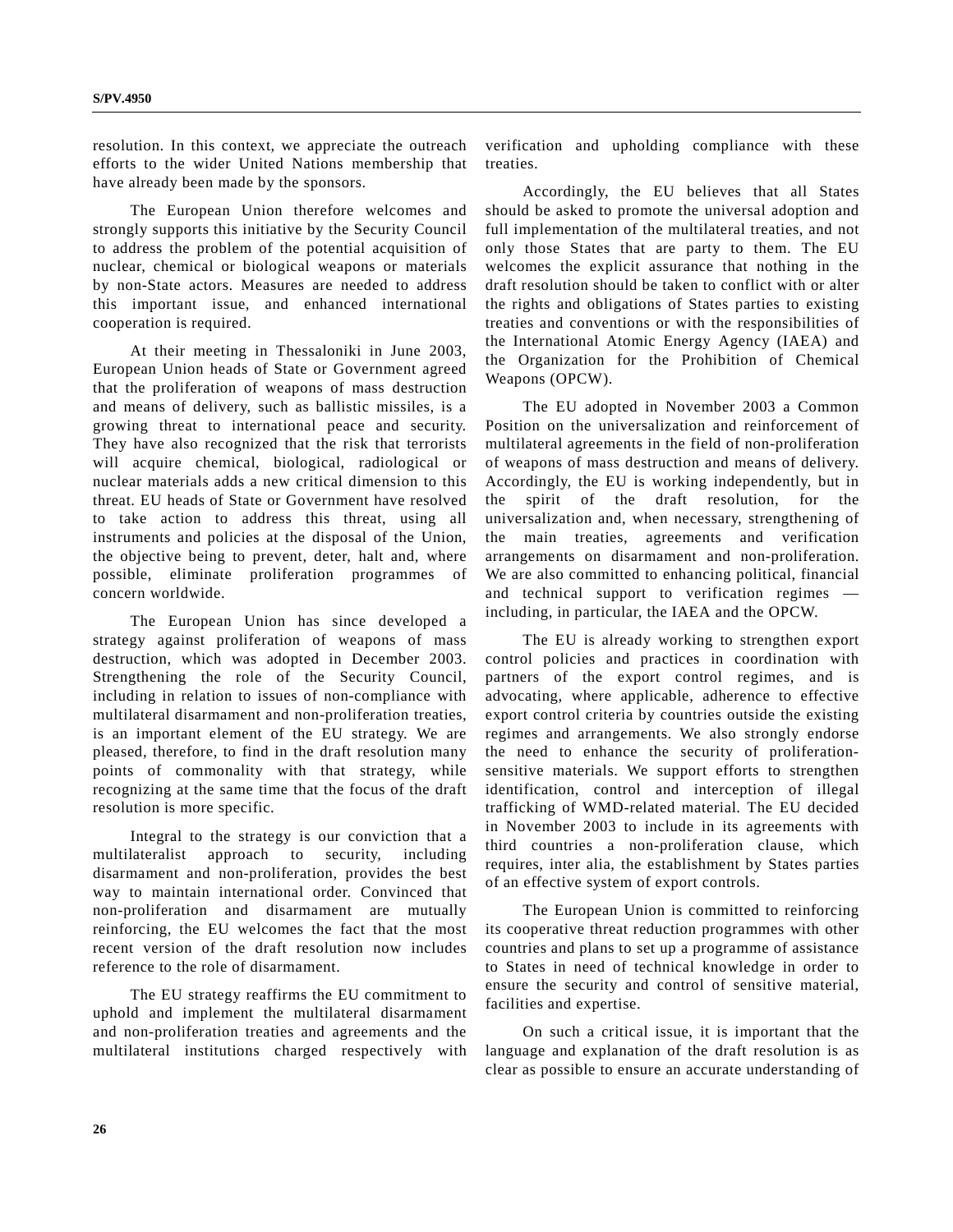its scope and its clear interpretation following adoption. The draft resolution places far-reaching and legally binding demands on States, and clarity of language is therefore important. We appreciate the continuing efforts of the Council in that regard.

We believe that the resolution should be endowed with an effective follow-up mechanism, firmly anchored in the Council. That would also help reassure Member States that the resolution will be implemented in a transparent, cooperative and consistent manner. We also strongly believe that a committee of the Council would require a mandate of two years. Ways might also be explored to improve ties with non-Council members in the work of the Committee.

Member States have a direct and vested interest in this draft resolution. The proliferation of weapons of mass destruction is a global threat that requires an effective global response. We are confident that the Council, in its ongoing deliberations on the draft, will continue to take account of the concerns of Member States so that the resolution, when adopted, will enjoy widespread support and so that truly collective action to combat the proliferation of weapons of mass destruction will be assured. The security of our States, our peoples and our collective interests demands no less.

**The President**: I now give the floor to the representative of Sweden.

**Mr. Schori** (Sweden): Sweden aligns itself fully with the statement that has just been delivered by the Ambassador of Ireland on behalf of the European Union and the acceding countries. However, I am pleased to be given this opportunity to highlight some points of special interest to Sweden.

Sweden warmly welcomes the Security Council's active involvement in efforts to prevent and stop the proliferation of weapons of mass destruction. My country has a long tradition of strong engagement in issues of disarmament and non-proliferation. Our late Foreign Minister Anna Lindh initiated the work that led to the adoption of a European Union strategy against the proliferation of weapons of mass destruction in December last year.

Addressing the threats to international peace and security posed by weapons of mass destruction is an urgent task that needs to be undertaken collectively by the international community. Sweden has consistently advocated that a strong and central role be given to the Security Council in addressing those issues. We are therefore pleased to support the draft resolution. In our view, it is both timely and proper that the international body that has been given the main responsibility for the maintenance of international peace and security also now addresses in a comprehensive way questions related to the proliferation of weapons of mass destruction.

This important resolution will clearly affect all Member States. That emphasizes the need for transparency in shaping the draft resolution. Therefore, we appreciate the opportunity that this meeting offers for Member States to express their views. We hope that the remaining part of the work on this resolution will be marked by the same openness and transparency, which will encourage broad support.

In that very spirit, Sweden would like to emphasize two specific points where the wording of the resolution needs to be unequivocally clear. First, an individual who claims that his rights have been violated as a consequence of the implementation of this resolution should be guaranteed access to courts at the national level, and States have a duty to ensure that this happens. Secondly, when States and individuals take measures to implement this resolution, all such action should be consistent with international law and the United Nations Charter.

Sweden is confident that the adoption of this draft resolution can have a positive impact on Member States' capabilities to deal with the proliferation of weapons of mass destruction and related materials. It is therefore a most welcome step in fulfilling the responsibility of the Council for the maintenance of international peace and security.

**The President**: I now call on the representative of Japan.

**Mr. Haraguchi** (Japan): At the outset, allow me to state that, given the critical importance of the issue, Japan considered it desirable for States not members of the Council to be afforded the opportunity to express their views. We therefore highly appreciate your initiative, Sir, of convening today's open meeting.

Having said that, let me offer several comments at this juncture. First, Japan shares the serious concern and misgivings at the proliferation of weapons of mass destruction and their means of delivery and believes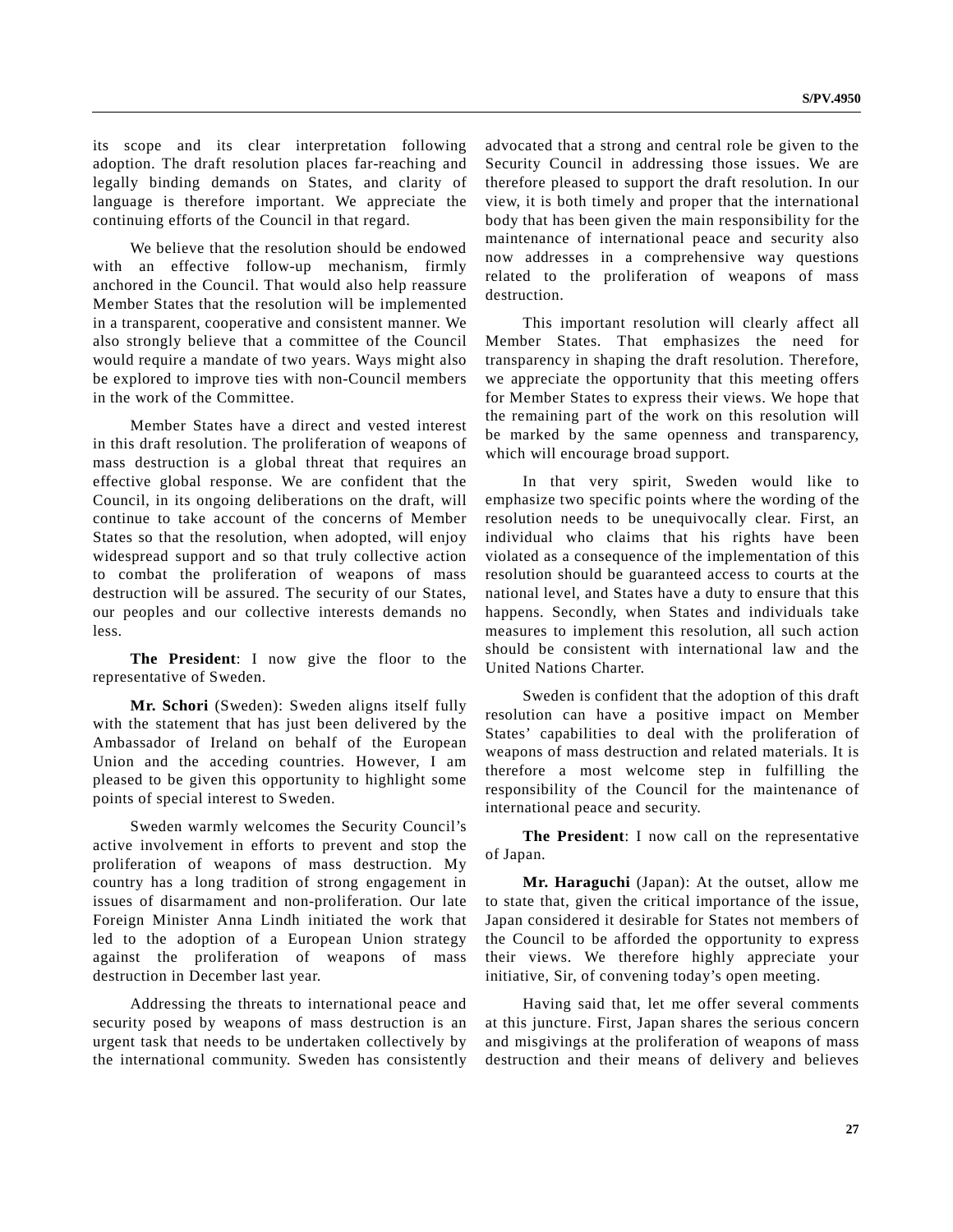that the Security Council and the United Nations as a whole must play a more effective role in addressing this issue. With respect to the present draft resolution, it is urgent and essential for us to act to ensure that weapons of mass destruction do not fall into the hands of terrorists and other non-State actors. For that reason and because the issue is one that is directly tied to the security of many countries, including mine, my Government supports the adoption of a resolution by the Council, as long as it is acceptable to Member States after further discussion of the present draft.

Secondly, in order to ensure the effectiveness of the resolution, it is desirable that the committee mentioned in the current draft resolution offer advice to countries concerned in order to enable them to correct their specific, concrete violations. Such a committee should be staffed by persons with sufficient expertise, who should be recruited not only from the members of the Council but also widely from Council nonmembers. For its part, Japan is prepared to make a contribution in that respect. In addition, I wish to draw the attention of the Council to the fact that the Department for Disarmament Affairs, with responsibility for disarmament and non-proliferation, already exists within the United Nations. It might be advisable for the committee to make good use of its resources.

Thirdly, in order to counter the proliferation of weapons of mass destruction, it is essential to secure the active — not passive — and willing cooperation of a large number of countries, especially developing countries. The Security Council should therefore also play an important role in encouraging the provision of technical assistance to developing countries, so that they will be able to enact the necessary domestic laws in implementing the effective non-proliferation measures imposed under the resolution.

Finally, allow me to make a general observation. In adopting a binding Security Council resolution under Chapter VII of the United Nations Charter, the Security Council assumes a lawmaking function. The Security Council should, therefore, be cautious not to undermine the stability of the international legal framework.

Japan strongly hopes that the Security Council will take note of these observations so that discussion on the draft resolution may be conducted in such a manner that full transparency is guaranteed and that the

Council will adopt a resolution with the widest support among Member States.

**The President**: I now give the floor to the representative of Switzerland.

**Mr. Staehelin** (Switzerland) (*spoke in French*): The proliferation of weapons of mass destruction and the risk that non-State actors, in particular terrorist groups, could gain access to such weapons constitute one of the most serious threats of our time. Switzerland believes that there is an urgent need to contain that threat, which concerns the entire international community.

In principle, legislative obligations, such as those foreseen in the draft resolution under discussion, should be established through multilateral treaties, in whose elaboration all States can participate. It is acceptable for the Security Council to assume such a legislative role only in exceptional circumstances and in response to an urgent need.

As the draft resolution under discussion contains obligations that affect all Member States, it must be drafted with the greatest possible transparency. It is this concern for transparency that has led Switzerland to support the request for an open debate. Given the nature and scope of the draft resolution, the measures provided for should be understood as a provisional regime, and thus be subject to review after a certain period of time, in light of the experience gained. In addition, from the outset, there needs to be maximum clarity with respect to the scope of the obligations imposed on Member States. In this respect, Switzerland is of the opinion that a number of concepts contained in the draft resolution are not sufficiently precise. This is the case for example in the operative paragraph 2 of the draft resolution, where reference is made to "appropriate and effective laws".

As for the monitoring of the implementation of the resolution, it must also be clearly defined. In our view, the fact that the draft resolution is based on Chapter VII of the Charter cannot be understood as a pre-authorization for States to resort to unilateral sanctions. In other words, the monitoring of the implementation must be carried out within a multilateral framework. In this respect, Switzerland welcomes the establishment of a committee of the Security Council. It is important therefore that the committee and the Security Council work closely with existing competent organizations in this area.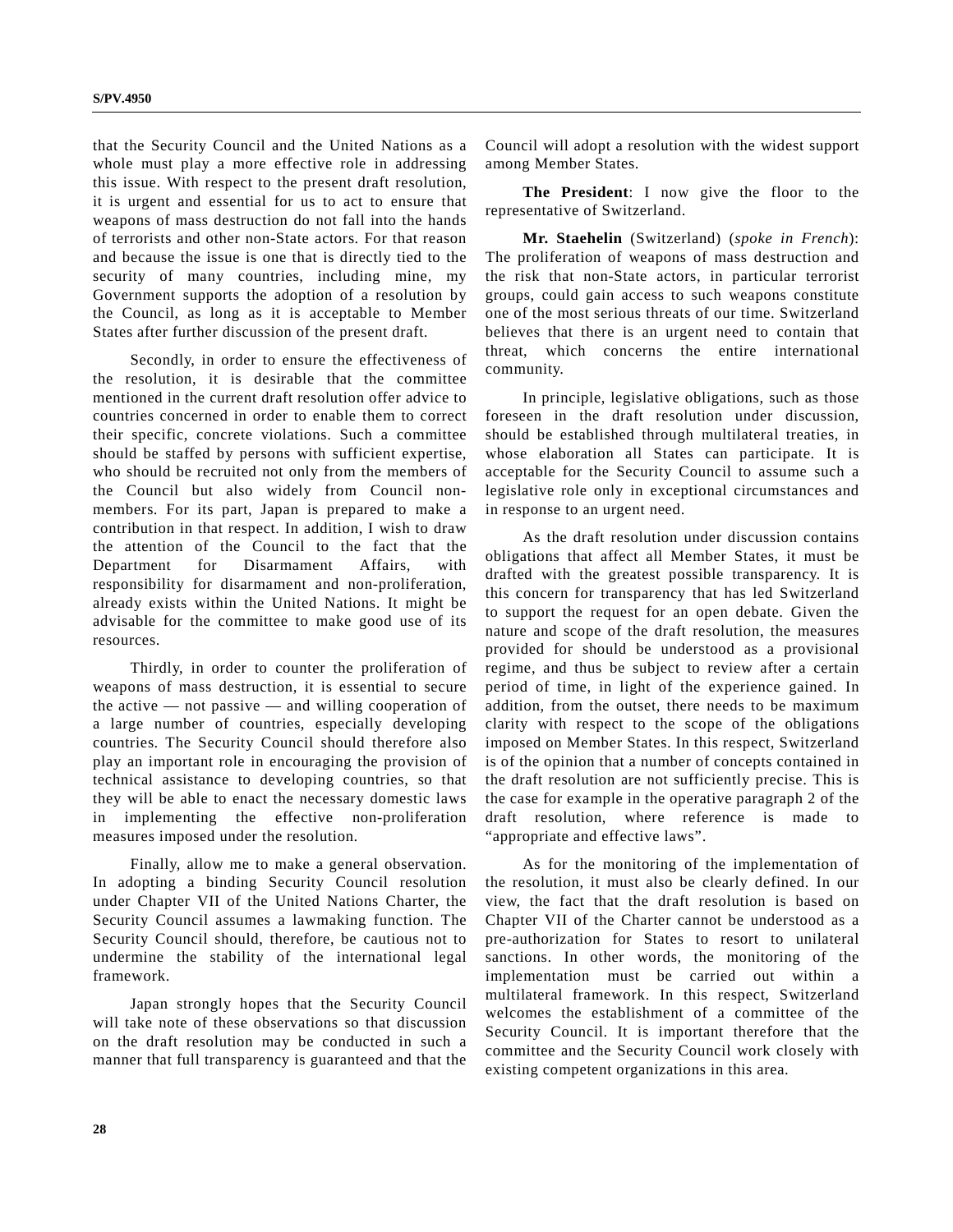Moreover, there needs to be consideration as to whether the subject matter dealt with in the draft resolution should not, at least in the medium term, be contained in an international instrument, which would be developed in a broader framework. This would allow all interested States to participate, on an equal footing, in defining and monitoring this nonproliferation regime.

In the future, efforts to counter the proliferation of WMD must also focus more closely on strengthening verification procedures and instruments. It would be therefore be positive to see this aspect be given greater consideration in the draft resolution.

Finally, Switzerland welcomes the fact that the preambular portion of the draft resolution explicitly reminds Member States of their obligations concerning arms control and disarmament. In our view, this aspect merits even greater attention. The long-term aim is, and must remain, the complete elimination of WMD. To achieve this aim, all States must fully meet their obligations under the relevant conventions.

**The President**: I now call on the representative of Israel.

**Mr. Mekel** (Israel): Mr. President, at the outset I would like to congratulate you on the assumption of the presidency and express our appreciation for your wise stewardship of the Council's deliberations.

The past year has been characterized, among other things, by two major developments in the field of non-proliferation. The first is the exposure of violations committed by States regarding their commitments, and henceforth the international recognition of the limitations of the traditional mechanisms to ensure compliance. The second major development, which complements the first one, is the revelation of proliferation networks through which dual-use materials, equipment, technologies and knowhow are being distributed to States and non-State actors.

Therefore, beyond the threat of proliferation by States, there is a growing threat that terrorists might be able to obtain sensitive materials, technologies and know-how. As one of the countries that faces these threats, Israel welcomes the international effort to identify concrete and effective steps aimed at preventing the proliferation of weapons of mass

destruction (WMD) and in particular the growing threat of WMD terrorism.

As a full partner in the effort to prevent this phenomenon, Israel has recently adopted legislative measures in order to control the export of dual-use materials, technologies and know-how that could be used for the development of WMD. These measures include controls on items in accordance with lists based on international standards in this field. They also include materials based on lists of relevant international standards that prohibit the export of any item designed for chemical, biological or nuclear weapons.

This step provides a legal framework and constitutes an improvement to the stringent export control system that currently exists in Israel. This supplements Israel's export control legislation on missiles and related materials. We believe that the way to prevent the spread of WMD, in particular to terrorists, is first and foremost to increase national controls and to improve the protection of sensitive facilities at the national level.

Therefore, as mentioned before, we support this initiative and the objectives of this draft resolution. Taking into account our support for the current draft, we have a few suggestions which we believe can improve the text and which, we hope, will enjoy the support of other delegations.

In regard to the fifth preambular paragraph, Israel believes that there should be a distinction between legitimate cooperation for purposes of promoting peace, and cooperation that only serves as a veil to hide illegitimate plans. Therefore, we believe that it is desirable to add the word "legitimate" between the words "hamper" and "international", so that cooperation is limited to legitimate cooperation. We would also like to suggest that the words "legislative measures" substitute for the word "laws" in operative paragraph 2.

Taking into account the experience that we have gained during the past year as regards the nonobedience of States to the traditional mechanisms to assure obedience to international commitments and responsibilities, Israel believes that it would be correct to add the following sentence at the end of operative paragraph 6 (a): " ... as well as the compliance of States to their obligations under these treaties".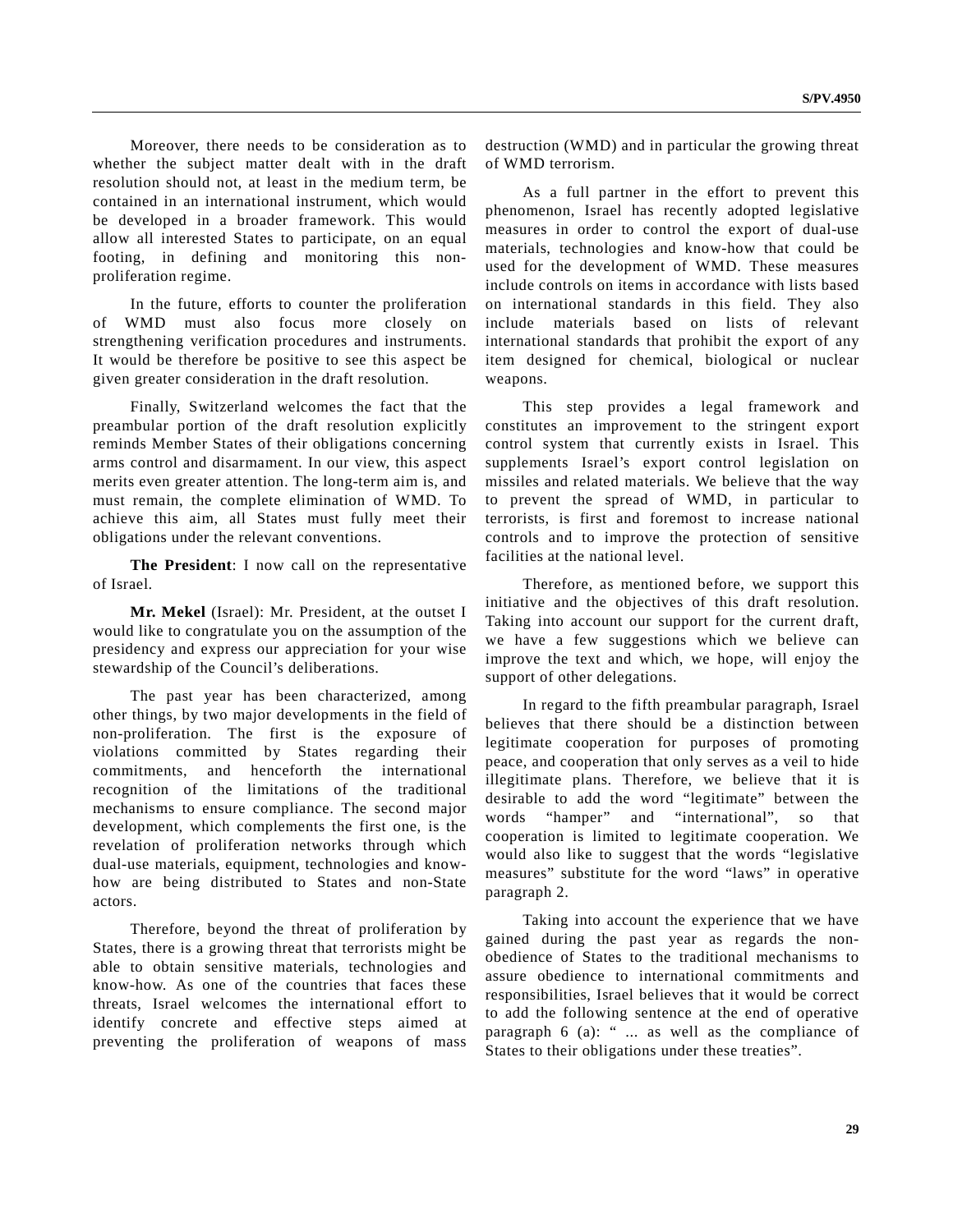We also believe that the definitions segment at the end of the draft resolution should include the word "services" in the definition of "related materials".

At this time, I would like to reiterate my support to this international effort. As mentioned here today, this draft resolution could make an important contribution to the struggle against proliferation and provide long overdue attention to the growing threat of the use of non-conventional weapons and terrorism.

**The President**: I now call on the representative of Cuba.

**Mr. Requeijo Gual** (Cuba) (*spoke in Spanish*): Cuba shares the concern regarding the dangerous links existing between terrorism and weapons of mass destruction (WMD) and we completely support all legitimate international efforts to prevent the acquisition of such weapons and their means of delivery by terrorists. Nonetheless, the Cuban delegation is also concerned that the Security Council, recognized to be of limited composition, and in which some members have the right of veto, has taken the initiative to prepare a draft resolution on a subject which should continue to be considered in the framework of the traditional multilateral disarmament machinery, where the appropriate space exists to negotiate a legally binding instrument.

In this connection, we believe that international legal obligations, including those that relate to the field of disarmament, weapons control and nonproliferation, must not be imposed upon Member States without their participation and their sovereign acceptance, through the signing and ratification of the corresponding treaties and agreements that have been negotiated multilaterally. The possibility of terrorist attacks with WMD cannot eliminated through a selective approach, such as that promoted by this draft resolution, which confines itself to combating horizontal proliferation, and virtually disregards vertical proliferation and disarmament.

The only guarantee that WMD will not fall into the hands of terrorists is the prohibition and the total elimination of this type of weapon, especially nuclear weapons, whose very existence constitutes, in itself, a threat to international peace and security.

For reasons of time, I will not explore in depth other concerns that we have with regard to other elements of the draft resolution, such as, for example,

the issue of the definitions used, the true scope and implications of this text for Member States and the negative impact that it might have on the existing nonproliferation treaty regime.

Furthermore, it cannot be ruled out that some Power might interpret the adoption of this text under Chapter VII of the United Nations Charter to be a preauthorization or a justification for the unilateral use of force against given States because of alleged suspicions of proliferation of weapons of mass destruction (WMD) or their components. In our own case, this is of particular concern, bearing in mind that high officials of the United States Government have repeatedly and dangerously levelled completely false and unfounded accusations against Cuba, alleging, without presenting the slightest evidence, that our country possesses a limited capacity for the research and development of biological weapons, an accusation which we will continue to vigorously reject.

The text of the draft resolution is ambiguous enough for some States to proclaim that, in it, the Security Council legitimizes the interception of ships and of aircraft in the framework of the so-called Proliferation Security Initiative. This initiative is already operational, although the great majority of States were not given an opportunity to participate in its development, in spite of its important implications. The Initiative, instead of contributing to international unity on this subject and contributing to the strengthening of the role of the United Nations and of international treaties, weakens these. Cuba believes that a multilateral and non-discriminatory approach is the only effective way of countering the use of WMD by terrorists.

Several elements of this initiative do not correspond to the basic principles contained in the United Nations Charter and recognized in international law that prohibit interference in the internal affairs of States and the use or the threat of the use of force against the territorial integrity or political independence of any State. There is absolutely no guarantee that the prerogatives, which were selfassumed by the participants in the Proliferation Security Initiative and which could be given legitimacy by this draft resolution, might not be manipulated by some, particularly by the States that have the greatest military might, to commit abuses against the ships and aircraft of other States for a range of reasons.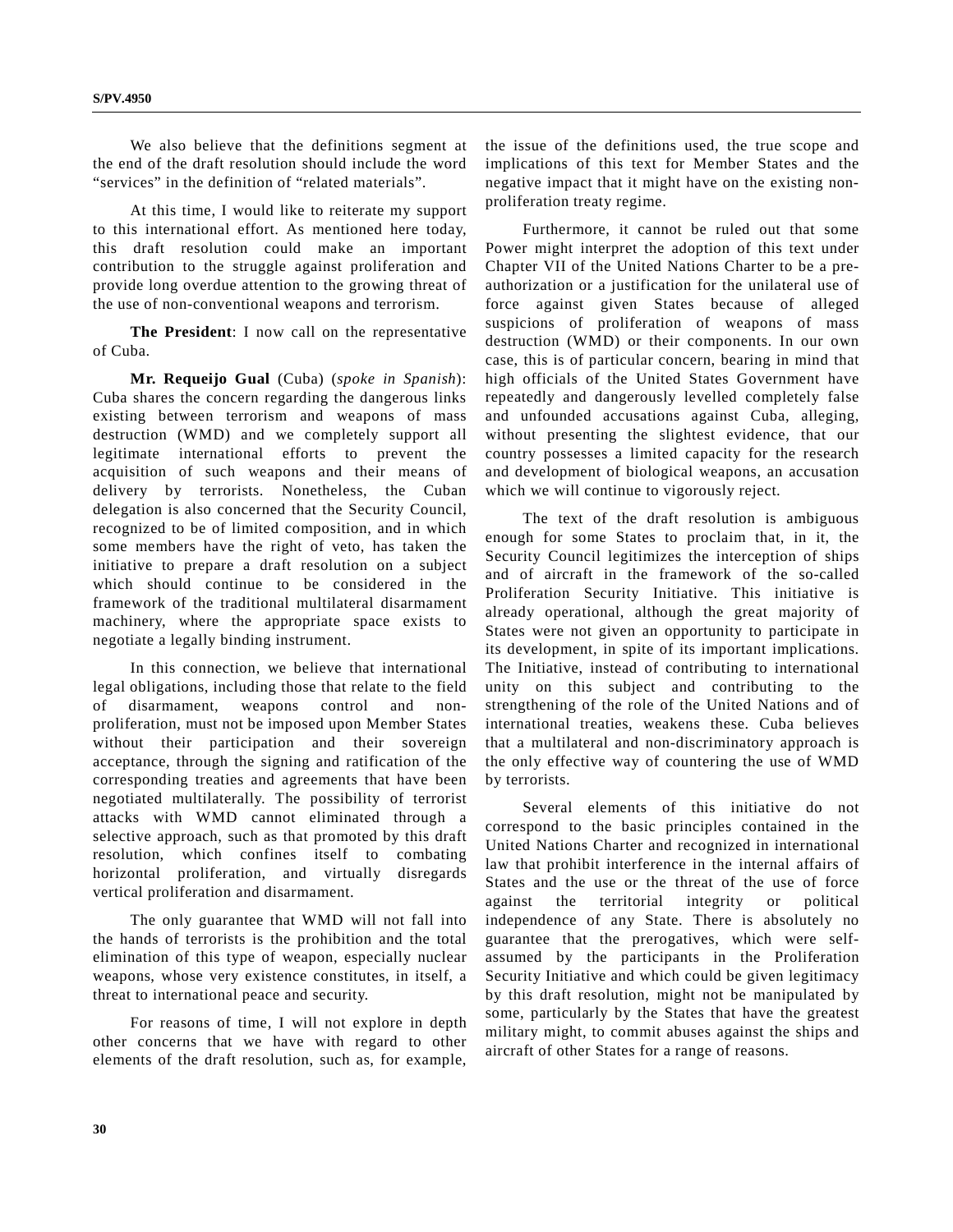Likewise, we must not discard the possibility of some of the participants in the Proliferation Security Initiative considering that they have been given some kind of authorization to intercept any type of cargo on the basis of arbitrary criteria. This would lead to attempts to board ships and aircraft, even violating rights established by the 1982 United Nations Convention on the Law of the Sea, the provisions on the right of innocent passage of ships through States' territorial waters and the jurisdictional regime of the high seas contained in the above-mentioned Convention.

Lastly, it would be useful to recall that the main author and promoter of this draft resolution is precisely the State that has the largest military expenditures in the world, that has doctrines of security that contemplate preventive attacks and the use of nuclear weapons against States that do not posses such weapons, and that not only has many nuclear weapons but is also in the process of developing new types of such lethal weapons. This double standard represents a real threat to all that must not be left without due denunciation.

**The President**: I now give the floor to the representative of Indonesia.

**Mr. Jenie** (Indonesia): Mr. President, thank you for convening this open debate of the Security Council on an issue that has become a preoccupation of the entire international community. We would also like to take this opportunity to associate ourselves with the statement that will be delivered later by Malaysia on behalf of the Non-Aligned Movement (NAM).

It is a fact that the threat of nuclear weapons proliferation is on the rise. There are signs that non-State actors remain interested in the illicit acquisition of weapons of mass destruction (WMD). Illegal networks exist that can deliver nuclear materials and technology that can be used to produce weapons. In dealing with these potentially dangerous situations, we are hampered by the lack of any legal framework that would effectively thwart the efforts of non-State actors, in particular terrorists, to acquire and illegally transfer nuclear and other WMD materials. Although there are rules and regulations promulgated by several arms control regimes, they are by no means uniform, being susceptible to varying interpretations, and, due to their restrictive nature, not enjoying universal support. Most importantly, there are no internationally acceptable

provisions to penalize illegal proliferation activities by individuals or non-State actors. Thus the draft resolution now before the Council deals with one of the most important aspects of non-proliferation. There is clearly an urgent need to prevent nuclear proliferation involving non-State actors as demonstrated by recent revelations.

However, the draft resolution is unbalanced and has consequently raised serious concerns, as it impinges on the sovereign rights of Member States. Because of its wide-ranging ramifications, the issues contained in it need to be further deliberated and clarified prior to its adoption. Indeed, we are of the opinion that legal obligations can only be created and assumed on a voluntary basis. Any far-reaching assumption of authority by the Security Council to enact global legislation is not consistent with the provisions of the United Nations Charter. It is therefore imperative to involve all States in the negotiating process towards the establishment of international norms on the issue.

The draft resolution is one-sided and adopts a unidimensional approach: it deals with prevention based on punitive measures for States but not the elimination of WMD. Nuclear non-proliferation is the obverse side of nuclear disarmament. Nuclear nonproliferation cannot be successfully promoted in the absence of corresponding progress towards nuclear disarmament. Also conspicuous is the draft resolution's lack of reference to horizontal and vertical proliferation and nuclear disarmament.

The expanded scope contemplated in the draft resolution goes far beyond the stated objective of preventing the acquisition of WMD by non-State actors and seeks jurisdiction even over treaty-implementing mechanisms such as the International Atomic Energy Agency (IAEA). It is, therefore, not only what is contained in the draft resolution that is important, but also what is also implied. This aspect needs to be seen from its proper legal and political perspective. Further compounding the situation are definitional problems relating to the terms "non-State actors", "responsibility of States" and other terms that are contained in the body of the draft resolution and in its footnotes.

We are concerned about the invocation of Chapter VII of the Charter. The preferred course of action should be cooperative rather than coercive. The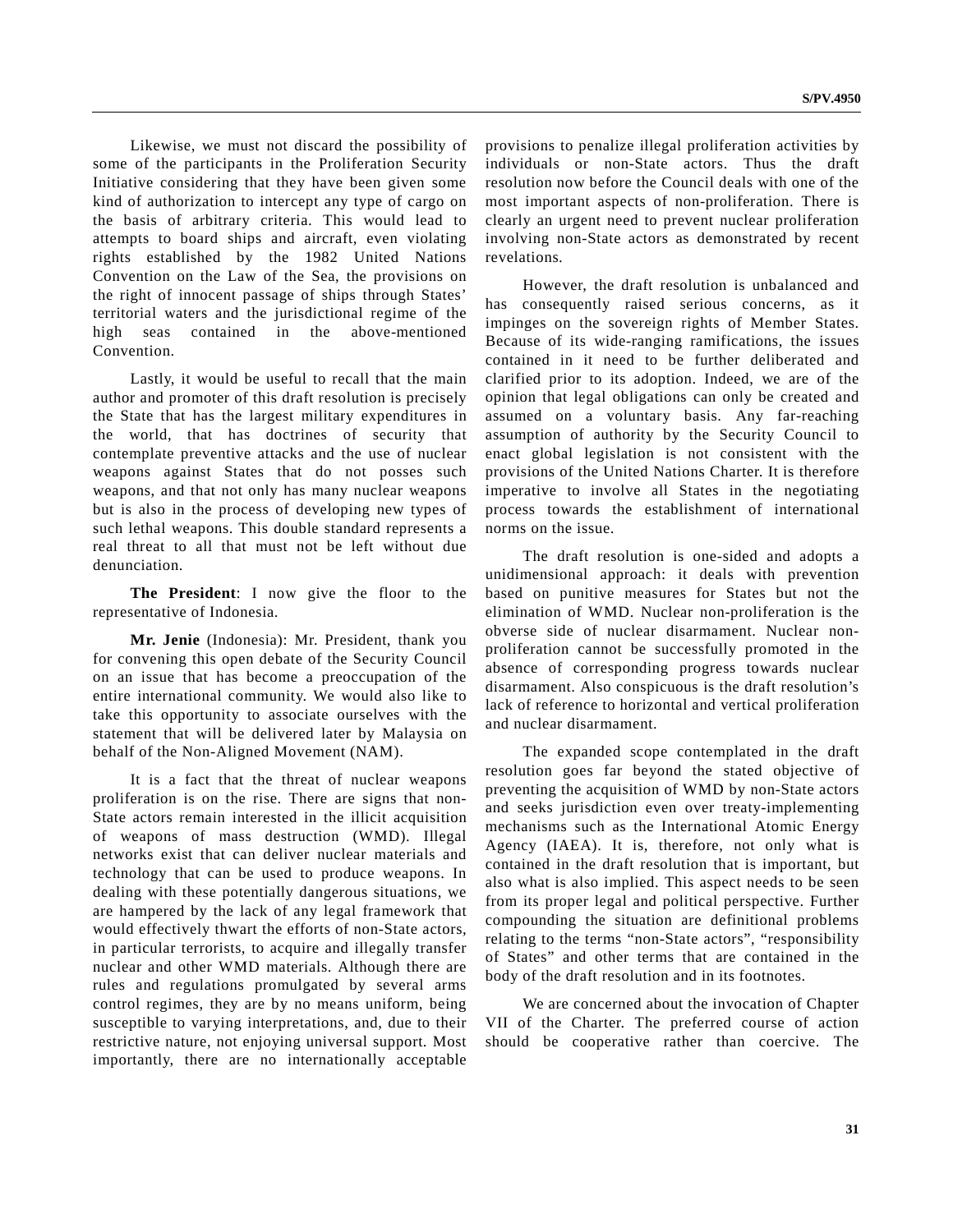coercive option should be a last resort, undertaken within the framework of a consensus decision.

The establishment of a committee under the auspices of the Security Council would constitute a separate regime for non-proliferation and could well undermine the functions and the proven role of existing treaty regimes such as safeguards regime of the IAEA. By excluding an overwhelming majority of Member States, such a body would be unrepresentative and would serve no useful function. Its role as defined in the draft resolution could be performed by the United Nations Secretariat.

Finally, in view of the importance and the complexities attendant upon the issues involved, the five permanent members of the Security Council have taken several months to examine and decide upon various aspects of the draft resolution. Likewise, the general membership needs adequate time to assess its implications, both here in New York and in our capitals. The Council can effectively deal with this aspect of non-proliferation by doing full justice to the preponderant views of an overwhelming majority of Member States.

**The President**: I now give the floor to the representative of the Islamic Republic of Iran.

**Mr. Danesh-Yazdi** (Islamic Republic of Iran): I thank you, Mr. President, for convening this meeting on an issue that is of the utmost importance for the international community. The attention paid over past few weeks to the draft resolution — which proposes to bar the acquisition of weapons of mass destruction (WMD) by non-State actors — indicates clearly that the stakes are very high for many States. We consider this debate to be an opportunity for the United Nations general membership to present its viewpoints on this draft resolution, which, if it is adopted, would have farreaching legal and political implications.

While associating my delegation with the statement to be made later by the representative of Malaysia on behalf of the Non-Aligned Movement, I should like to summarize the views of my Government on the draft resolution before us as follows.

The proliferation of WMD is a serious threat, and the prospect of non-State actors acquiring such weapons is all the more threatening to the whole international community. Thus, we wholeheartedly support all efforts that are aimed at dealing with this potential menace and that are undertaken within the parameters of international law.

The United Nations, as the sole universal body, has an important role in addressing this serious threat. The growing risk of linkage between terrorism and WMD prompted the General Assembly, in operative paragraph 1 of its resolution 57/83, to recognize the threat and, accordingly, to call upon "all Member States to support international efforts to prevent terrorists from acquiring weapons of mass destruction and their means of delivery". The present Security Council initiative should therefore be considered to be a step along those lines.

We understand that the Council, in taking this initiative, intends to fill a gap in the non-proliferation regime by means of a binding resolution. However, a number of serious and valid questions arise as to whether the content of the draft resolution fairly and adequately addresses the issue at hand, whether the Council's present action is consistent with the letter and spirit of the United Nations Charter, and how the existing gap — which indeed should be addressed can be filled when the resolution overlooks the universality of existing international WMD instruments and neglects to require States non-parties to nuclear, biological and chemical weapon treaty regimes to accede to those important treaties.

The United Nations Charter entrusts the Security Council with the huge responsibility to maintain international peace and security, but it does not confer authority on the Council to act as a global legislature imposing obligations on States without their participation in the process. The draft resolution, in its present form, is a clear manifestation of the Council's departure from its Charter-based mandate. We believe that the Council's success in securing an environment of non-proliferation depends greatly on the ability of its own actions to inspire sincere cooperation by States. This open Council meeting is an opportunity for the draft resolution's sponsors to take on board the views and concerns of other States in order to foster international cooperation aimed at collective and meaningful action against terrorism and proliferation.

A major deficiency in the proposed draft resolution is its silence regarding the imperative of disarmament, as well as its failure to acknowledge the linkage between non-proliferation and disarmament. The cosmetic and rhetorical reference to disarmament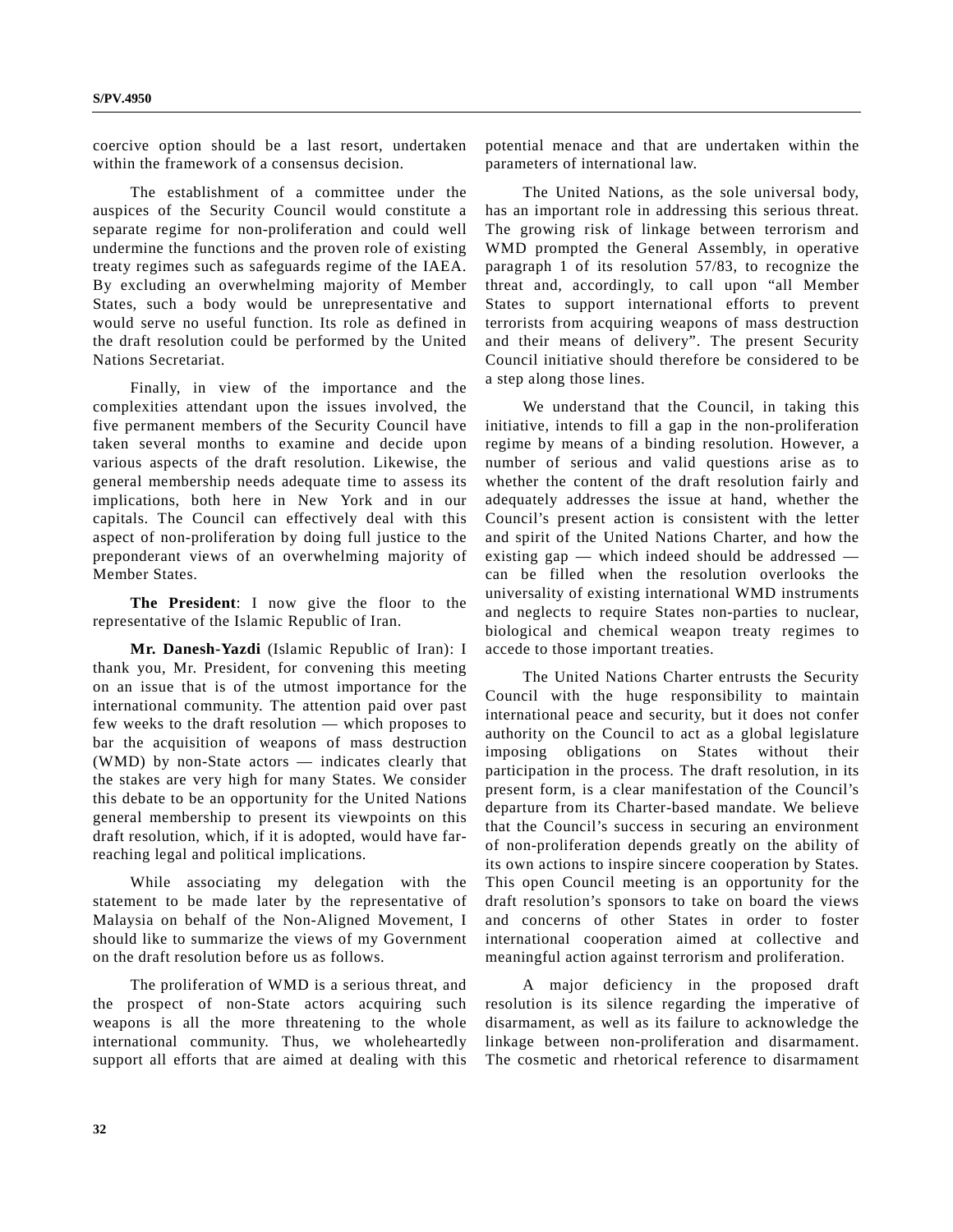in the draft resolution's preamble cannot and should not be interpreted as a substantive provision addressing the important issue of disarmament. Such negligence is in stark contrast to General Assembly resolution 58/48, which emphasized the urgent need for progress in the area of disarmament and non-proliferation in order to help to maintain international peace and security and to contribute to global efforts against terrorism. The draft resolution before the Council, by ignoring the issue of disarmament, not only undermines its significance and thrust aimed at fighting the potential threat of terrorists armed with WMD, but also weakens its effective implementation.

As recognized in existing international WMD instruments, efforts to prevent access to such weapons should not hamper international cooperation to promote the use of materials, equipment and technology for peaceful purposes. To our regret, a provision addressing this key area has not been incorporated into the operative part of the draft resolution. We believe that a fair and balanced draft resolution cannot and should not fail to acknowledge this inalienable right of Member States as it obligates them to shoulder heavy responsibilities and complex commitments.

The proposed resolution contains certain concepts and definitions that are either inadequately elaborated or inconsistent with the terms and definitions embodied in existing international instruments on nuclear, biological and chemical weapons. A clear example of that deficiency is the definition given for the means of delivery, which fails to refer to fighters capable of delivering such weapons. That can be rectified in the final draft of the resolution.

In our view, the draft resolution's enforcement clauses are subject to various interpretations. The monitoring mechanism also needs to be further elaborated and clarified. Hence, language should be included in the text that would, in effect, remove the ambiguity from those vital provisions, thereby preventing suspicion and misinterpretation. Alarmingly, the current state of international affairs teaches us the following crucial lesson: the follow-up on and monitoring of such a resolution cannot be left to the subjective interpretation of individual States. We need common and sound understanding on the part of all States to ensure their faithful implementation of the resolution, irrespective of their status with regard to international WMD treaties. Obviously, if the proposed

draft resolution were not of a mandatory nature, that concern would be easy to address.

The draft makes no reference to initiatives on WMD-free zones, which are of great importance for many regions. We believe that that issue — particularly the need to establish the Middle East as a WMD-free zone — should be incorporated into the draft.

Last but not least is the question of urgency. It appears that the draft resolution will be acted upon in the near future. That would satisfy the domestic constituencies of certain States. However, we share the view of those who believe that the draft resolution must not be fast-tracked. The issues that it addresses are extremely important and highly controversial. Comprehensive consultations between sponsors and interested States are not only desirable but imperative. Let us not miss this solemn opportunity; let us not squander it in a hasty and inconclusive process.

**Mr. Mekdad** (Syrian Arab Republic) (*spoke in Arabic*): We thank you, Mr. President, for convening this meeting to give Member States an opportunity to express their opinions on the important subject on the Council's agenda today. My delegation associates itself with the statement to be made later by the representative of Malaysia on behalf of the Non-Aligned Movement.

The international community has agreed that the best way to eliminate the danger posed by weapons of mass destruction (WMD) lies in their total elimination, whatever form they may take and wherever they are found.

Syria supports that approach. There is no doubt that the possibility of weapons of mass destruction falling into the hands of terrorists, in particular, and the issue of international terrorism in general are matters of grave concern. This should compel us all to consolidate international cooperation in stemming the danger.

Syria is eager to protect our region and the world from the danger posed by the proliferation of weapons of mass destruction. Syria's commitment to shielding the world from that threat prompted us to take an important step in the 1960s by acceding to the Treaty on the Non-Proliferation of Nuclear Weapons (NPT). We later concluded a comprehensive safeguards agreement with the International Atomic Energy Agency. It is worth noting that virtually all Member